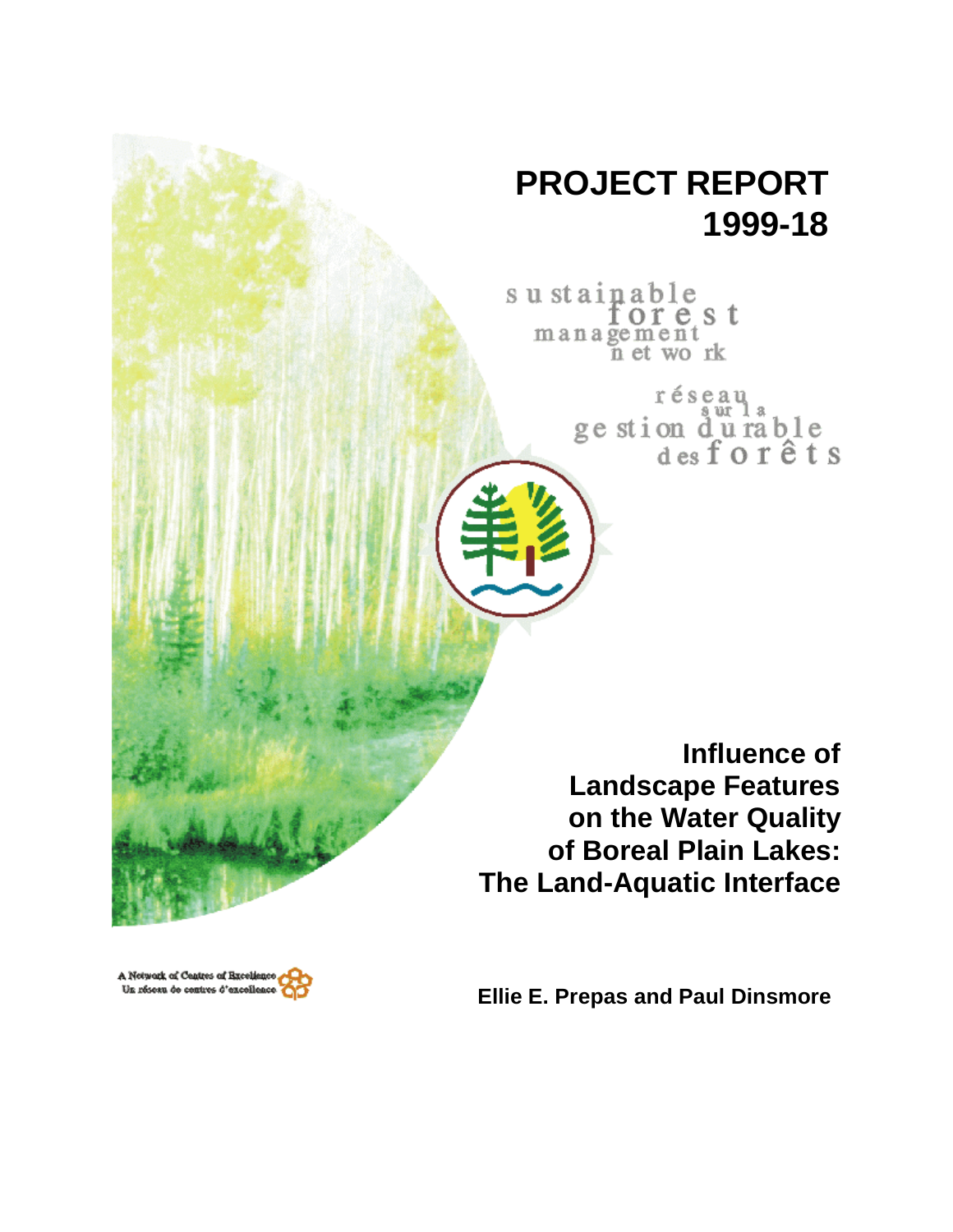For copies of this or other SFM publications contact:

Sustainable Forest Management Network G208 Biological Sciences Building University of Alberta Edmonton, Alberta, T6G 2E9 Ph: (780) 492 6659 Fax: (780) 492 8160 http://www.biology.ualberta.ca/sfm/

ISBN 1-55261-032-2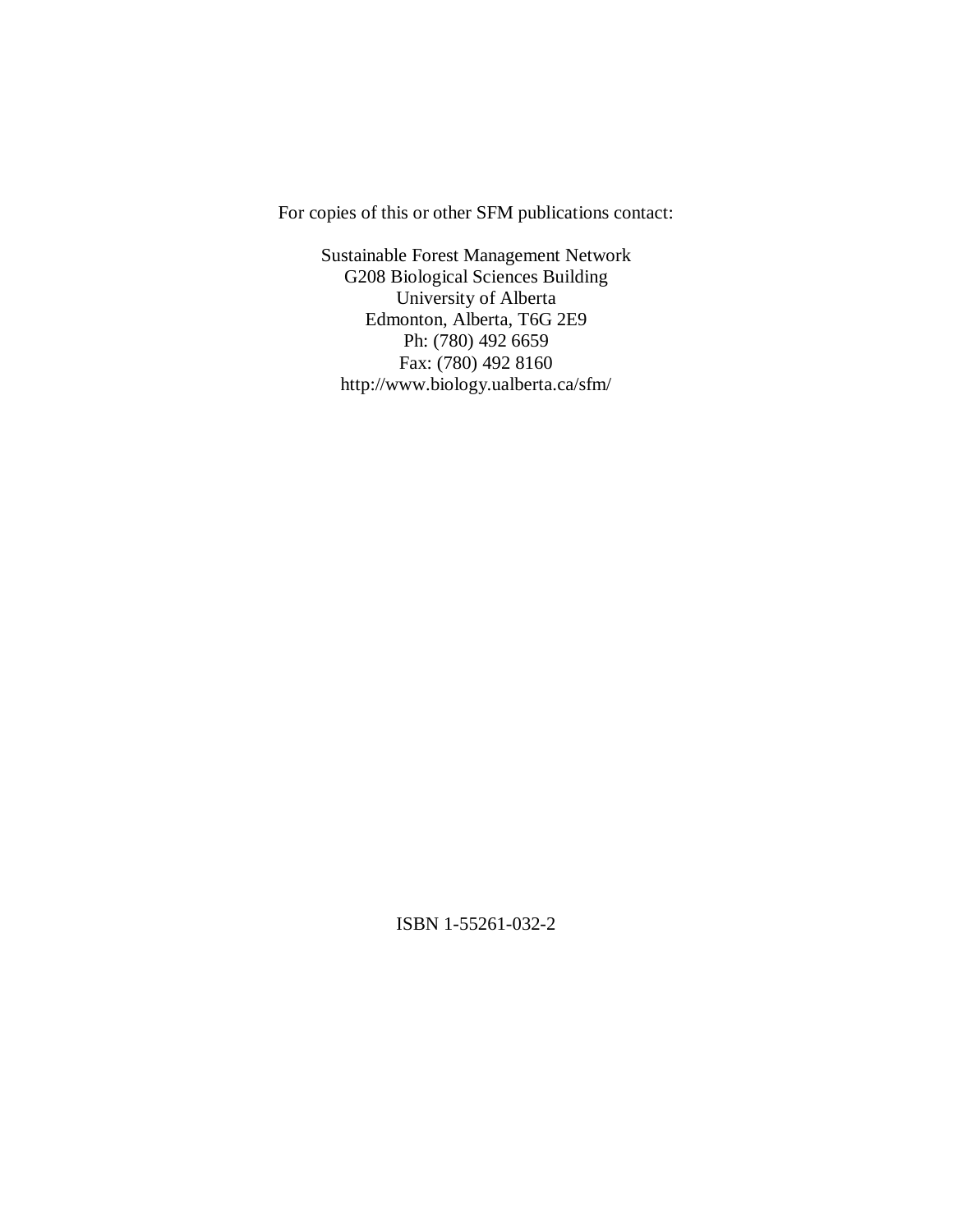# **Influence of Landscape Features on the Water Quality of Boreal Plain Lakes: The Land-Aquatic Interface**

**SFM Network Project: Impacts of Natural Disturbance and Forest Harvesting on Water Quality, Primary Producers and Invertebrate Communities in Boreal Plain Lakes**

by

**Ellie E. Prepas and Paul Dinsmore**

Department of Biology University of Alberta Edmonton, AB T6G 2E9

**July 1999**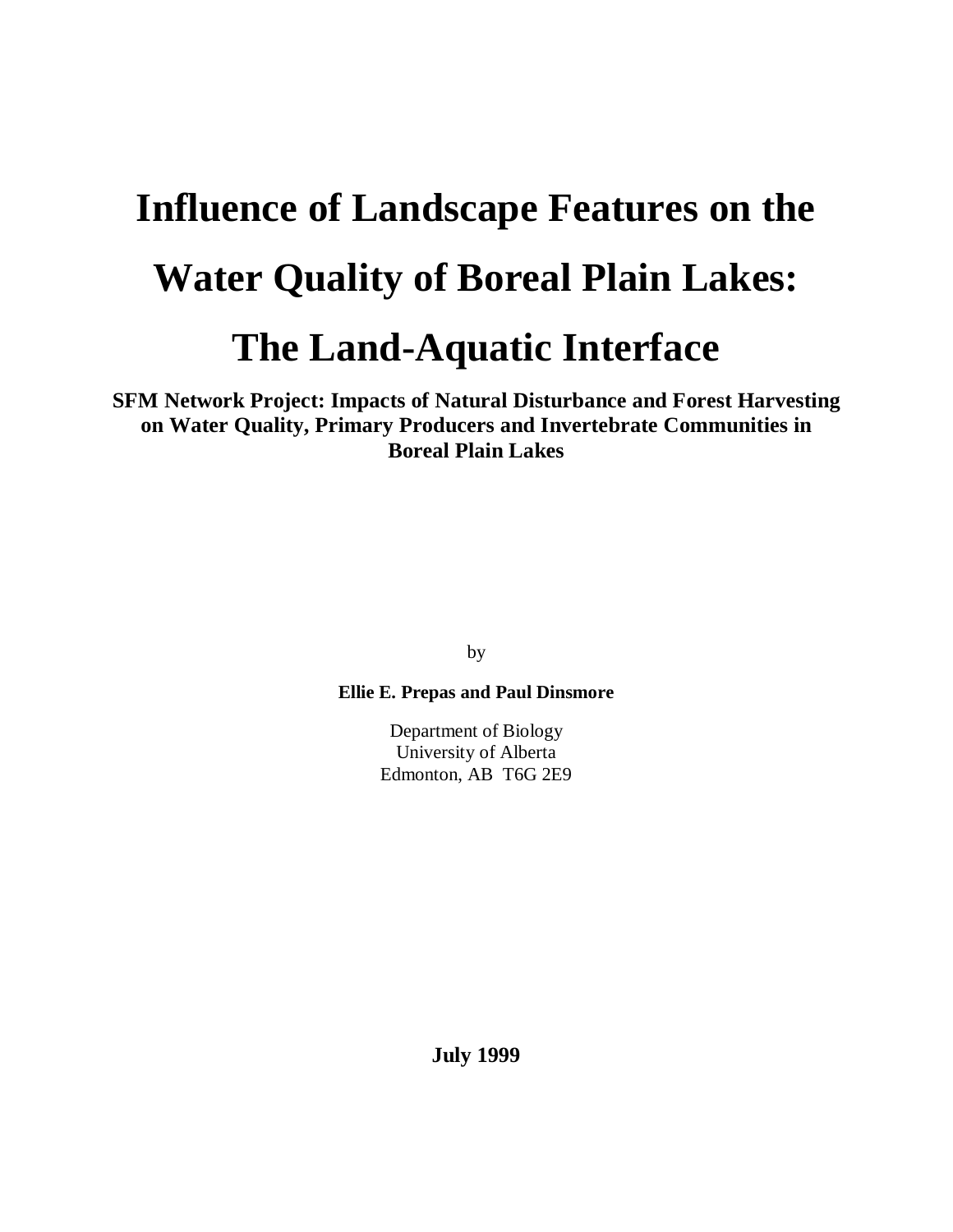# **EXECUTIVE SUMMARY**

Recently, forest harvesting activities have expanded within the Boreal Plain ecozone of western Canada. Very little is known about the effects of anthropogenic activities such as timber harvesting, or natural disturbances such as fire, on Boreal Plain aquatic systems. Previous work on lakes on the Boreal Plain had focused almost exclusively on lakes in settled regions, with relatively large agricultural and residential perturbations in their drainage basins. Further, the relationship between landscape features and water quality has not been documented for these nutrient-sensitive systems. This study focuses on determining what landscape features are responsible for the water quality variation seen in undisturbed Boreal Plain lakes. These patterns will then be used in combination with drainage basin-scale perturbations to compare harvesting and fire impacts on Boreal plain surface waters. The objectives of this project are to: 1) model the effects of drainage basin features, forest harvesting and fire disturbances on water quality and aquatic biota; 2) compare drainage basin disturbance-water quality interactions for the Boreal Plain study lakes in Alberta with those for similar studies in the Boreal Shield ecozone of Québec; and 3) contribute to a focus on land management in the Boreal forest, which includes the dynamic features of the landscape-surface water interface.

During July, August and September 1996 to 1998, we collected euphotic-zone water quality, primary producer (phytoplankton), zooplankton and benthic invertebrate data for 42 headwater lakes in northern Alberta. Additional data were included from 11 lakes in the Terrestrial Riparian Organisms Lakes and Streams (TROLS) study of harvesting impacts in Alberta to complement our field investigations. For select lakes, other primary producers (periphyton, epiphyton and macrophyte) and phosphorus-leaching potentials from representative soils were investigated. Lake surface area, volume, water residence times and mean and maximum depths, plus drainage basin areas, mean slope and major vegetation types were also estimated for each study system (lake + drainage basin). The Caribou Mountains Research Partnership (CMRP) also provided a basis for comparing heavily burned Boreal Subarctic systems in northern Alberta with burn-impacted Boreal Plain lakes.

It has taken three years and a combination of human- and naturally-derived factors to assemble the working basis for this project. Selection and study of lakes was initially hampered by the relatively water-short nature of the region and the lack of experienced pilots who could work with us on these inaccessible systems. The latter was overcome during 1998 with the initiation of a working partnership with a small Alberta-based company that invested in appropriate aircraft and personnel. In 1995, our opportunities to explore recent natural disturbances were limited to fires that were concentrated in areas with extensive wetlands. Further, the 1995 fires were very patchy in central Alberta; extensive burn data for 1995 are available only for wetland-dominated drainage basins underlain with permafrost in the Caribou Mountains (CMRP). In terms of harvesting, we originally had four upland-dominated systems selectively logged during the winter of 1995-1996, plus comparable data from seven TROLS lakes harvested during 1996-1997. Unfortunately, harvesting in most of these drainage basins was far less than originally proposed (on average less than 20%). Following three partner-based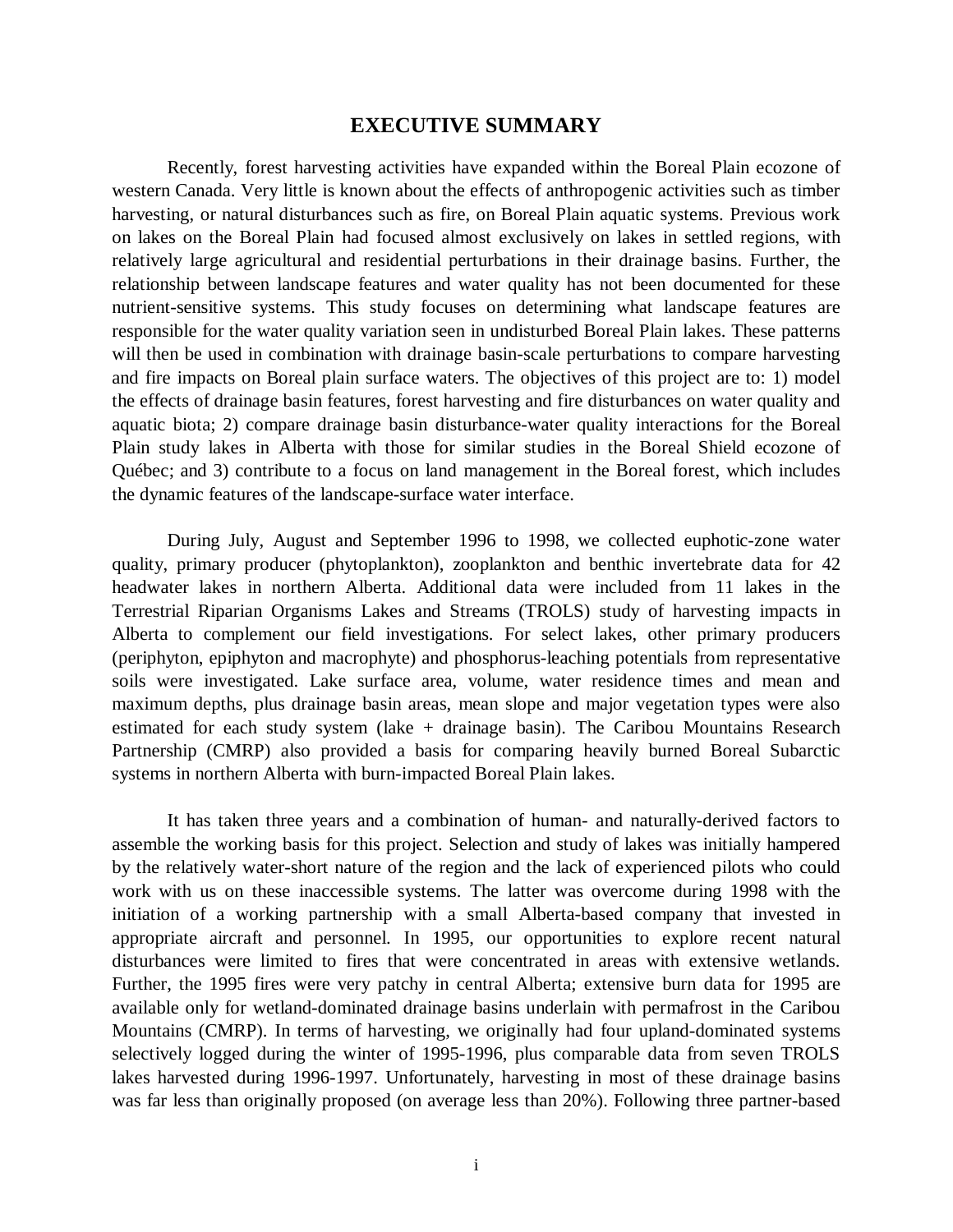workshops in the winter of 1997-1998, we enhanced the disturbance-impacts data set during 1998 by adding lakes perturbed by extensive upland-dominated fires, lakes with intensive harvesting near the shoreline, and lakes with potential substantive harvesting planned within the next two years.

Water quality data from lakes in unperturbed drainage basins were examined first to provide a baseline to evaluate disturbance impacts. This portion of the study focused on 26 unperturbed headwater lakes covering an area of  $109\,600\,km^2$ , and included data from four similar lakes collected during the 1980s. The 26 lakes are small and shallow (mean surface area and depth  $= 1.33$  km<sup>2</sup> and 2.6 m, respectively), with low drainage basin slopes (range: 0.1 to 10.6%). The unperturbed system database was divided into upland- (<50% wetlands by drainage basin area) and wetland- (>50% wetlands) dominated systems. Vegetation cover within the upland-dominated systems averaged 17% wetlands and 64% deciduous and 17% coniferous forest, while the wetland-dominated systems averaged 76% wetlands and 3% deciduous and 21% coniferous forest.

Water quality comparisons between lakes in these unperturbed upland- versus wetlanddominated systems revealed detectable differences (*P*<0.01) in dominant ions and colour, but no differences (*P*>0.15) in trophic parameters (e.g., total phosphorus, chlorophyll *a*, inorganic nitrogen). Lakes in wetland-dominated drainage basins on average had higher colour, lower pH and lower anion and base cation concentrations. The ratio of catchment (lake + drainage basin) area/lake volume was the best predictor of colour, dissolved carbon and total phosphorus in the upland-dominated systems ( $r^2$  = 0.72, 0.23 and 0.55, respectively), whereas percent wetland was best for the same parameters within wetland-dominated systems ( $r^2 = 0.68$ , 0.70 and 0.71, respectively). Inorganic nitrogen was negatively related to percent wetland and percent conifer within upland- and wetland-dominated systems, respectively, but the relationships were weaker  $(r^2 = 0.36$  and 0.38, respectively). The negative relationship suggests these landscape features may act to retain nitrogen within drainage basins. Biomasses of the phytoplankton taxon Chlorophyceae were greater in wetland- than upland-dominated systems, suggesting higher nitrogen availability.

Our study demonstrates it will be necessary to discriminate between wetland- and uplanddominated systems to understand and manage water quality in Boreal Plain drainage basins. We are exploring the concept of wetland impacts on water quality within the context of drainage basin-lake connectivity, and how these impacts may change when disturbance events enter this relationship. Currently, we are examining the role of disturbance in our weakly fire- and harvestperturbed systems through residual analysis, and quantifying the locations of disturbed patches relative to drainage basin features to elucidate their influence on water quality and aquatic biodiversity. The Virginia Hills fire of 1998 provided a unique opportunity to collect burn impacts data for upland-dominated systems, allowing comparisons with harvesting impacts in similar systems. For the harvest impacts portion of the study, we added new lakes in 1998 with intensive near-shore harvesting, and lakes with potential substantive harvesting planned within the next two years. We are also working with our industrial partners to establish intensively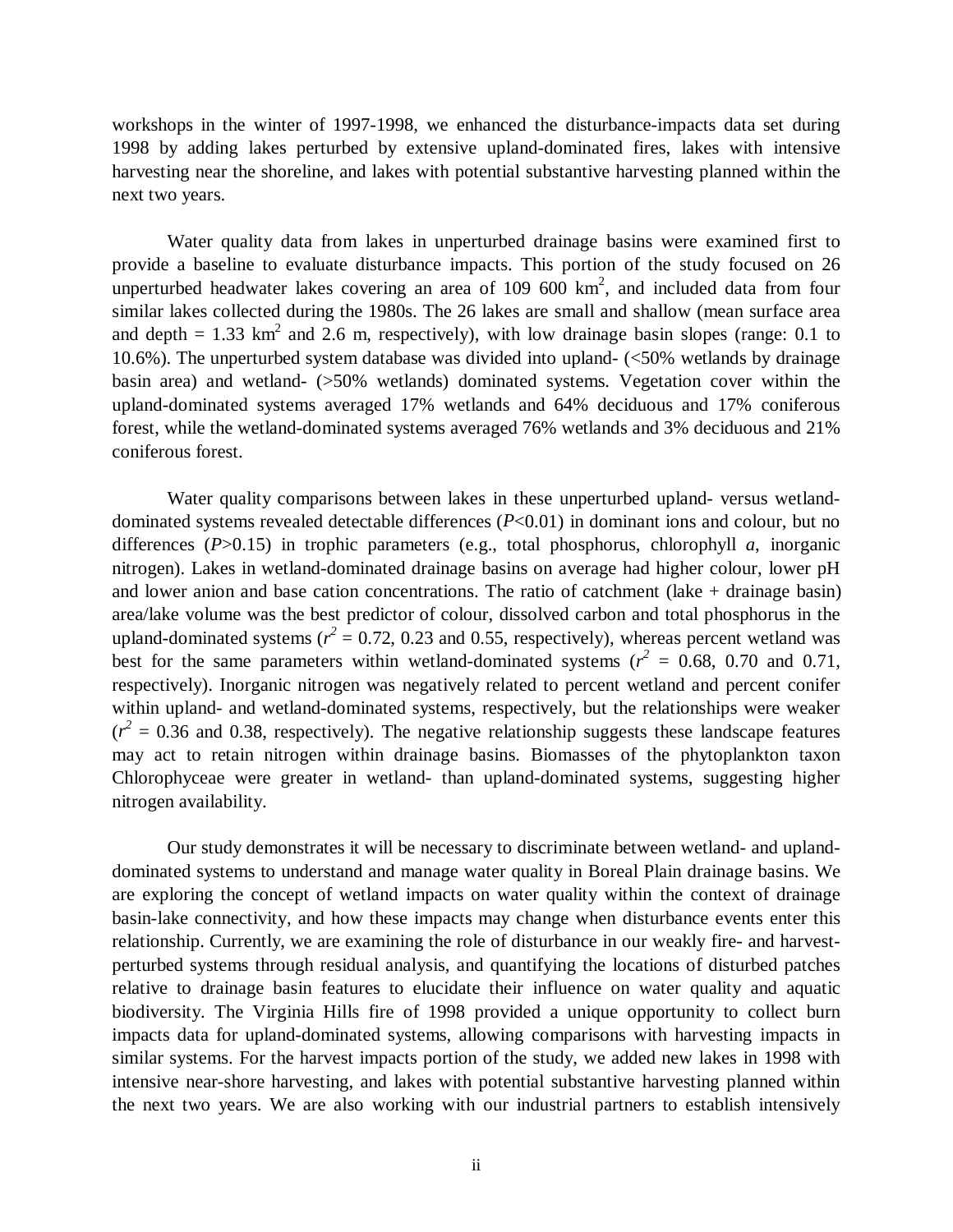harvested stream drainage basin studies in the Virginia Hills region. Finally, studies on shortterm and historic perturbation response by primary producers, toxin-producing cyanobacteria and soil phosphorus release, including our partnership with the Little Red River Cree/Tallcree First Nations, remain ongoing as graduate student projects.

# **ACKNOWLEDGEMENTS**

The concept of comparing lakes with perturbed drainage basins to lakes with relatively little recent perturbation in both the Boreal Plain and Boreal Shield ecozones was initially conceived during conversations with B. Pinel-Alloul, as part of the process of developing the SFMN proposal in December 1994. This concept was launched as parallel programs in eastern (Boreal Shield) and western Canada (Boreal Plain) following a meeting in August 1995 that included Pinel-Alloul, R. Carignan, R.H. Peters and Y. Prairie.

This report contains, and makes reference to, water quality and associated data collected in co-operation with other SFMN investigators, specifically D.H. Vitt and L.A. Halsey (wetland classification), J.J. Gibson and T.D. Prowse (lake water residence times), and D. Planas and S. Paquette (phytoplankton). This program was initially funded in part during 1995 and 1996 with an SFMN grant held by W.M. Tonn and E.E. Prepas. Tonn, Prepas, and C.A. Pazkowski, in collaboration with associates C. Goater, G.J. Scrimgeour and K.A. Westcott, selected the original study lakes. Further, Tonn collected most of the data used to generate the bathymetric information contained herein for lakes surveyed during 1996 and 1997. The Boreal Plain water quality sampling program was directed by Scrimgeour in 1996, jointly by Scrimgeour and W.P. Dinsmore in 1997 and by Dinsmore in 1998.

The reference lake data set has been worked into a manuscript for submission to a primary journal; a condensed version of this manuscript is contained herein. The manuscript has been reviewed by Gibson, Halsey, Pazkowski, Planas, Prowse, Scrimgeour, Tonn and Vitt; some of their input has been incorporated within this report.

Several graduate students (listed below) have made contributions to the water quality survey portion in Alberta. Their work will be presented to SFMN as separate reports/theses when they reach an appropriate stage.

- i) N. Armstrong (M. Sc., U of A); Prepas and Planas (UQAM) co-supervisors. Supervisory committee includes industrial representative from Alberta Pacific Forest Industries Inc. Thesis title: "The influence of lake phosphorus content, morphometry and weather on the ability of phytoplankton to represent biotic responses to drainage basin perturbation: the case for the periphyton community".
- ii) T. Charette (M.Sc., U of A); Prepas and Planas co-supervisors. Supervisory committee includes an industrial representative from Daishowa-Marubeni International Ltd.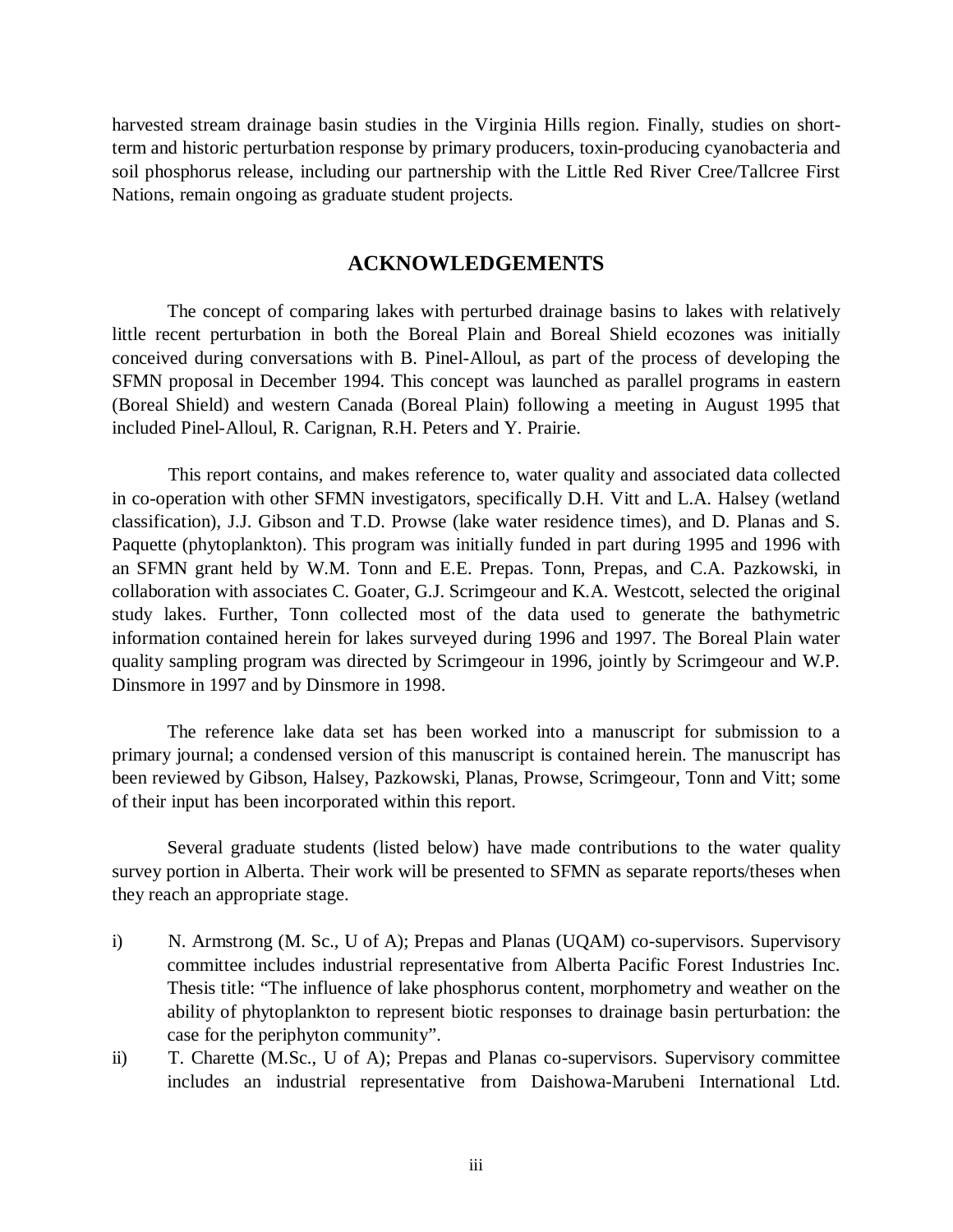Tentative thesis title: "Effects of fire on phytoplankton biodiversity: a historic perspective".

- iii) S. Nicopoulos (M.Sc., UQAM); Planas and Prepas co-supervisors. Tentative thesis title: "The influence of lake phosphorus content, morphometry and weather on the ability of phytoplankton to represent biotic responses to drainage basin perturbation: the case for the epiphyton and macrophyte communities".
- iv) P. McEachern (Ph. D., U of A); Prepas and McCormick (U of A, Anthropology) cosupervisors. Supervisory committee includes industrial representative from Daishowa-Marubeni Industries and Chief Johnsen Sewepagaham of the Little Red River Cree Nation. Thesis title: "An end-member mixing model to predict the impact of drainage basin disturbance on streams and lakes of the Caribou Mountains, northern Alberta".
- v) I. Whitson (Ph. D., U of A); Prepas and Chanasyk (U of A, Renewable Resources) cosupervisors. Supervisory committee includes industrial representative from Alberta Pacific Forest Industries Inc. Thesis title: "The potential for phosphorus export from luvisolic soils of northern Alberta, within the context of drainage basin disturbance".
- vi) R. Zurawell (Ph. D., U of A); Prepas supervisor. Thesis title: "Cyanobacterial toxin occurrence in Alberta lakes and its relationship to drainage basin disturbance".

P. McEachern in particular has provided an extensive interface with regards to comparisons between Boreal Subarctic and Boreal Plain aquatic systems within the context of drainage basin disturbance. An associated manuscript, entitled "The impacts of forest fire on aquatic ecosystems in the Boreal Subarctic", will be submitted to a primary journal.

Funding additional to SFMN sources was provided from an NSERC Research grant to E.E. Prepas. E. Allen, R. Bennett, D. Millions, B. Gingras, K. Westcott and J. White assisted with database management and morphometric analyses. K. Wolfstein and K. Gibson contributed to reference lakes data analyses and to manuscript organisation and preparation. Reference lakes data for this project were contributed in part by the Terrestrial and Riparian Organisms, Lakes and Streams (TROLS) project, centred at the University of Alberta; we thank S. Reedyk, N. Scott, M. Serediak and P. Siwik for their support. We gratefully acknowledge the support given by our industrial (Alberta-Pacific Forest Industries Inc., Blue Ridge Lumber Ltd., Daishowa-Marubeni International Ltd., Millar Western Forest Industries Ltd., Weyerhaeuser Canada), First Nations (Little Red River Cree and Tallcree First Nations), and government (Alberta Environmental Protection) partners. Air transportation was supplied by B. Allison Flying Services, Little Red River Air Services, Slave Air and Voyage Air. Research facilities were supplied by the Meanook Biological Research Station, University of Alberta.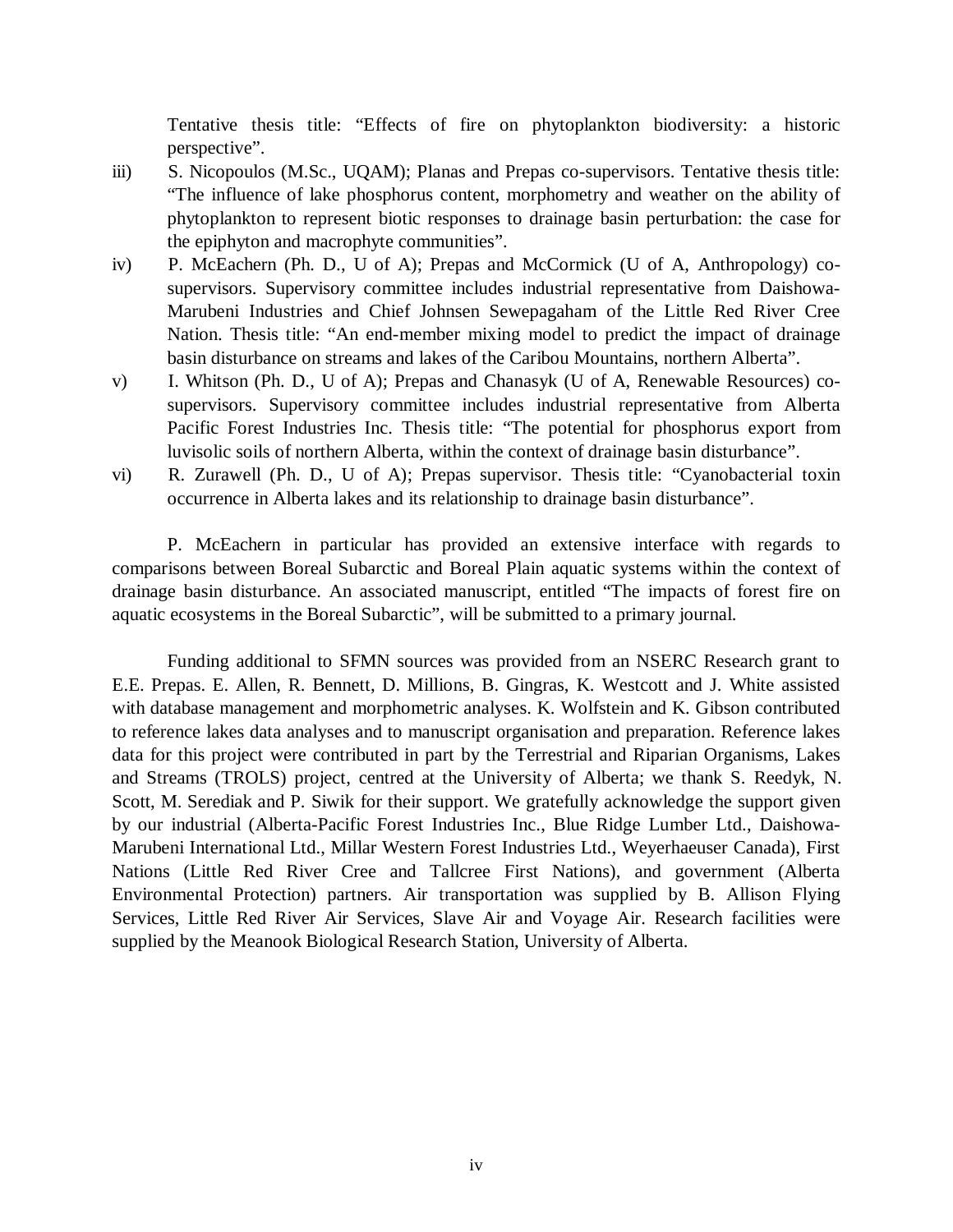# **INTRODUCTION**

As elsewhere, surface water quality and aquatic ecosystems within the Boreal Plain ecozone of western Canada are influenced by inputs (suspended and dissolved) of terrestrial origin entering via surface and subsurface runoff. Drainage basin vegetation is an important contributor to runoff chemistry (Engstrom 1987). Wetland cover in particular may have a large impact on Boreal Plain water quality, as a source of dissolved organic carbon (DOC) and, under certain circumstances, of much higher concentrations of nitrogen and other ions relative to upland ecosystems (Richardson 1989; Halsey et al. 1997). Disruption of drainage basin vegetation cover and soils by natural and human-derived processes can potentially influence groundwater and surface runoff water quality and ultimately the limnology of receiving water bodies (Dillon and Kirchner 1975; Likens 1984; Byron and Goldman 1989; Bayley et al. 1992).

During the past 50-100 years, accelerated eutrophication (excessive phytoplankton and macrophyte growth) coincided in many Boreal Plain lakes with agricultural and urban development in their drainage basins (Cooke and Prepas 1998; Manning et al., in press), with negative consequences for water quality (Prepas et al. 1997) and aquatic biodiversity (Schindler 1987). Timber harvesting, which has also significantly increased external nutrient loading patterns to lakes in other regions (Likens et al. 1970; Keenan and Kimmins 1993; Rask et al. 1993), has undergone substantial expansion in northern Alberta during the past decade (CCFM 1997). In light of this recent development, there is an understandable demand for information on the impact of timber harvesting and other land uses on surface water quality in the Boreal Plain. However, at the onset of this study, no information existed on drainage basin-surface water interactions for this region, with the exception of recent studies focusing on streams (Munn and Prepas 1986; Cooke and Prepas 1998) and wetlands (Halsey et al. 1997).

Knowledge of drainage basin-water quality interactions in the absence of disturbance is a prerequisite for aquatic resource management in the Boreal Plain ecozone. Starting in 1995, SFMN researchers undertook a widely-based field program to determine how drainage basin disturbance (fire and timber harvesting) might influence water quality and biotic responses in headwater lakes and streams in the boreal mixed-wood forests of western Canada. The objectives of this project were to:

- i) assess the land-aquatic interactions for lakes in undisturbed drainage basins on the Boreal Plain, specifically the relationship between wetlands (defined as bogs, fens, swamps and marshes), relative catchment (drainage basin + lake) area, drainage basin slope, deciduous and conifer cover, and water quality variables such as nutrients (e.g., total phosphorus (TP), DOC and  $NH_4^+$  concentrations) and dominant ions;
- ii) use the above relationships to develop models describing the influences of forest harvesting and natural disturbance on water quality and aquatic biodiversity and community structure; and to
- iii) compare and contrast effects documented for eutrophic Boreal Plain lakes in Alberta with a similar project in Québec focusing on less productive Boreal Shield lakes.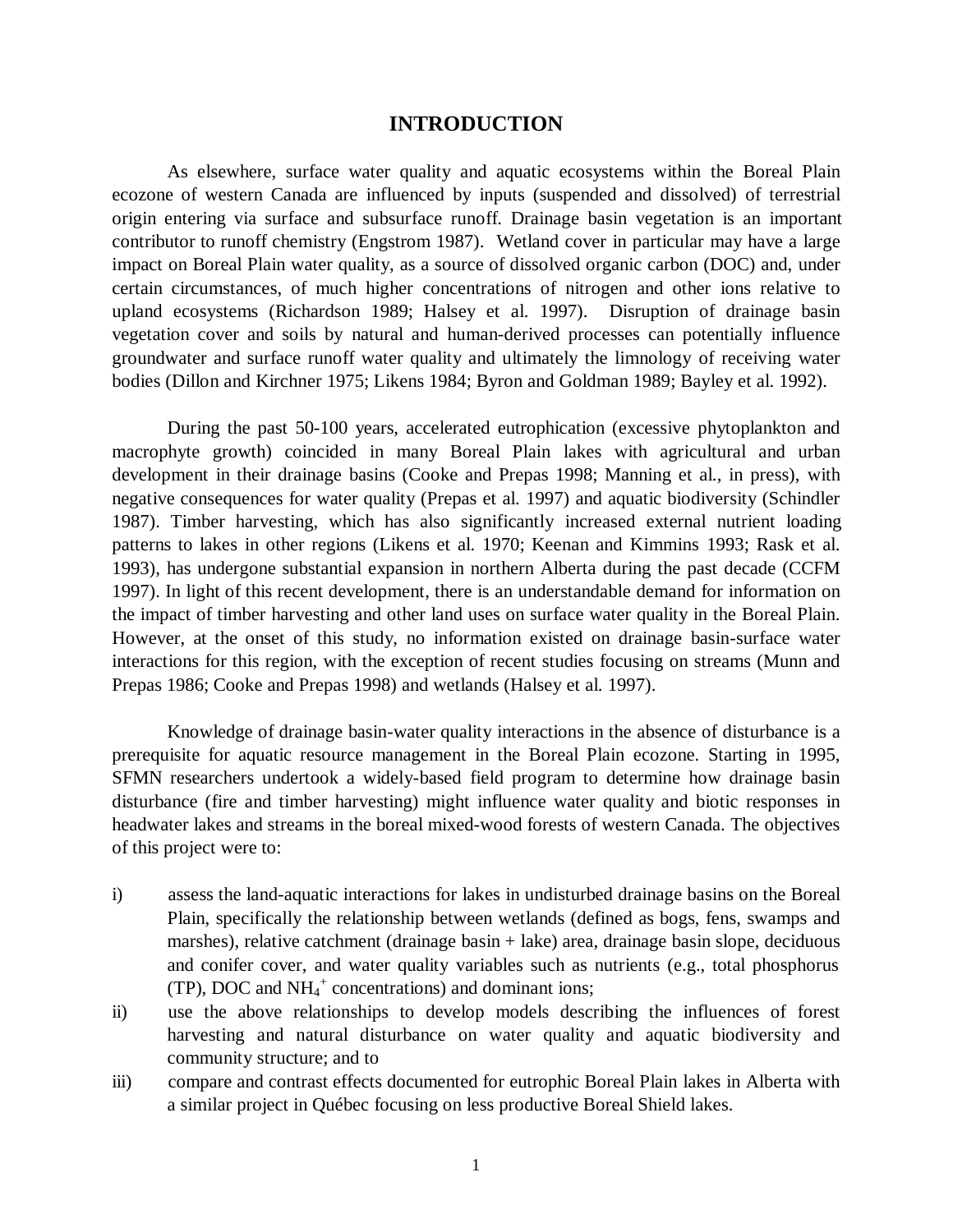This report focuses on lake physical-chemical relationships; hydrological, wetlands and phytoplankton data are also provided where appropriate.

The selection of lakes in western Canada turned out to raise major challenges. There were no background data for our study on drainage basin-lake interactions for the Boreal Plain ecozone, although ample data have been assembled over the past two decades for the Boreal Shield. Timber harvesting is a very recent phenomenon for the Boreal Plain, relative to other regions of North America; thus, no data on long-term disturbance impacts are available. It may take many years of chronic disturbance before water quality impacts are detectable in Boreal Plain lakes; eutrophication in Alberta lakes with agricultural and residential perturbation was often not evident until several decades after settlement (Mitchell and Prepas 1990). Although large areas of Boreal Shield and Boreal Plain forests were burned in 1995, the Boreal Shield fires included merchantable timber, while the Boreal Plain fires were generally in wetland areas with less commercial importance. We were challenged with identifying patterns in lakes where drainage basins ranged from >50% wetland to white spruce/trembling aspen- (upland) dominated, and where the two forms of disturbance of interest were almost completely segregated between wetlands (fire) and uplands (harvesting). We chose to study small (mean surface area ~100-200 ha) headwater lakes within recent or projected fire- and harvest-impact sites in order to:

- i) maximise the potential for large proportions of fire or harvest disturbance within small relative to large drainage basins;
- ii) minimise variation in water quality associated with the relatively more complex morphometry of large lakes and the moderating influence of upstream lakes on drainage basin runoff; and
- iii) allow comparisons between water quality trends documented for Boreal Plain systems with similar disturbance studies on the Boreal Shield that are also surveying small headwater lakes.

We were limited in the number of these lakes, particularly with burned and harvested drainage basins, which could be landed safely by floatplane. Originally, we could only land on lakes with a minimum longitudinal axis of 1 km in length. During 1998, we began a working partnership with a small Alberta-based charter company with appropriate aircraft and personnel that enabled us to select lakes with longitudinal axes as short as 500 m. Still, the size of the area of the Boreal Plain that we could economically access by air  $(109\,600\,km^2)$  excluded many potential study lakes.

To help address these challenges, the Boreal Plain water quality project within SFMN was linked to the TROLS (Terrestrial, Riparian, Organisms, Lakes & Streams) and CMRP (Caribou Mountains Research Partnership) programs, also centred in northern Alberta. These programs focus in part on the effects of forest harvesting (TROLS), and fire (CMRP) on water quality and biota in boreal lakes. We have compiled data for 81 remote lakes in northern Alberta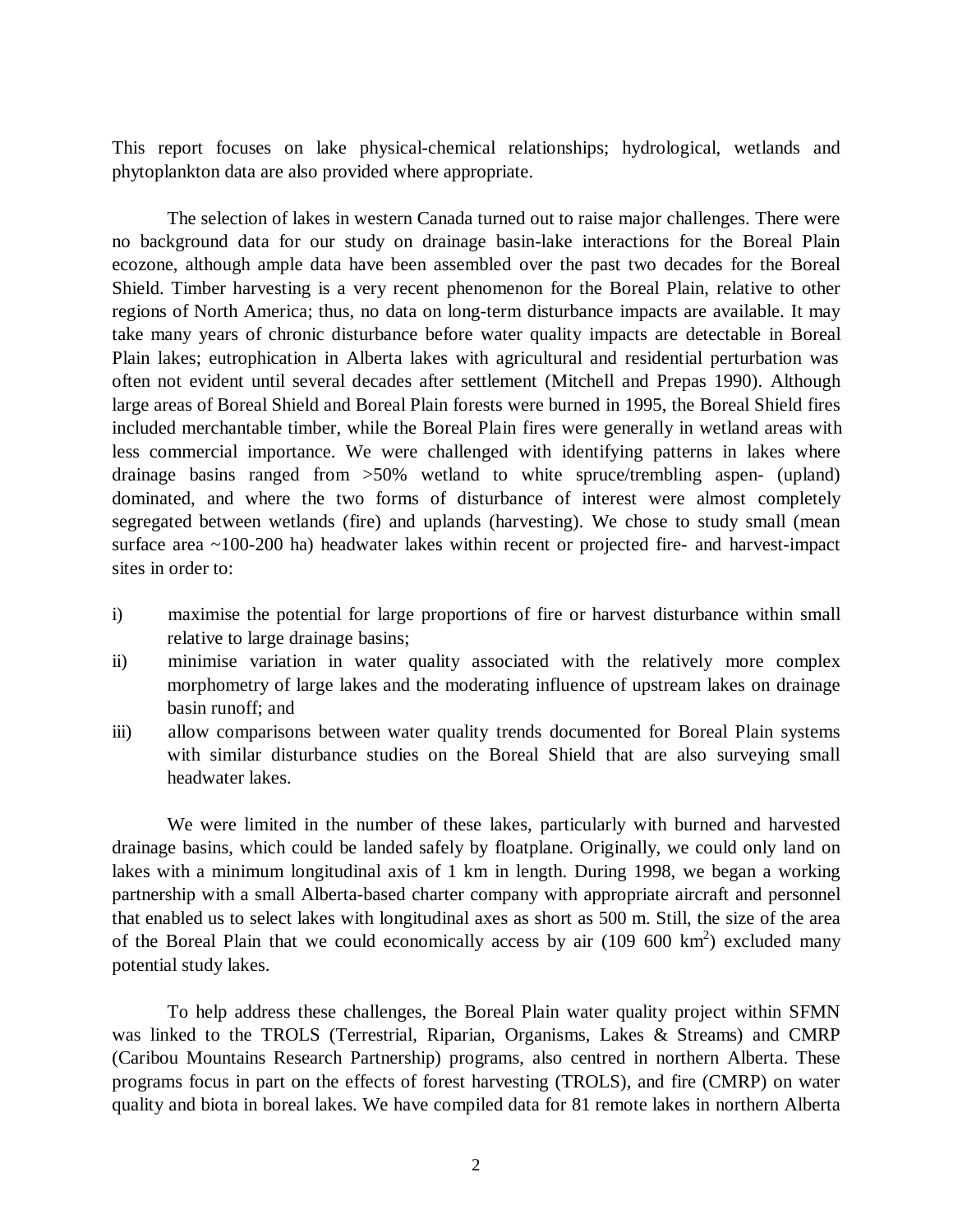(42 this study, 11 TROLS and 28 CMRP), making it the most extensive study of its kind in western Canada. Where appropriate, we include water quality data generated by TROLS and CMRP within this study because:

- i) the Boreal Plain ecozone includes drainage basins with large variations in topography, soil types and proportions of coniferous, deciduous and wetlands vegetative cover. To concentrate on disturbance effects, a substantial database is necessary to identify and partition out the background factors related to drainage basin characteristics that influence water quality;
- ii) these data facilitate comparisons of disturbance impacts on lakes from aspen- (TROLS), coniferous- and permafrost- (CMRP), and mixedwood-dominated drainage basins (this study);
- iii) these data enable us to examine how the proportion of drainage basin disturbance influences the magnitude of response within lake ecosystems. Currently, we have water quality data for systems burned during 1995, ranging from ~20% (core lakes, this study) to >80% (CMRP) of mean drainage basin area; and
- iv) these data provide the opportunity to examine the generalities from intensive and processorientated studies (e.g., hydrology, cyanobacteria, nutrient enrichment) initiated by the TROLS project.

We are also working with TROLS researchers in their experimental studies to identify the role of riparian buffer strips in minimising harvesting impacts on water quality and aquatic biota. While all provincial forest practice codes in Canada use riparian buffer strips to manage the landwater interface, current riparian buffer strip regulations in Alberta were developed outside the Boreal Plain ecozone, and thus are without ecological basis for this region. TROLS, with cooperation from our study, will provide a scientific basis for the design and management of riparian buffer strips for Boreal Plain forest practice codes. Our database is maintained separately from that of TROLS, yet data from each can be combined where appropriate to address specific questions. Our project also co-operates with TROLS personnel on field work logistics.

This report provides an overview of results to date from the Boreal Plain water quality project, covering the study period 1996 to 1998. The pre-treatment study (Section I) is nearing completion, while the disturbance impacts studies (Sections II and III) are works in progress, awaiting the incorporation of new data from 1998 and co-operation with the TROLS lake project:

- I. Factors influencing water quality in lakes on the Boreal Plain: a comparison between wetland- and upland-dominated drainage basins;
- II. Effects of fire and timber harvesting on Boreal Plain lakes in northern Alberta: preliminary results; and
- III. Work in progress, plus new directions in the wake of the Virginia Hills Fire of 1998.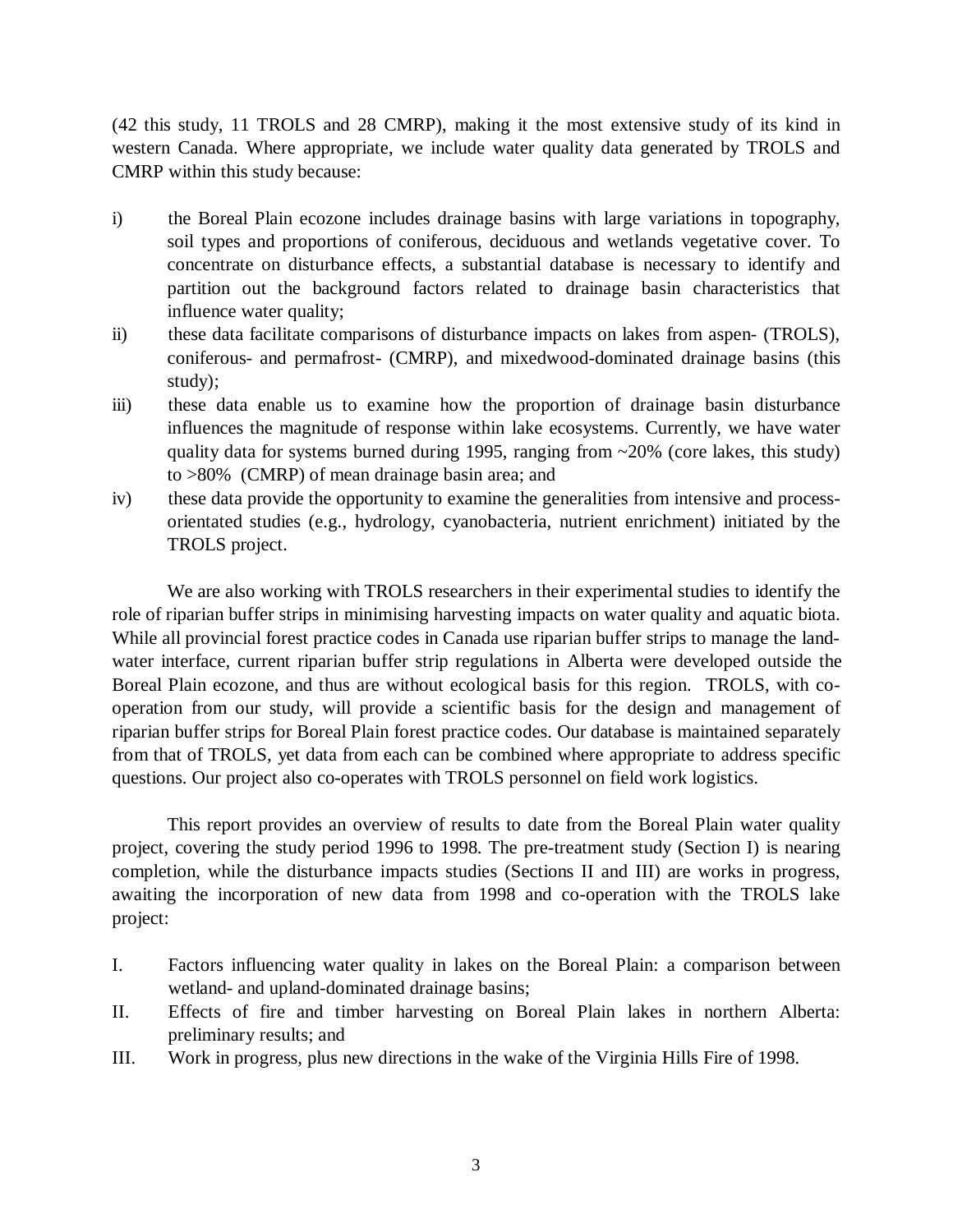# **I. FACTORS INFLUENCING WATER QUALITY IN LAKES ON THE BOREAL PLAIN: A COMPARISON BETWEEN WETLAND- AND UPLAND-DOMINATED DRAINAGE BASINS**

# **Introduction**

Previous studies of drainage basin-surface water interactions in North America focused on using geographic characteristics such as lake morphometry, catchment hydrogeology, topography, drainage density, slope and land use to explain differences in water quality among lakes (Dillon and Kirchner 1975; Duarte and Kalff 1989; Rasmussen et al. 1989; Wolock et al. 1989; Soranno et al. 1996; D'Arcy and Carignan 1997). However, the majority of these relationships, established for lakes in the eastern and central regions of the continent, insufficiently explain water quality patterns observed in Boreal Plain lakes of western Canada.

Boreal Plain water quality differs in many ways from that of the more extensively studied Boreal Shield ecozone, due to the distinctiveness of their geological and climatic settings. Boreal Plain lakes, situated on thick, low-relief glacial tills, tend to be phosphorus (P)- and planktonrich, yet relatively more nitrogen (N)-limited, than Boreal Shield lakes underlain by granitic bedrock (Neary et al. 1990; Mitchell and Prepas 1990). Internal P recycling from the sediments forms the major annual P input to the euphotic zone in Boreal Plain lakes (Shaw and Prepas 1990), whereas atmospheric P inputs dominates in Boreal Shield lakes where drainage basin area/ lake surface area ratios are small (D'Arcy and Carignan 1997). The Boreal Shield ecozone receives more precipitation on average than the Boreal Plain, where evapouration rates tend to be higher than precipitation (Mitchell and Prepas 1990). Wetlands (bogs, fens, swamps and marshes) are a prominent feature of the Boreal Plain landscape; Alberta, which is >50% Boreal Plain, has 17% wetlands coverage by province compared to 9% coverage for the Boreal Shielddominated province of Québec (NWWG 1988; Vitt et al. 1998). Although wetlands have a significant impact on the chemistry of surface and subsurface runoff entering lakes (Halsey et al. 1997), they represented a minor portion of drainage basin area in most previous Boreal Shieldbased studies (mean %wetlands per drainage basin: 7% (Dillon et al. 1991); 25% (Bayley et al. 1992) and 1.3% (D'Arcy and Carignan 1997). No data are available concerning drainage basin– lake interactions for poorly-drained, predominately wetland regions such as the Boreal Plain.

Knowledge of drainage basin-lake interactions in the absence of disturbance is a prerequisite for aquatic resource management strategies for this region. The purpose of this portion of the study was to assess variability in water quality for lakes in undisturbed drainage basins in the Boreal Plain ecozone. We focused on the relationship between water quality variables such as nutrients (phosphorus, carbon, and nitrogen) and dominant ions, with wetlands (classified into bogs, rich and poor fens, and swamps/marshes), catchment area (drainage basin + lake surface areas), drainage basin slope, and deciduous and coniferous tree cover.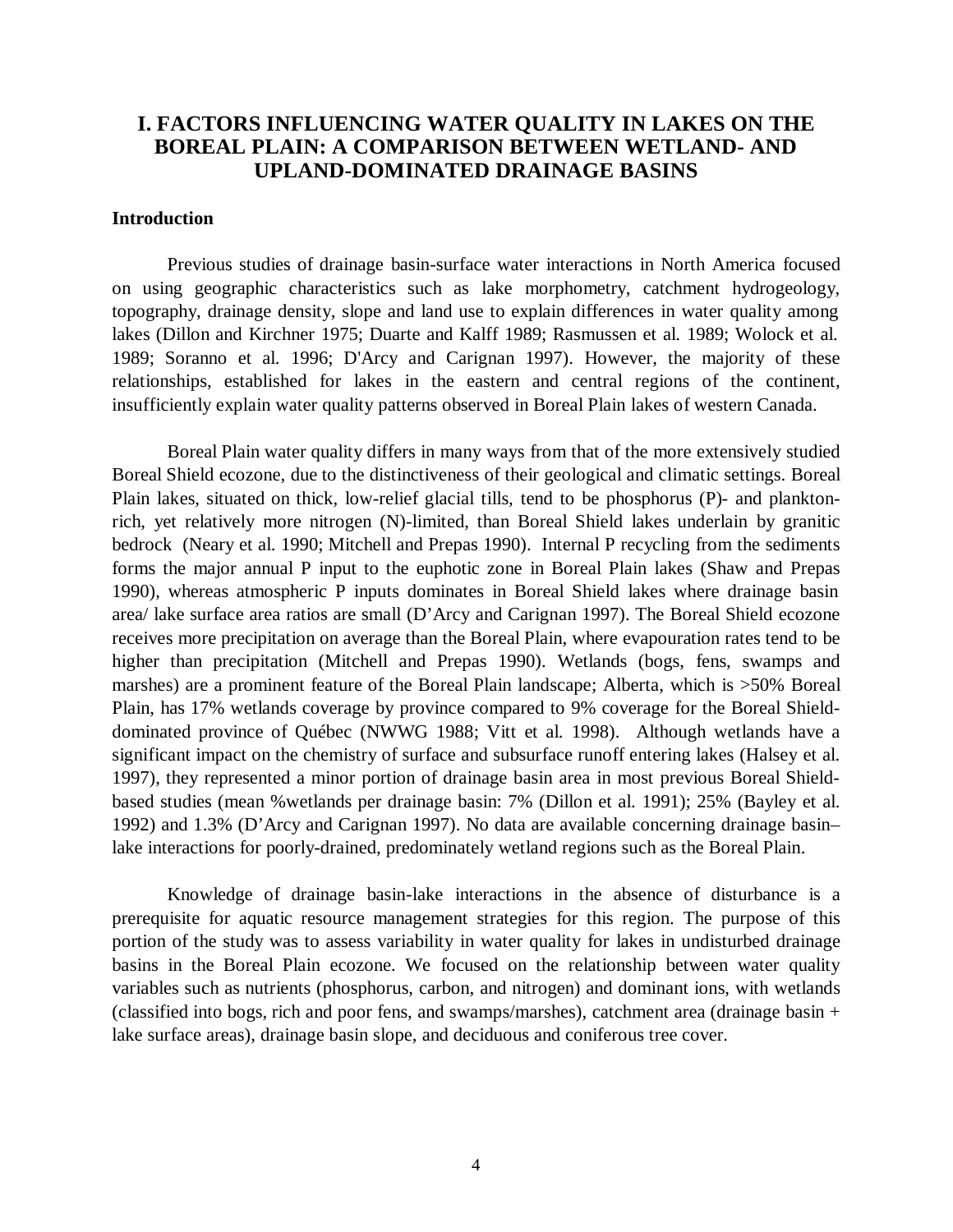# **Study Area**

The 26 lakes examined in this portion of the project are located in an area covering 109  $600 \text{ km}^2$  of northern Alberta (Fig.1). The surface waters of this region lie over a thick layer (up to 100 m) of unconsolidated glacial tills underlain by sedimentary bedrock (Pawlowicz and Fenton 1995). These tills are calcareous and rich in orthophosphate compounds, with equal amounts of sand, silt and clay-sized particles (Scott 1976). Soil types within the study region are typically organic in poorly drained areas and luvisolic/brunisolic in upland areas (Holowaychuk and Fessenden 1987). The drainage basins of all reference study lakes had minimal disturbance (<5% of natural vegetation removed) by natural processes or human activities within 50 years prior to our study. The study lakes are small (mean surface area =  $0.82 \text{ km}^2$ ), shallow (average mean depth = 2.0 m) headwater lakes, reflecting a wide range of nutrient conditions from mesotrophic to hypereutrophic (Vollenweider 1968). We sampled 11 of the 26 study lakes, while the TROLS research project contributed data from another 11 lakes. Four other headwater lakes with low drainage basin disturbance studied previously (Mitchell and Prepas 1990) were chosen to complement the lakes by our study and to extend the range of depths and drainage basin slopes in our data set.

The study lakes are located in the Boreal Mixedwood ecoregion of the Boreal Plain ecozone (Strong and Leggat 1992). Deciduous and coniferous tree cover in the drainage basins range from 0 to 85 and 0 to 43%, respectively. Trembling aspen (*Populus tremuloides*), balsam poplar (*Populus balsamifera*), and white spruce (*Picea glauca*) are the dominant trees in the uplands whereas black spruce (*Picea mariana*) dominates the poorly drained areas. Wetlands cover between 0 to 99.7% of individual drainage basins. A drainage basin was defined as upland-dominated if it contained  $<$  50% wetland by area, or wetland-dominated if it contained  $>$ 50% wetlands. In our data set, seven lakes had 50% or more wetland area in the drainage basin (mean wetland area of 76%). The remaining 19 lakes had a mean wetland area in the drainage basin of 17%. The majority of study lakes (22) are part of the Peace/Athabasca river drainage basins; the remaining four are in the adjacent North Saskatchewan/Beaver river drainage basins.

Climate for this region is dry continental. Thirty-year average annual precipitation ranges from 388 to 432 mm (33% as snow). Mean annual temperature ranges from 0.7 to 14  $^{\circ}$ C. During our sampling periods (June to September, 1996, 1997), the region received between 4% less and 52% more rain than the 30-yr normal, depending on location (Environment Canada, unpubl. data).

#### **Methods**

Twenty-two of the 26 lakes in this study were sampled a minimum of three times between mid-June to mid-September 1996. In 1997, 12 of these lakes were sampled again, while the drainage basins of the remaining 10 lakes were logged. The remote location and poor accessibility of these lakes (11 lakes were accessible only by air, while another 11 required access by all-terrain vehicle) limited the number of sampling trips possible. Comparable historic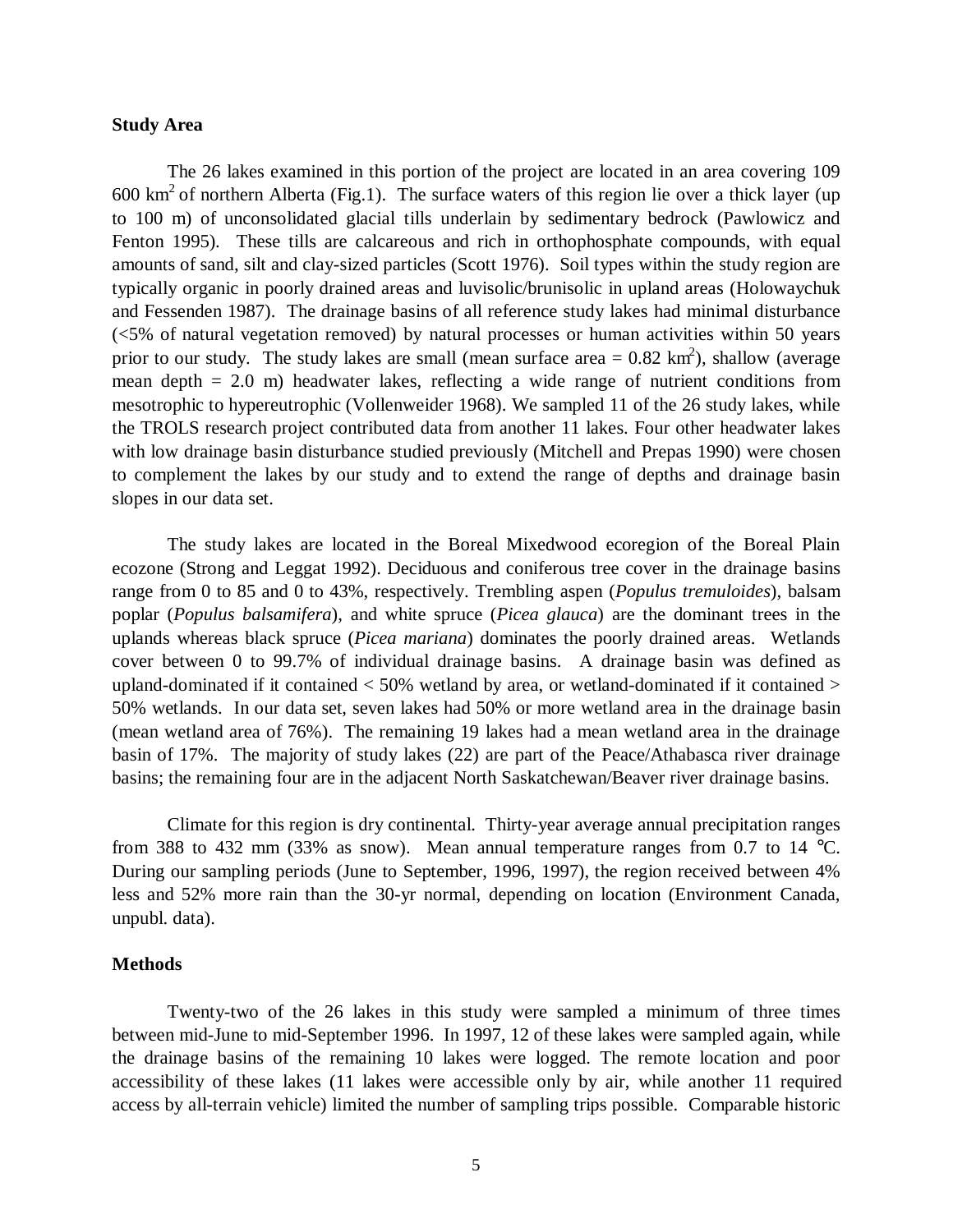data for the remaining four lakes (Narrow, Long, Sauer, Moore) were obtained from Mitchell and Prepas (1990).

Samples for water quality analysis were collected from roughly the centre of each lake. Water quality parameters measured on-site included: 1) light extinction, measured with a LiCor Quantum Sensor meter at 0.5- to 1-m intervals from the lake surface to bottom; 2) dissolved oxygen and water temperature, measured with a YSI portable dissolved oxygen/ temperature meter along a similar gradient; and 3) water transparency, which was estimated with a Secchi disk. Vertically integrated water samples were collected from two sites in the euphotic zone (the section of the water column where photosynthesis can take place, or depths receiving >1% of surface light) with weighted Tygon tubing fitted with a one-way foot valve. Water quality parameters of interest were later analysed in the laboratory (see Prepas et al. (in prep.) for a detailed description of analysis methodology). In addition, stable isotope, phytoplankton, cyanobacterial toxin, and zooplankton samples were collected each trip; littoral macroinvertebrate samples were collected once per year in July.

| <b>Dominant anions</b> | <b>Nutrients</b>                  | <b>Biogeochemical</b>         |
|------------------------|-----------------------------------|-------------------------------|
| and cations            |                                   |                               |
| Chloride               | Ammonium                          | pH                            |
| Sulfate                | Nitrate $+$ Nitrite               | Colour                        |
| Sodium                 | <b>Total Dissolved Nitrogen</b>   | Turbidity                     |
| Potassium              | Particulate Nitrogen              | <b>Total Dissolved Solids</b> |
| Calcium                |                                   |                               |
| Magnesium              | Dissolved Organic Carbon          | Stable Isotopes               |
|                        | Dissolved Inorganic Carbon        |                               |
| Alkalinity             | <b>Particulate Carbon</b>         | Chlorophyll a                 |
| Conductivity           |                                   |                               |
|                        | <b>Total Phosphorus</b>           | Cyanobacterial Toxins         |
|                        | <b>Total Dissolved Phosphorus</b> |                               |
|                        | Soluble Reactive Phosphorus       | Phytoplankton                 |
|                        |                                   | Zooplankton                   |
|                        | Silica                            | Macroinvertebrates            |

Euphotic water quality parameters measured during 1996-1998 study

Phytoplankton samples were identified, measured and counted with an inverted microscope following Sournia (1978). Cells from a constant area of the chamber bottom were counted under the microscope. Biodiversity was calculated as mean species richness, in each lake, for each year sampled (1996 and 1997).

Lake morphometric variables (surface area, volume, mean and maximum depths) were estimated using bathymetric maps created for each lake after depth data were collected at regular intervals along several transects per lake with a depth finder. Drainage basin areas and major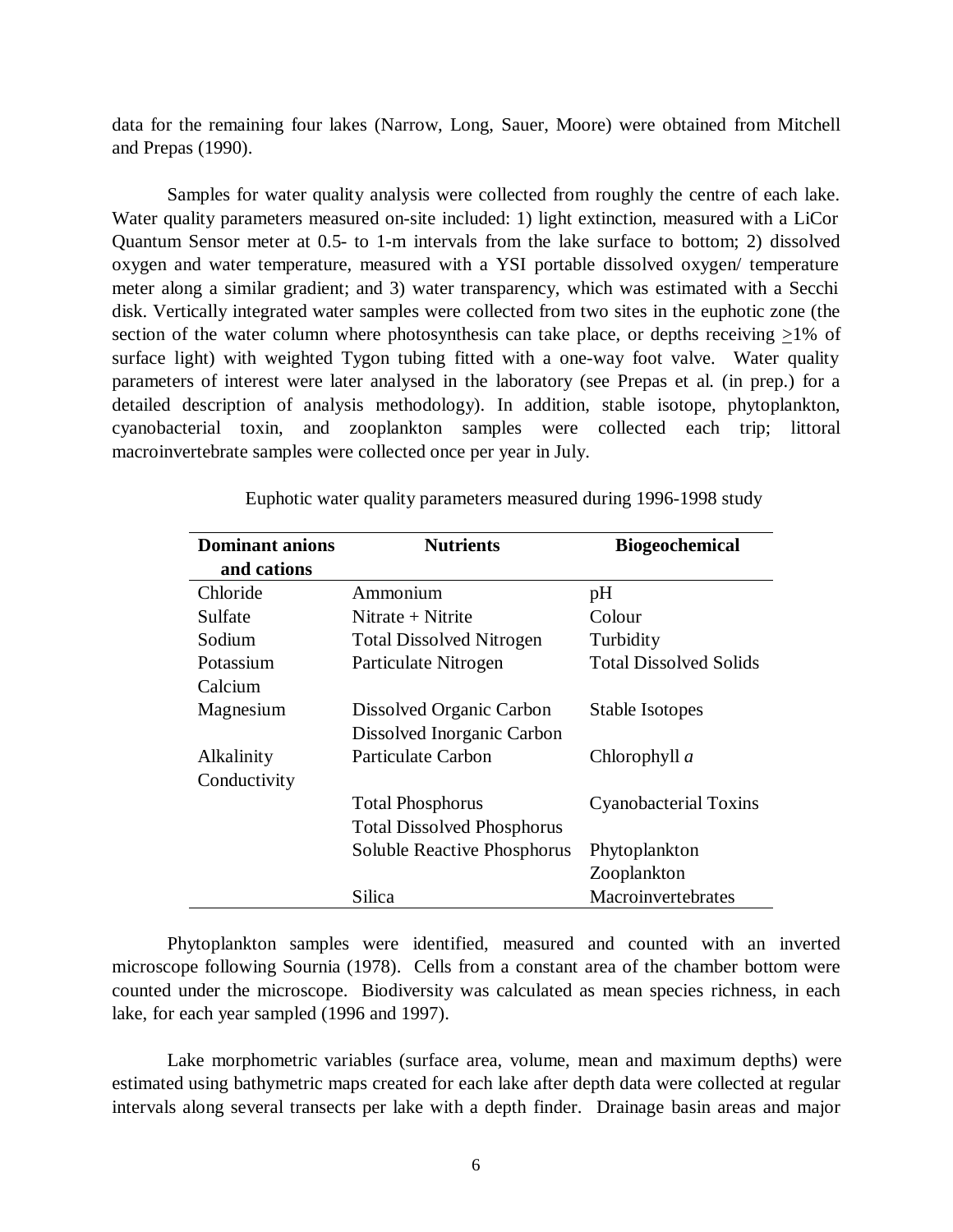vegetation types (bogs, fens, swamps, marshes, deciduous and coniferous tree cover) within each drainage basin were determined from 1:20 000 aerial photographs (Halsey and Vitt, unpubl. data). Mean drainage basin slope was estimated from 1:50 000 topographic maps following the method outlined in Rasmussen et al. (1989). Water residence times (in years) were calculated based on observed levels of evaporative isotopic enrichment in lake water with a steady-state isotope mass balance model (Gibson et al. 1993). Relationships between water quality and morphometric/drainage basin parameters for wetland- and upland-dominated systems were examined by linear and stepwise multiple regression.

#### **Results and Discussion**

The Boreal Plain lakes chosen for this study (Table 1) were more productive (mean TP of 54 vs. 8.66  $\mu$ g L<sup>-1</sup>; mean chl *a* of 19.0 vs. 2.72  $\mu$ g L<sup>-1</sup>, respectively) compared to a similar study conducted on the Boreal Shield (D'Arcy and Carignan 1997). Although drainage ratios (DBA/LA) were similar for both studies (7.86 vs. 7.55), our study had larger catchment areas  $(11.37 \text{ vs. } 2.64 \text{ km}^2, \text{ respectively})$ , and less slope (mean slope1, slope2 = 2.84, 1.63% vs. mean CS1, CS2, CS3 = 12.9, 14.1, 11.9%, respectively; Table 2). Wetlands and deciduous cover (Tables 2 and 3) impacted more of our upland-dominated drainage basins (mean %wetland = 17.9 vs. 1.3%; mean %deciduous =  $61.7$  vs. 45.9 %), and conifer forest covered a lower percentage of either of our drainage basin types (mean %conifer = 17.8 and 21.1% in uplandand wetland-dominated, respectively, vs. 43.8%), relative to the Boreal Shield systems.

When the data from the 26 reference lakes were analyzed together, some patterns between drainage basin and water quality parameters emerged, but these patterns were generally weak. Chl *a* was strongly related to TP concentrations ( $r^2 = 0.70$ ; *P*≤0.001), but the strongest relationship of TP concentration with a physical variable was with the ratio of catchment area to lake volume (CA/LV), accounting for 39% of the variation of TP concentration in our data set. Relationships were either weak or undetectable between log (TP) concentration and other physical variables such as drainage basin slope  $(r^2 = 0.04, P > 0.2)$ , mean depth  $(r^2 = 0.26, P > 0.2)$ *P*≤0.001) and vegetation features (%conifer, %wetland;  $r^2 = 0.20$  and 0.04, *P*<0.01 and >0.2 respectively), in contrast to findings reported in other studies. Inorganic nitrogen (IN) was at best inversely related to the %conifer cover within the drainage basin ( $r^2 = 0.22$ ; *P*<0.01). Similarly, drainage basin parameters were weakly related to DOC concentrations and colour for the 26-lake data set.

An investigation of water quality parameters between lakes in our upland- and wetlanddominated drainage basins revealed no detectable differences (*P*>0.15) in trophic parameters (e.g., TP, chl *a*, IN), however, detectable differences (*P*<0.01) were noted in variables that are based on dominant ions and colour. The lakes in wetland-dominated drainage basins were more coloured (mean colour = 186 vs. 38 mgL<sup>-1</sup> Pt), had lower pH (pH = 5.7 vs. 7.6), and lower anion and base cation concentrations (e.g., mean  $HCO_3 = 34$  vs. 125 mgL<sup>-1</sup>; mean  $Ca^{2+} = 10$  vs. 25  $mgL^{-1}$ ) (Table 1). Upland-dominated drainage basins had steeper slopes with more deciduous cover, but coniferous cover was similar relative to wetland-dominated systems. Fens were the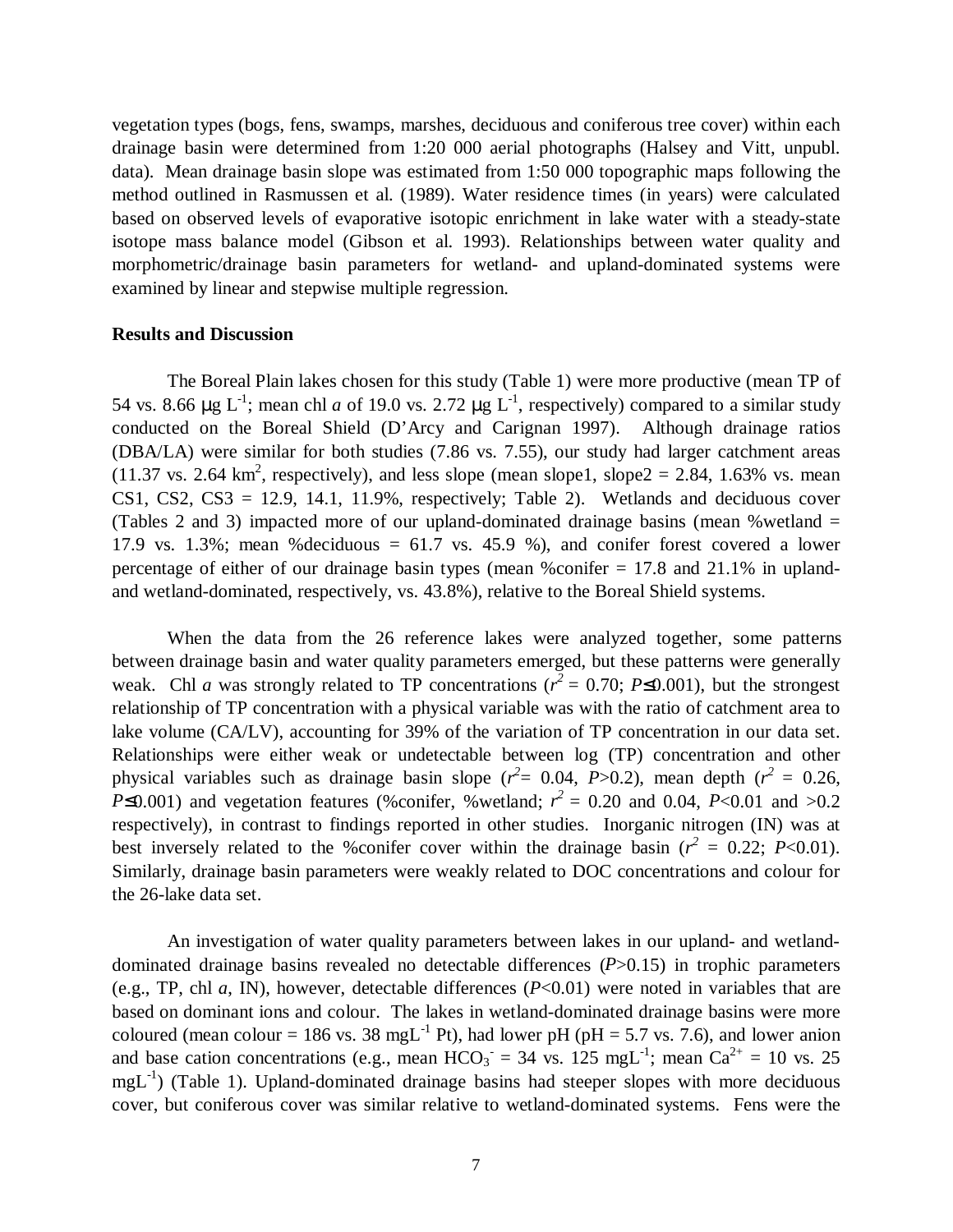dominant wetland type in upland-dominated drainage basins, whereas bogs predominated in the wetland-dominated drainage basins (Table 2). Further analysis of our data set focused on separate analyses of upland- and wetland-dominated systems to clarify these relationships, unless otherwise stated. This is consistent with the literature; previous studies either excluded drainage basins with wetlands or were based on data collected from drainage basins with little wetland cover (e.g., D'Arcy and Carignan 1997).

In upland-dominated systems, CA/LV was the best predictor for nutrients other than IN (Table 4), suggesting that both internal and external sources are important for this lake type. In contrast, the best predictors of nutrients in wetland-dominated systems were %wetland and %conifer (Table 5). Soranno et al (1996) discussed the importance of determining which parts of a drainage basin are directly contribute nutrient inputs into water bodies. This effective contributing area may vary depending on rainfall and runoff. Since wetlands by definition form the majority of the drainage basin in these wetland-dominated systems, they must form the majority of the effective contributing area and, rather than CA/LV, define the operational limits of these drainage basins.

# *Colour and dissolved organic carbon*

Lake water colour is an indicator of dissolved humic matter content, and can limit light availability for phytoplankton and macrophytes (Rasmussen et al. 1989). Colour was strongly influenced by wetland cover for lakes in wetland-dominated drainage basins (Equation 1), suggesting humic substance inputs from bogs and fens. In upland-dominated systems, colour was strongly related to CA/LV (Eq. 2). In both lake types, colour was inversely related to water residence time (Tables 4 and 5), consistent with *in-situ* removal of colour over time through photochemical and biological degradation (Engstrom 1987).

\n Colour = -190.295±76.804 + 4.973±0.990 % wetland; \n 
$$
r^2 = 0.68, \, P < 0.001
$$
\n

\n\n Log (Colour) = 1.173±0.058 + 0.632±0.093 \n log (CA/LV); \n  $r^2 = 0.68, \, P < 0.001$ \n

\n\n [1]\n

Colour and DOC were related in both upland- and wetland-dominated systems  $(r^2=0.46$ and 0.69, respectively). These relationships are weaker than those developed for the Precambrian Shield (Rasmussen et al. 1989), reflecting the larger contribution of autochthonous DOC by primary producers in the more productive Boreal Plain systems (Curtis and Prepas 1993). The stronger correlation of colour with DOC in the wetland-dominated systems is consistent with a relatively higher allochthonous DOC contribution from wetlands.

DOC concentrations were positively correlated with %wetland cover and negatively with %conifer cover in the wetland-dominated systems (Eq. 3, 4). The relationships between DOC and wetland coverage in the lakes in wetland-dominated drainage basins are consistent with those reported by Halsey et al. (1997) between DOC and bog coverage in lakes in the Birch Mountains of northern Alberta. As with colour, CA/LV was the best predictor of DOC in uplanddominated systems, although the model explained a lower proportion of overall variation (Eq. 5),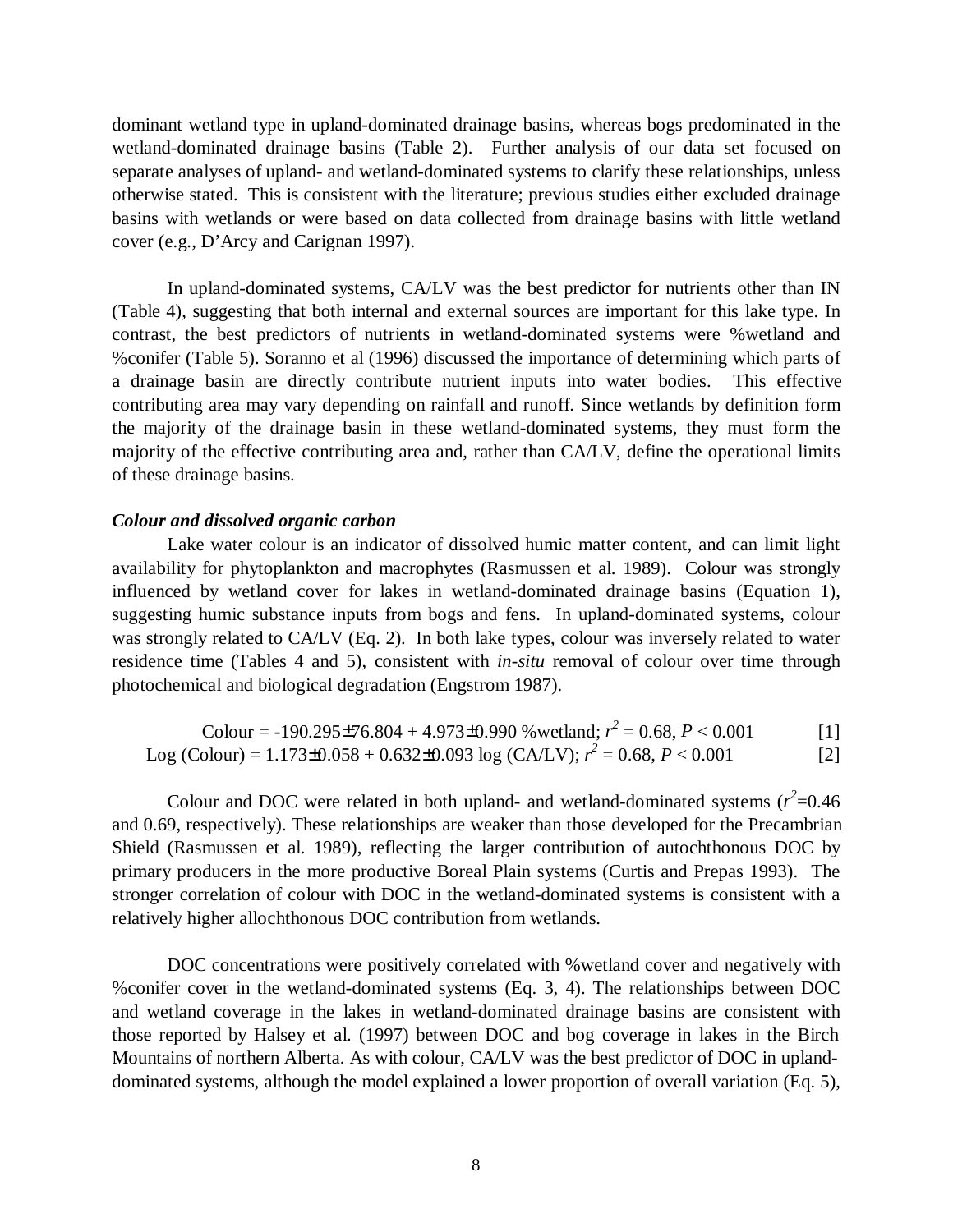again consistent with the hypothesis that autochthonous sources contribute a large proportion of DOC in these lakes.

$$
DOC = -7.625 \pm 5.334 + 0.367 \pm 0.069
$$
 % wetland;  $r^2 = 0.70$ ,  $P \le 0.001$  [3]

$$
DOC = 31.389 \pm 2.185 - 26.621 \pm 4.448 \text{ arcsin sqrt } (\% \text{conifer}); r^2 = 0.75, P \le 0.001
$$
 [4]

 $\text{DOC} = 11.175 \pm 4.599 + 12.151 \pm 5.728 \log (\text{CA/LV}); r^2 = 0.27, p < 0.055$  [5]

Engstrom (1987) suggested that drainage ratio (DBA/LA) was an important predictor of DOC for Precambrian Shield lakes where DBA/LA was <4. In our study, DBA/LA averaged 8.5 (Table 1), yet the related CA/LV was the best physical characteristic to predict DOC concentration in lakes with upland-dominated drainage basins (e.g., Eq. 5).

# *Phosphorus, nitrogen*

Phosphorus is the key nutrient limiting phytoplankton (particularly cyanobacteria) biomass and productivity in Boreal Plain lakes (Trimbee and Prepas 1987). No detectable differences in TP and TDP concentrations existed between upland- and wetland- dominated systems (*P*>0.50; Table 2). Both P fractions were positively correlated with DOC and colour, regardless of drainage basin type (Tables 4 and 5). Percent wetland was the strongest predictor of TP concentration in wetland-dominated systems (Eq. 6), while CA/LV was the strongest predictor of TP in upland-dominated systems (Eq. 7).

$$
\log(TP) = 0.893 \pm 0.129 + 0.0107 \pm 0.002 \text{ % wetland; } r^2 = 0.78, \frac{P}{2} < 0.001 \tag{6}
$$

$$
log (TP) = 1.399 \pm 0.063 + 0.495 \pm 0.103 log (CA/LV); r2 = 0.51, P < 0.001 \tag{7}
$$

Dillon et al. (1991) and D'Arcy and Carignan (1997) also reported a positive relationship between wetland coverage and TP concentration, even though their Boreal Shield systems had relatively little wetland coverage. However, Eqn. 6 suggests a stronger relationship for Boreal Plain systems relative to the two op. cit.  $(r^2 = 0.38, 0.15,$  respectively). Richardson (1989) reported that wetlands with organic soil do not retain P as effectively as forested systems, and may therefore be more of a source than sink.

The pattern between in-lake TP concentration and relative drainage basin size in the upland-dominated drainage basins is the antithesis of that reported by D'Arcy and Carignan (1997). Schindler (1971) found a positive relationship between primary producers (chl *a* and midsummer phytoplankton production and biomass) and CA/LV for Boreal Shield lakes in northwestern Ontario and hypothesised that P and CA/LV would be similarly related.

Along with P, IN concentrations likely play an important role in defining phytoplankton community structure and occurrence of cyanobacterial toxins in Boreal Plain lakes (Kotak 1995). While mean IN concentrations covered two orders of magnitude across both lake types, there was no discernable difference in IN (*P*>0.15) between drainage basin types (Table 1). Mean IN for the upland-dominated Boreal Plain systems was remarkably similar to values reported by D'Arcy and Carignan (1997) for Boreal Shield lakes (40 and 31 µg/L, respectively; Table 1).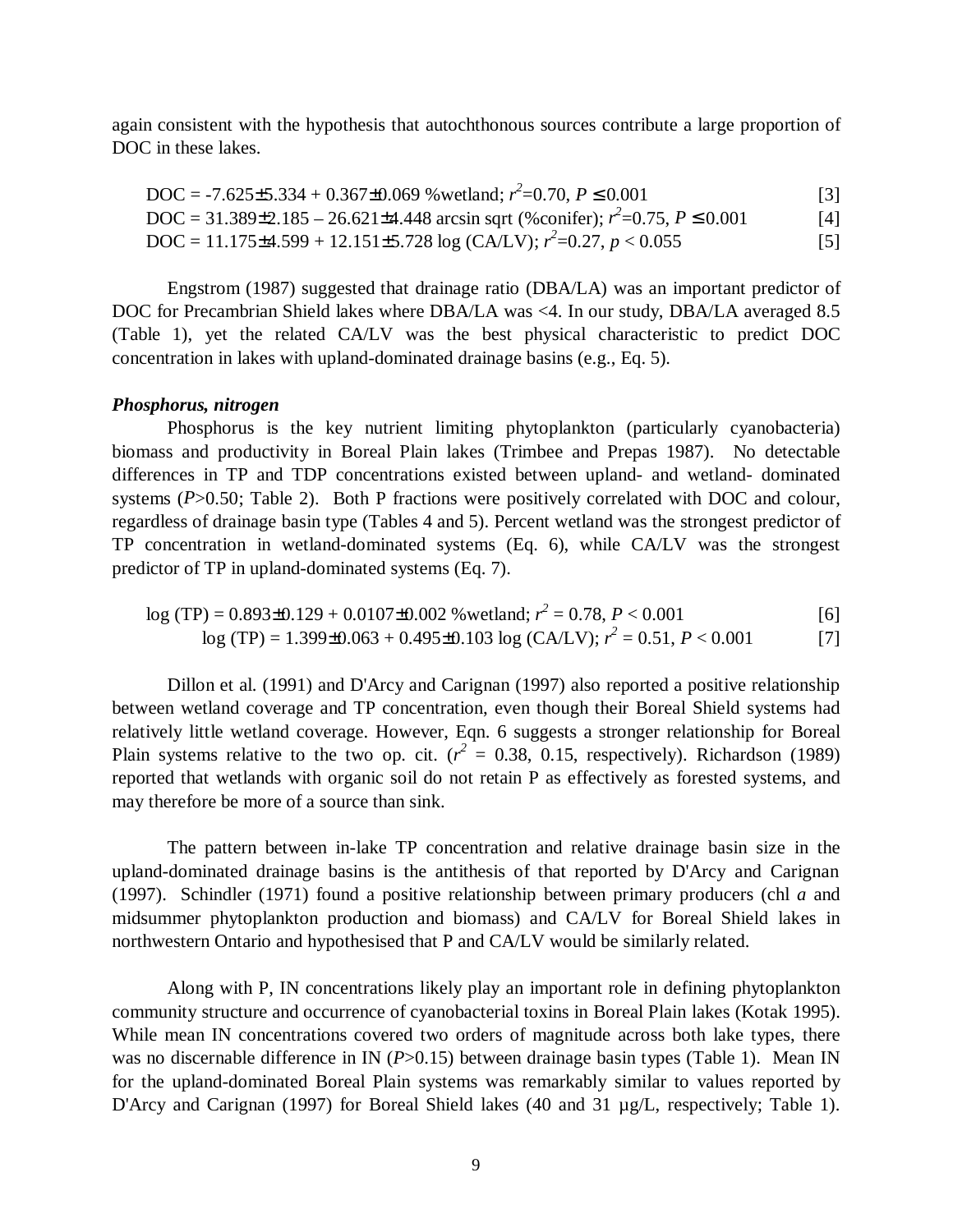$NH_4^+$  was the dominant form of IN the organically richer Boreal Plain lakes, compared to  $NO_3^$ for Boreal Shield lakes. Nitrogen fixation forms the majority of IN inputs to Boreal Plain lakes, with minimal loading from terrestrial sources (Prepas and Trimbee 1988).

No strong predictors of IN emerged in our data set for either upland- or wetlanddominated systems. IN was related inversely to %conifer cover in the wetland-dominated systems (Eq. 8), while IN was inversely related to %wetland cover in the upland-dominated systems (Eq. 9).

IN =  $498.825 \pm 149.126 - 826.969 \pm 303.588$  arcsin sqrt (% conif);  $r^2 = 0.38$ ,  $P = 0.02$  [8]  $log (IN) = 1.701 \pm 0.145 - 0.0152 \pm 0.007$  % wetland;  $r^2 = 0.18$ ,  $P = 0.04$  [9]

Although portions of absolute conifer coverage were similar between the two drainage basin types (mean coverage  $= 18\%$ ), the proportion of conifer-dominated upland area was significantly higher for wetland- (74.5%) relative to upland-dominated systems (22.8%), which were dominated by trembling aspen. Conifer cover in upland areas may alter soil pH; thus, these areas may act as IN sinks within the drainage basin. D'Arcy and Carignan (1997) proposed that the relationship between wetlands and  $NH_4^+$  may reflect an unrecognized topographic feature favouring IN retention. Further study in this area is needed to understand the mechanisms controlling these relationships in Boreal Plain systems.

## *Chlorophyll a and phytoplankton*

Mean summer chl *a* concentrations were similar for both lake types, although individual means ranged from 2.5 orders of magnitude (Table 1). TP concentration was the best predictor of chl *a* for upland- and wetland-dominated systems (Eqns. 10 and 11, respectively).

Log (chl *a*) = -1.046±0.272 + 1.305±0.163 log (TP); 
$$
r^2
$$
=0.74,  $P < 0.001$  [10]  
Log (chl *a*) = -1.39±0.553 + 1.50±0.323 log (TP);  $r^2$ =0.64,  $P = 0.001$  [11]

Similarly to nutrients, chl *a* concentration was positively related with CA/LV ( $r^2$ =0.44 and 0.59 for upland- and wetland-dominated systems, respectively). As per Duarte and Kalff (1989), chl *a* was positively related to mean depth, and was stronger in the wetland- versus the upland-dominated systems ( $r^2 = 0.52$ , 0.39 respectively).

Although most groups of phytoplankton were similar, absolute and relative biomasses of Chlorophyceae were higher in the wetland-dominated systems, relative to both the uplanddominated systems in this study and previously studied Boreal Plain lakes (Mitchell and Prepas 1990). The predominance of Chlorophyceae in the wetland-dominated systems may coincide with greater availability of nitrogen relative to upland-dominated drainage basins. As well, absolute biomasses of Peridinae and relative biomasses of Cryptophycae were highest for wetland- and upland-dominated systems, respectively; biomasses of all three taxa were consistently elevated during both years of the study. Although there were no detectable differences in cyanobacteria abundances between the two lake types, cyanobacteria dominated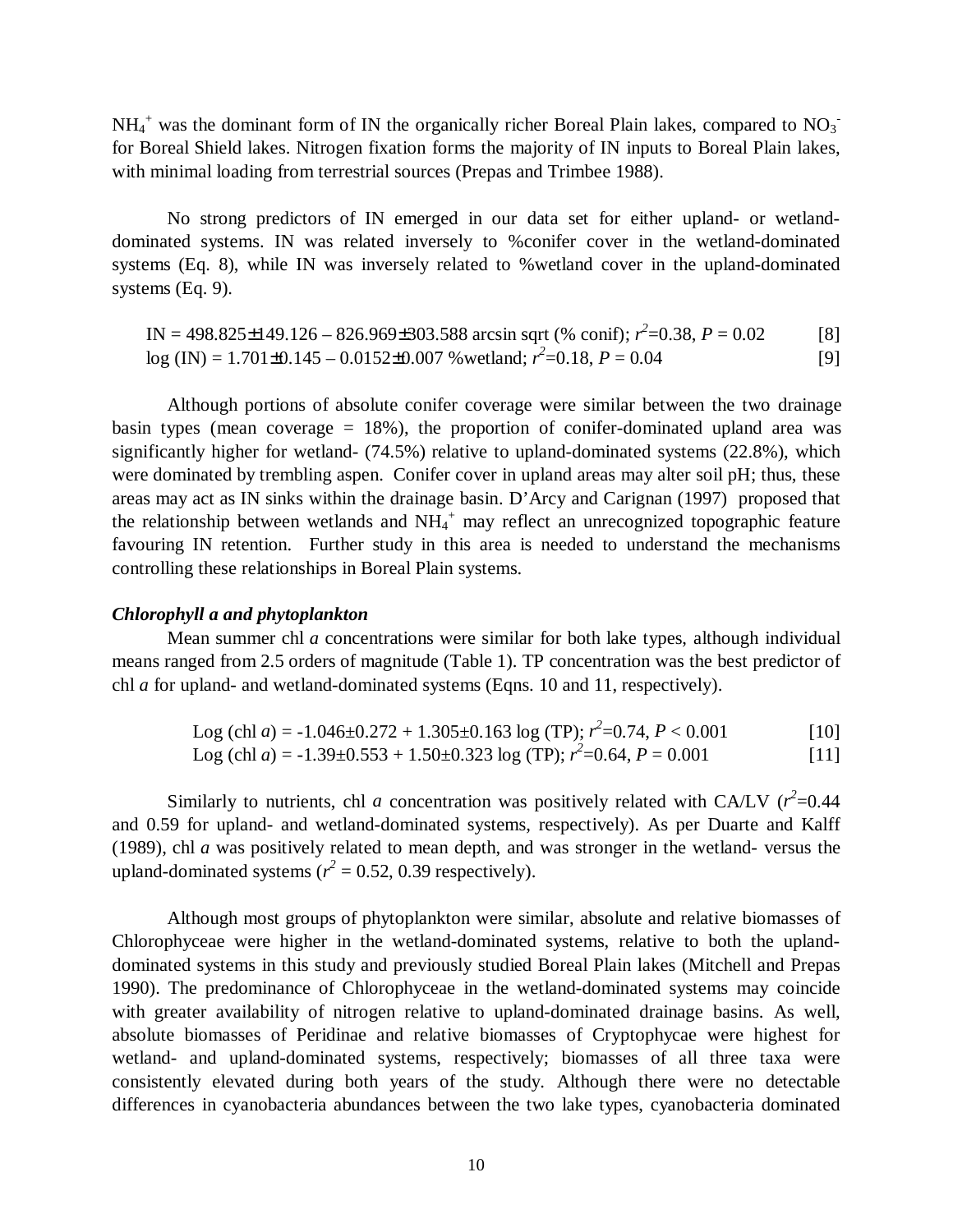the phytoplankton communities of many upland-dominated systems in this study, particularly Oscillatoriaceae, a taxon common in turbid, wind-mixed lakes (Reynolds et al. 1987).

#### *Major ions*

The relationships of major ions in the study lakes diverge from the patterns used to explain nutrients and drainage basin characteristics (Tables 6 and 7). The major anion in the study lakes is  $HCO_3$ ; concentrations of  $SO_4^2$  and Cl are much lower (Table 1). In both the upland- and wetland-dominated drainage basins,  $HCO^{3}$  was strongly related to  $Mg^{2+}$  ( $r^2 = 0.82$ , 0.96 respectively;  $P \le 0.001$ ), depth ( $r^2 = 0.52$  ( $Z_{mean}$ ), 0.65 ( $Z_{max}$ ) respectively;  $P \le 0.001$ ), and weakly inversely related to %bog ( $r^2 = 0.35, 0.31$ ; *P*<0.01, 0.05 respectively). In the wetlanddominated drainage basins only,  $HCO_3^-$  was positively related to %fen ( $r^2 = 0.38$ , P<0.05). In the upland-dominated drainage basins,  $HCO<sub>3</sub>$  was weakly related to  $\tau$  and negatively related to colour  $(r^2 = 0.19, 0.25$  respectively; *P*<0.05). In wetland-dominated drainage basins, where HCO<sub>3</sub><sup>-</sup> concentrations are lower, a similar pattern can be seen with  $SO_4^2$ <sup>2</sup> ( $r^2 = 0.49, 0.30;$ *P*<0.01, <0.05;τ, colour respectively). CA/LV and slope were not correlated with anions in this data set.

The best predictors of most dominant cations in this study were other ions or depth variables. However, in upland-dominated systems  $Na^+$  and  $K^+$  were best related to drainage basin parameters. The best predictor of  $Na<sup>+</sup>$  concentrations was water residence time, followed by a weak negative relationship with CA/LV ( $r^2 = 0.44$ , 0.16; *P*≤0.001, <0.05, respectively). The best predictor of K<sup>+</sup> concentrations is % wetland as an inverse relationship ( $r^2 = 0.50$ ; P $\leq 0.001$ ). In both upland- and wetland-dominated drainage basins,  $Mg^{2+}$  was related with %bog and % fen. While the relationship with % bog is inverse for both drainage basin types ( $r^2 = 0.37$ , 0.42; *P*<0.01, <0.05, upland, wetland respectively), the relationship with %poor fen is negative  $(r^2 = 0.23, P < 0.05)$  for upland-dominated systems and positive with % fen  $(r^2 = 0.51, P < 0.01)$  in wetland-dominated drainage basins. In the upland-dominated systems all cations except  $Ca^{2+}$ were positively related with water residence time (Table 6).

Many of our results for major ions are not consistent with previous findings for wetlanddominated Boreal Plain systems. Halsey et al. (1997) found inverse relationships between  $HCO<sub>3</sub>$ and  $Mg^{2+}$  and % fen cover, whereas the same relationship was positive in this study. Drainage basin slope had no detectable influence on major ions in this study, contrary to D'Arcy and Carignan (1997), who reported inverse relationships between  $Ca^{2+}$ ,  $Mg^{2+}$  and Na<sup>+</sup> with slope. The lack of relationships with slope in our data set could be a result of the relatively low relief in our drainage basins.

In summary CA/LV, as an estimate of potential drainage basin + atmospheric and/or internal loadings divided by the volume of the receiving water body, explained the most variation in DOC and TP concentrations in upland-dominated systems. In contrast, dominant drainage basin vegetation patterns, in particular wetland cover, was most closely related to DOC and TP in wetland-dominated drainage basins. Inorganic nitrogen was negatively correlated with percent wetlands and percent coniferous vegetation cover within upland- and wetland-dominated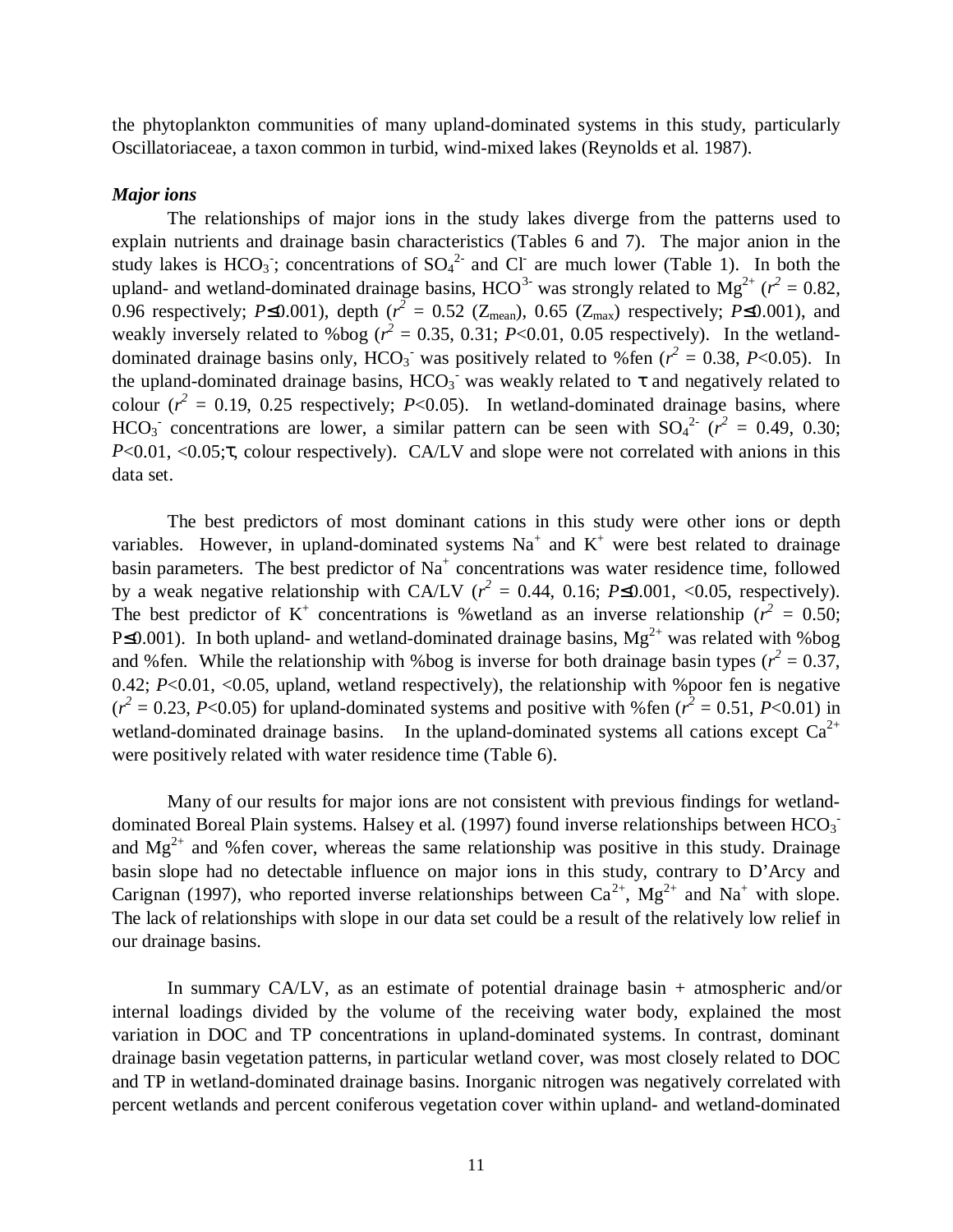systems, respectively; the negative relationships suggest these vegetation types, or landscape features associated with them, may act to retain N within drainage basins. This study demonstrates the necessity of discriminating between wetland- and upland-dominated catchments to understand the impacts of land-based processes, both natural and human-related, on Boreal Plain surface waters. Also, this study suggests that potential disturbance impacts on surface water quality will be related to catchment size in upland-dominated systems, and to the proportion of wetlands impacted by disturbance in wetland-dominated systems.

# **II. EFFECTS OF FIRE AND TIMBER HARVESTING ON THE WATER QUALITY OF BOREAL PLAIN LAKES IN NORTHERN ALBERTA: PRELIMINARY RESULTS**

### **Introduction**

There has been growing interest in the forest products sector in natural disturbance patterns as templates for cut-block size and location, and the amount of residual timber left on the landscape. The implicit assumption is that mimicking natural disturbance will minimise disturbance impacts, encourage rapid recovery to pre-disturbance conditions and preserve biodiversity in terrestrial and aquatic ecosystems. Fire, as the dominant natural disturbance regime within the boreal forests of North America, can significantly alter external nutrient loading patterns to lakes, both directly in the short term (Bayley et al. 1992), and indirectly in the long term by influencing temporal and spatial patterns in vegetation community structure and soil composition (Larsen and MacDonald 1998). Large-scale fire disturbance should have similar impacts on Boreal Plain drainage basin-lake systems. However, little is known about disturbance-related changes in water quality within the boreal forests of western Canada, or of how the introduction of large-scale timber harvesting to the Boreal Plain will affect these as-yet undefined relationships.

Previous studies of timber harvesting (Likens et al. 1970; Keenan and Kimmins 1993; Rask et al. 1993) indicated that increased surface runoff and erosion after drainage basin disturbance led to increased nutrient inputs (primarily N and P) into surface waters. However, most previous studies were undertaken in the mountainous and coastal regions of western North America. Very little is known about the effects of timber harvesting on aquatic systems in the boreal forest in general, and the Boreal Plain ecozone in particular, where much of the future logging in Canada will occur. The Boreal Plain ecozone is unique relative to other regions of Canada because of the relatively low amount of surface water, its low topographic relief and the prevalence of fire as a natural disturbance regime. These aspects, combined with differences in soil characteristics and climate, make extrapolations from other studies to the Boreal Plain difficult.

The TROLS project is evaluating the role of riparian buffer strips and timber harvesting on lakes in Boreal Plain upland-dominated drainage basins. Up to 35% of the drainage basins of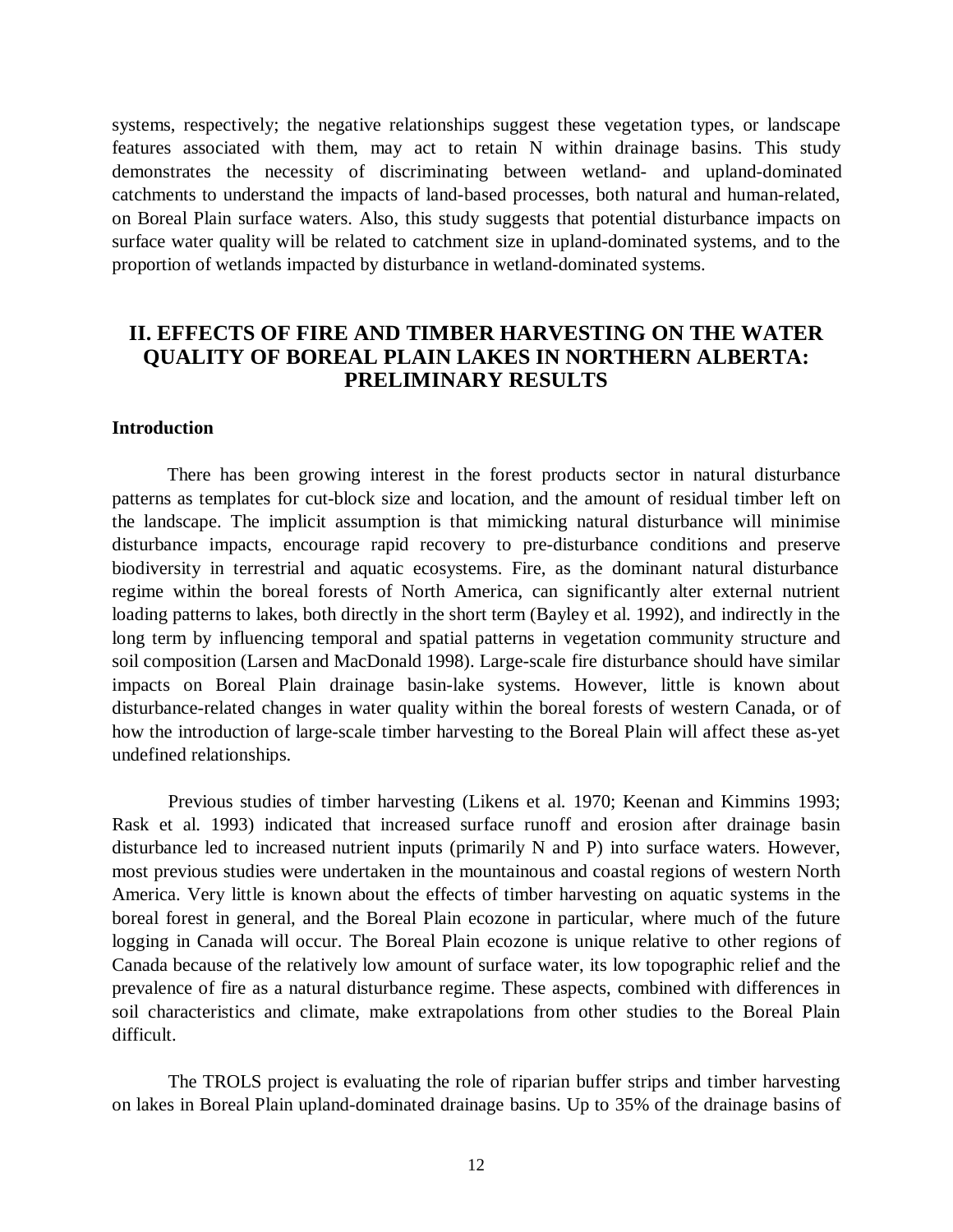these lakes have been harvested (Prepas et al., in prep.). Over the course of two pre- and three post-harvest years, the TROLS study region has experienced both relatively wet and cool, and dry and warm annual conditions. This climatic variation necessitated the assessment of the importance of internal versus external P and N loading to the annual and seasonal variation in these aquatic systems. Large (up to 50%) increases in euphotic-zone TP concentrations were associated with both internal (within-lake) and external (drainage basin) loading, whereas similar increases in inorganic N (primarily  $NH_4$ <sup>+</sup>) were associated with internal processes. The ratio of drainage basin area to lake volume was related to changes in post-harvest annual TP concentrations ( $r^2 = 0.69$  and 0.46 during 1997 and 1998, respectively); the higher  $r^2$  value for 1997 suggests that in-lake TP concentrations were more influenced by external inputs, relative to 1998. The remaining variability in lake TP appeared to be due to weather-related changes in internal P loading. These results from the TROLS study suggest that relative drainage basin size, and likely the proportion of disturbance within drainage basins, have an important effect on external loading of some important constituents into Boreal Plain lakes.

For the disturbance portion of the study, we are assessing how drainage basin-lake interactions developed for wetland-dominated systems with minimal perturbation (Section I, this report) are altered by fire. We are preparing drainage basin features of the lakes in uplanddominated drainage basins that were burned and first evaluated during 1998. We are also organising the drainage basin and lake data for a set of upland-dominated systems selectively harvested within the past three years (1996-1998), to compare with a set of similarly uplanddominated but relatively undisturbed systems on the Boreal Plain. For both disturbance regimes, we hypothesise that TP concentrations in receiving waters, and consequently chlorophyll *a* concentrations (as an indicator of eutrophication), will increase as a function of the relative size of the drainage basin and the proportion (as percentage area) of drainage basin disturbance. Increases in N in receiving waters will be a function of vegetative cover-disturbance interactions within drainage basins. Changes in water quality following disturbance will also be related to the location of burned or harvested areas within the drainage basin relative to the lake, and the extent to which intervening undisturbed vegetation features, such as wetlands and riparian areas, moderate nutrient export potential.

# **Methods**

The eight lakes that were fire-impacted during May-June of 1995 have predominately wetland-dominated (> 50% by area) drainage basins. These lakes were sampled monthly from July-August during 1996 and 1997. Morphometric, drainage basin and euphotic-zone water quality data were collected, analysed and interpreted using methodologies identical to the reference systems study. These burned systems were compared to similarly wetland-dominated reference systems (Section I); significant (*P* < 0.05) differences were examined using *t*-tests modified for heterogeneous sample variance. Significant  $(P < 0.05)$  relationships between selected water quality and drainage basin parameters were examined by Pearson bivariate correlation. Percent wetland coverage per drainage basin was an effective predictor of colour, DOC and TP concentrations in the wetland-dominated reference systems, as presented earlier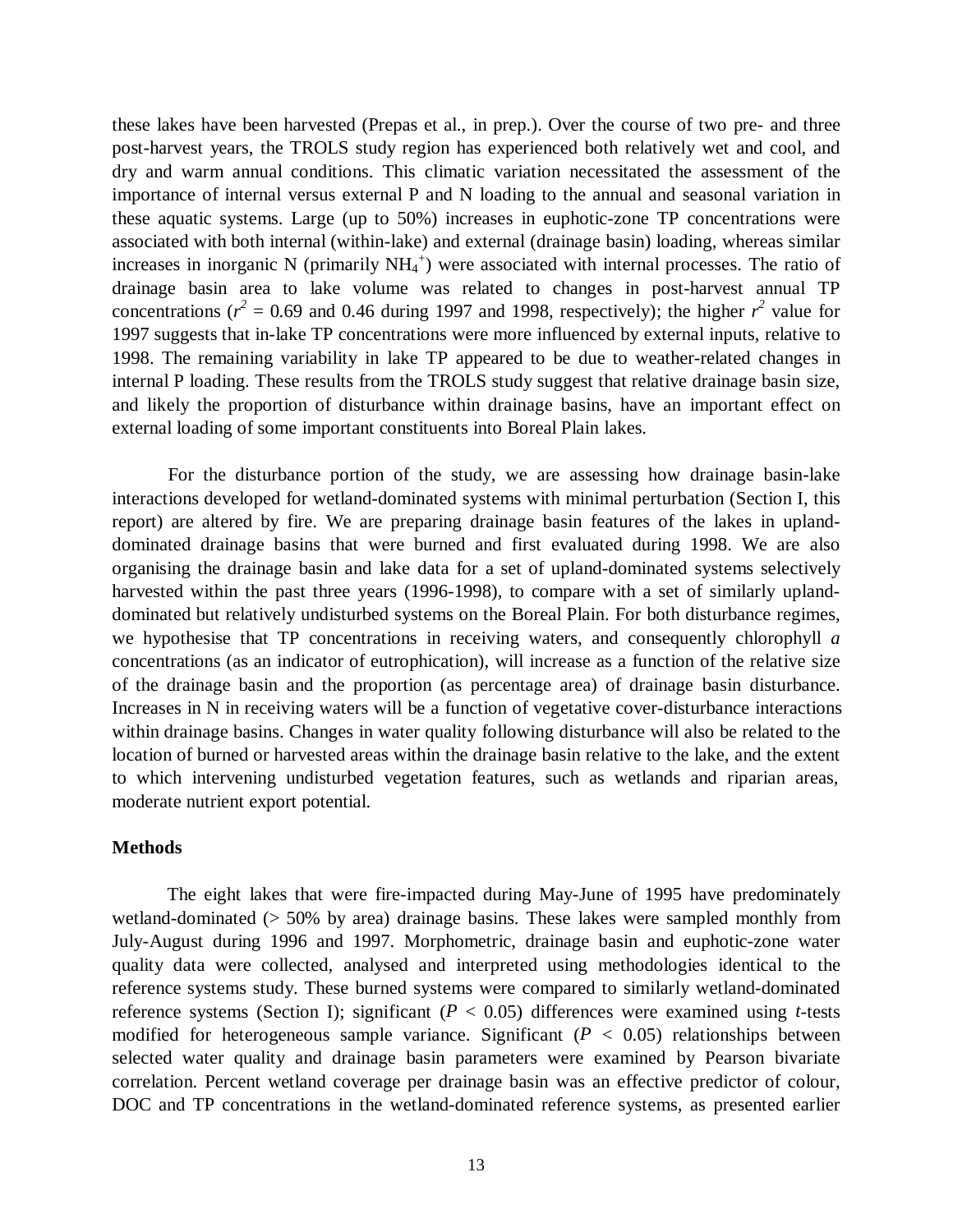(Eqns. 1, 3 and 6, respectively, Section I); these relationships were also examined for the burnimpacted systems. Percentage disturbance per drainage basin and elevation, as a surrogate parameter for regional effects such as differences in soils, precipitation, etc., were also tested.

Nine Boreal Plain lakes with upland-dominated drainage basins were selectively harvested, seven during the winter of 1995-1996 and two during the winter of 1997-1998. We collected summer (July-August) water quality data from four lakes from 1996-1998, one lake from 1996-1997 and four lakes (Kim, Boomerang, Cutblock and Beaverdam; Table 11) during 1998 only. Morphometric, drainage basin and euphotic-zone water quality data were collected, analysed and interpreted using methodologies identical to the reference and burn-impacted systems study. For these comparisons, we used the upland-dominated systems of the reference section, minus the four larger headwater lakes included in the unperturbed systems study. Significant  $(P < 0.05)$  relationships between selected water quality and drainage basin parameters were examined by Pearson bivariate correlation. Drainage basin parameters of particular interest were the ratio of catchment area to lake volume (CA/LV; Eqns. 2, 5 and 7, Section I), percent harvesting disturbance per drainage basin and elevation, as a surrogate parameter for regional effects such as differences in soils, precipitation, etc.

# **Results to Date**

#### *Burned systems*

With the exception of the mean % fen per DBA, which was higher in the burned relative to the reference systems (44 and 30%, respectively;  $P < 0.05$ ), drainage basin and lake morphometry parameter means and ranges were similar between the wetland-dominated burned and reference systems (Table 8). The average percent of drainage basin disturbance by fire for these study lakes was 19%, and ranged from 8 to 44% (Table 8).

Most water quality parameters measured during 1996 and 1997 in the 1995-burned lakes were similar to the wetland-dominated reference lakes during the same period (Table 9). Given the strong role played by wetlands in the unperturbed wetland-dominated drainage basins, we expect that only in-depth analyses of individual drainage basins will reveal perturbation effects in our impacted systems. Although silica concentrations were higher in the burn-impacted relative to the reference lakes (*t*-test;  $P < 0.01$ ), silica was not correlated with a simple measure of %disturbance ( $P > 0.6$ ). The amount of burn disturbance in the drainage basins we examined was relatively low (mean percent burned  $= 19\%$ ; Table 8); consequently, we expect that postdisturbance water quality impacts may be weak or take several years to develop. Also, given the low topography of these predominately wetland drainage basins (mean slope <2%), runoff may be slower to respond to perturbation than in drainage basins with steeper gradients, meaning that constituent loadings from the burned areas may be absorbed or otherwise altered during transit to the lake. Conductivity,  $HCO_3$ , alkalinity,  $Ca^{+2}$ , TDP, pH, and % disturbance were correlated with elevation ( $P < 0.03$ , 0.04, 0.02, 0.02, 0.03, 0.02, and 0.01, respectively), suggesting that regional differences in soils, hydrology, etc., between burn-impacted systems within this study may have an influence on observed trends in water quality. We are currently determining the positioning of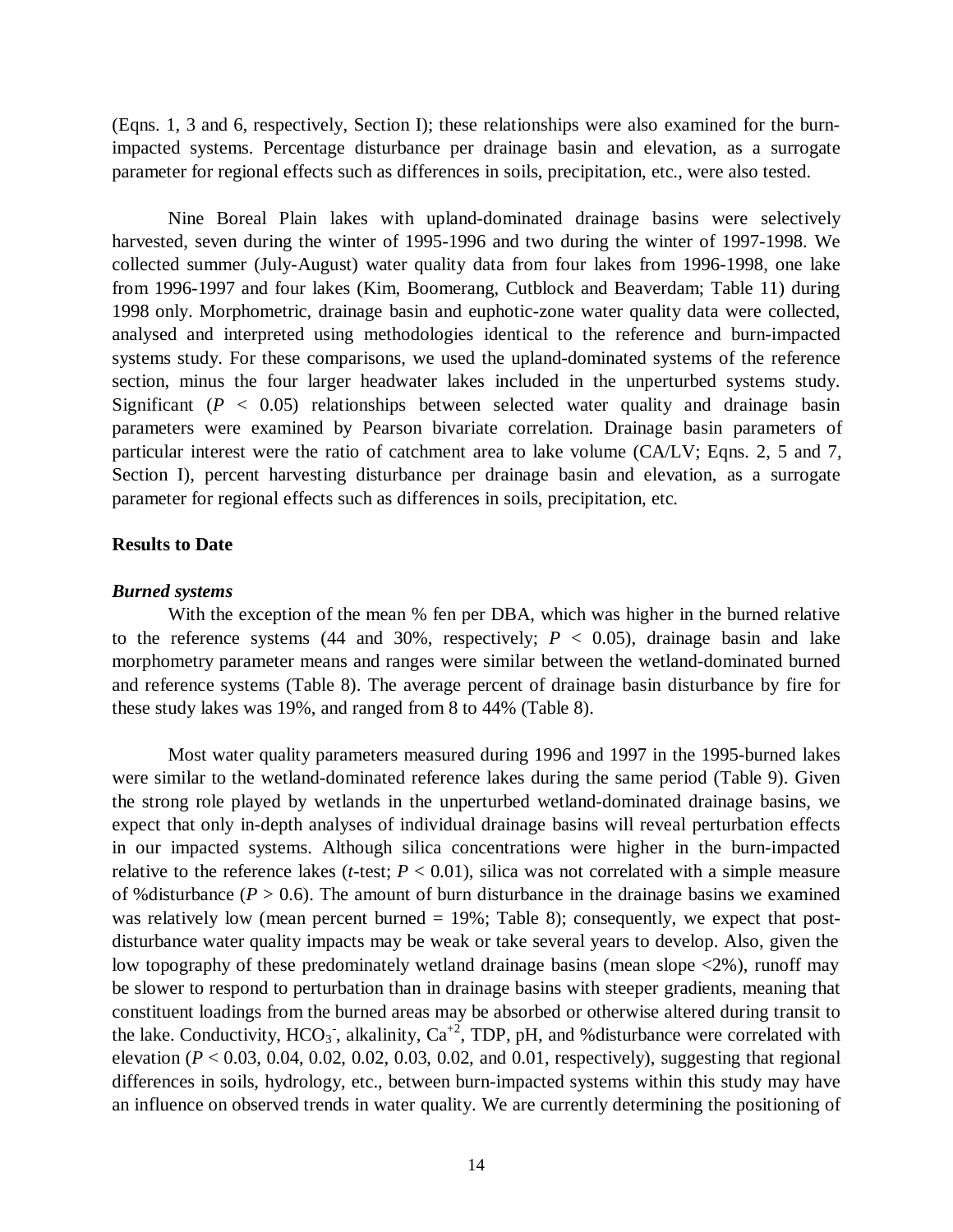burned patches within drainage basins to evaluate whether residuals between reference and burned wetland-dominated drainage basins are related to the amount of wetland or upland vegetation burned.

#### *Harvested Systems*

Drainage basin parameters were similar between the upland-dominated harvested and reference systems; however, lake-related physical parameters (surface area, mean depth, and volume) were on average smaller for the harvested systems (Table 10). There was a large range in CA/LV within the harvested systems relative to the reference group (3 to 48 versus 1.5 to 18, respectively; Table 10). Although mean values of parameters related to trophic indices (N, P and chl *a* concentrations) tended to be higher for harvest-impacted lakes relative to reference systems (Table 10), these trends need to be related to residual analysis to determine the relationship to drainage basin features.

# **III. WORK IN PROGRESS PLUS NEW DIRECTIONS IN THE WAKE OF THE VIRGINIA HILLS FIRE OF 1998**

## **Work in Progress**

For the burn impacts portion of this study, we are quantifying the proportions of major vegetation types (bog, fen and upland deciduous and coniferous stands) burned during 1995 for the wetland-dominated systems, and during 1998 for the upland-dominated systems currently under investigation. We hypothesise that the relative proportions of wetland/upland areas burned, in addition to their placement within the impacted drainage basin and the total size of the drainage basin, will have a role in determining whether changes in water quality are expected relative to unimpacted lakes. We expect that lake water quality will show greater responses to fire activity where the majority of disturbance occurs in upland as opposed to wetland areas, as surface and subsurface runoff from burned upland areas should transport more constituents directly into receiving water bodies. The location of burned patches within these impacted study systems will also be an important factor. We hypothesise that intervening wetland areas will absorb and "neutralise" chemical loadings from burned areas before they enter the lake. We will examine the distribution of standardised residuals generated for relationships between burnedimpacted water quality and drainage basin parameters to determine effects of disturbance. Further, T. Charette (M.Sc. student) is quantifying long-term (<20-year) phytoplankton response to burn disturbance using sediment pigments analyses, in co-operation with one of our industrial partners.

We are also examining patterns in biotic communities as they relate to water quality in our study lakes, and how these patterns change with drainage basin disturbance. In a published study (Dinsmore et al. 1999), involving water quality data from this study, TROLS and CMRP, we found that profundal macroinvertebrate biomass was low in lakes with mean August dissolved oxygen below optimum concentrations of 4 mg/L. Thus, increased water column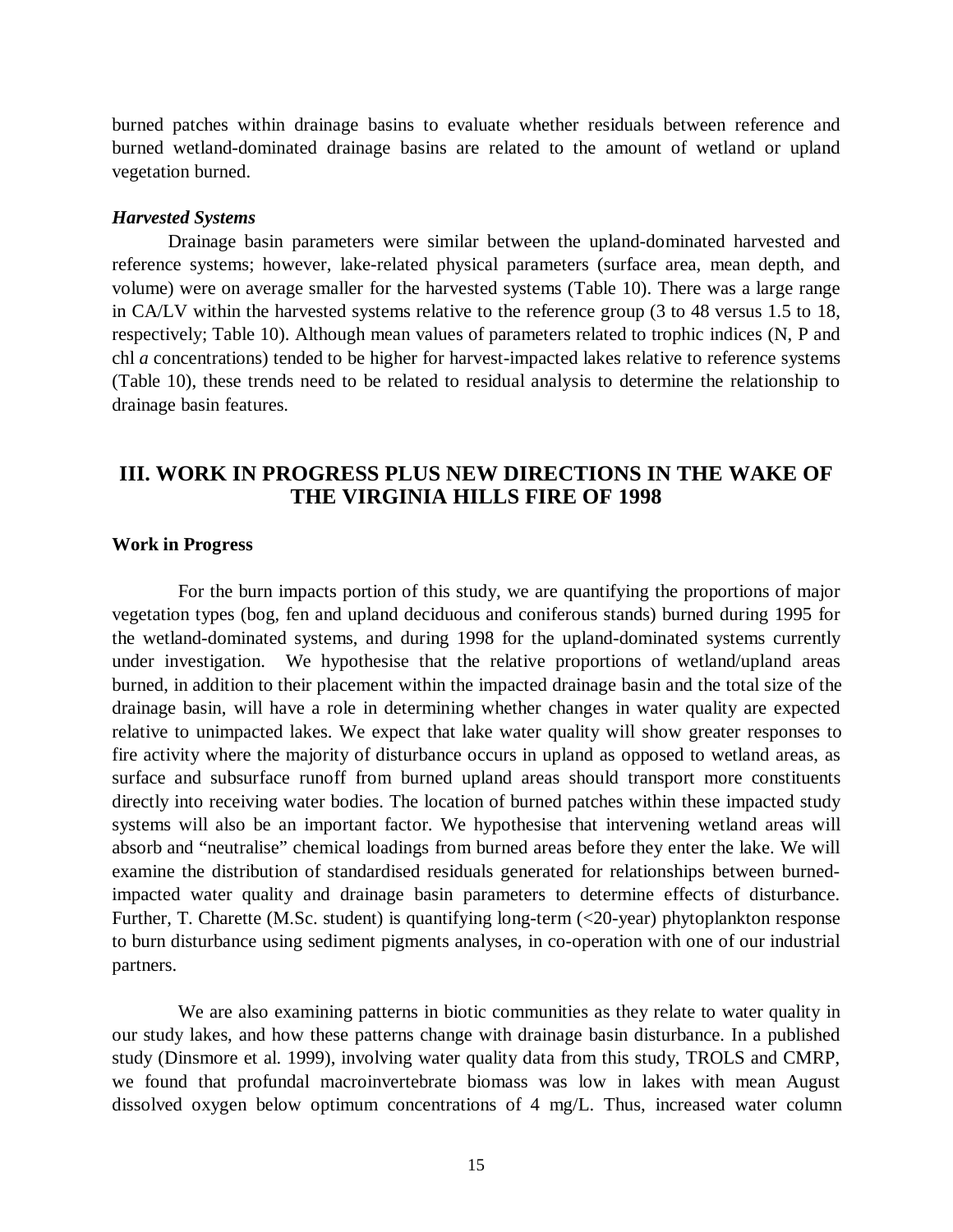dissolved oxygen demand associated with eutrophication will likely negatively impact macroinvertebrate biomass, an important food item for many fish species. We are also working with Paquet and Planas (UQAM) on phytoplankton community relationships with burn disturbances in Boreal Plain lakes. In our wetland-dominated systems, densities of selected taxa were regressed against % wetlands (burned and reference systems) and % burn disturbance (burned). Preliminary results suggest that densities of most taxa were positively correlated with % wetlands, but negatively correlated with % burn disturbance.

A similar study of fire disturbance in wetland-dominated systems was undertaken in the Boreal Subarctic ecozone of northern Alberta (Caribou Mountains; McEachern et al., in prep.). This fire, which also occurred in 1995, was allowed to burn largely uncontrolled with resultant drainage basin disturbances ranging from 60 to 100%, compared to 8 to 44% for the Boreal Plain. The Caribou Mountains study area also has an extensive permafrost base; wetlands in the Caribou Mountains thus have a significantly thinner "active" layer to absorb nutrient and ion runoff inputs from disturbance, relative to wetlands in the Boreal Plain. Mean TP, dissolved phosphorus (DP) and soluble reactive phosphorus (SRP) concentrations, measured two years after the 1995 fire, were higher in the Caribou Mountains burned lakes  $(92, 50, 50, 27, \mu g/L)$ respectively), relative to the reference lakes (32, 14 and 5 µg/L, respectively). Similarly, mean TN and DN concentrations for the burned lakes were 825 and 632 µg/L, respectively, compared to 635 and 482 µg/L measured in the Caribou Mountains reference lakes. Following the inclusion of data from five additional Caribou Mountains lakes burned between 1961 and 1985, the combination of time since disturbance (years) and %disturbance explained 58% of variance in TP concentrations, suggesting that detectable fire impacts within lakes of this region may persist for decades. A comparison of our 1995- and 1998-burned Boreal Plain systems with McEachern et al.'s (In prep.) Caribou Mountains and D'Arcy and Carignan's (1997) Boreal Shield systems should provide a basis for fire impacts on water quality within the diverse boreal forest of Canada.

For the timber harvesting impacts portion of this study, data analysis is in progress; particulate and total nitrogen, dissolved organic and particulate carbon, silica, pH, alkalinity and anion/cation analyses from 1998 have been completed and added to the existing database. Estimation of drainage basin boundaries and dominant vegetation of 11 lakes added to the lakes study in 1998 from aerial photographs has been completed by Halsey and Vitt. We are currently producing bathymetric maps for the new study lakes from depth data collected during the summer, from which we will calculate lake volume and mean depth. Stable isotope samples collected during 1998 are being analysed by Gibson; these data will be used to calculate water residence times for all lakes surveyed during 1998. These data, in co-operation with the TROLS data set, will form the basis for residual analysis of key parameters in the harvested lakes, relative to drainage basin features.

We feel that water quality responses for harvest-impacted systems require a broader range of perturbations. The TROLS project shows trends in post-harvest TP concentrations in lakes with relatively large drainage basin to lake volume ratios, although there were few lakes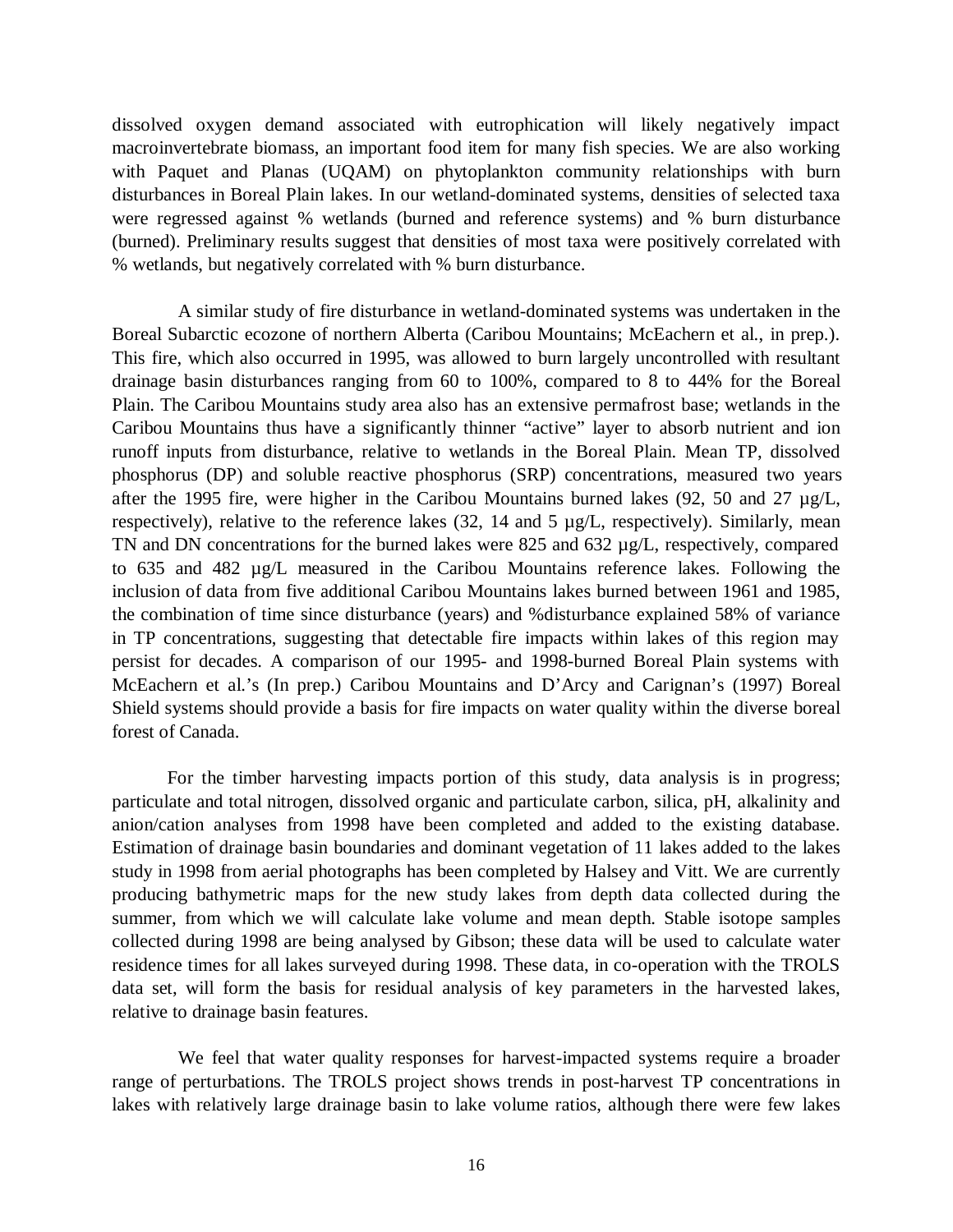with large percentages of drainage basin disturbance; we would like to include upland-dominated systems with 50% or more harvesting in our study. The role of wetlands in moderating harvest impacts may be important in cases where wetland areas lie within surface and subsurface runoff pathways. As with the burned systems, we will generate standardised residuals from water quality/drainage basin parameter regressions, and examine the relationship of these residuals to %disturbance, catchment area/lake volume, and the locations of harvested areas within drainage basins. We will work with an industrial partner to co-ordinate removal of larger areas of timber in headwater systems.

# **New Directions**

In 1995-96, we proposed an investigation of heterogeneity of water quality and biodiversity in Boreal Plain lakes, as it related to drainage basin characteristics and natural disturbance (fire). At the time, the program included lakes with drainage basins burned during the 1995 spate of fires, centred mainly in northeastern Alberta, and lakes with drainage basins harvested during 1995-1996. During analyses of the 1996 and 1997 water quality data, we ascertained clear differences between predicted water quality response to drainage basin disturbance in upland-versus wetland-dominated drainage basins. The Mariana Lakes Fire of 1995, from which most of our original fire database was derived, burned at a relatively low intensity (mean: 19% of drainage basin), in wetland-dominated areas without merchantable timber; most harvesting activity is restricted to upland regions where merchantable stands are likely to occur. Concentrating on modeling disturbance responses in upland-dominated systems would be more beneficial to the development of effective forest management policy.

In November 1997 and January and April 1998, the direction of the Boreal Plain water quality program was reviewed at a series of workshops held with our partners (including Alberta Pacific Forest Industries Inc., Alberta Environmental Protection, Daishowa-Marubeni International Ltd., Environment Canada, Little Red River Cree/ Tallcree First Nations, Millar Western Industries Ltd. and Weyerhaeuser Canada Ltd.) and SFMN theme representation (at the time EBS, P&P, SES and MIT). Specifically, we were encouraged to work with partners to:

- i) locate burned systems in upland areas, comparable to sites preferred for harvesting, where the percent burn disturbance per drainage basin is 2-4 times greater than that in our existing data set, to enhance possibility of finding differences where they exist;
- ii) establish pre- and post-disturbance data sets, to assist with obtaining clear results in a timely fashion;
- iii) quantify the relative contributions of macrophytes, periphyton, epiphyton and phytoplankton to overall aquatic primary productivity, and how these contributions may change in the wake of drainage basin disturbance;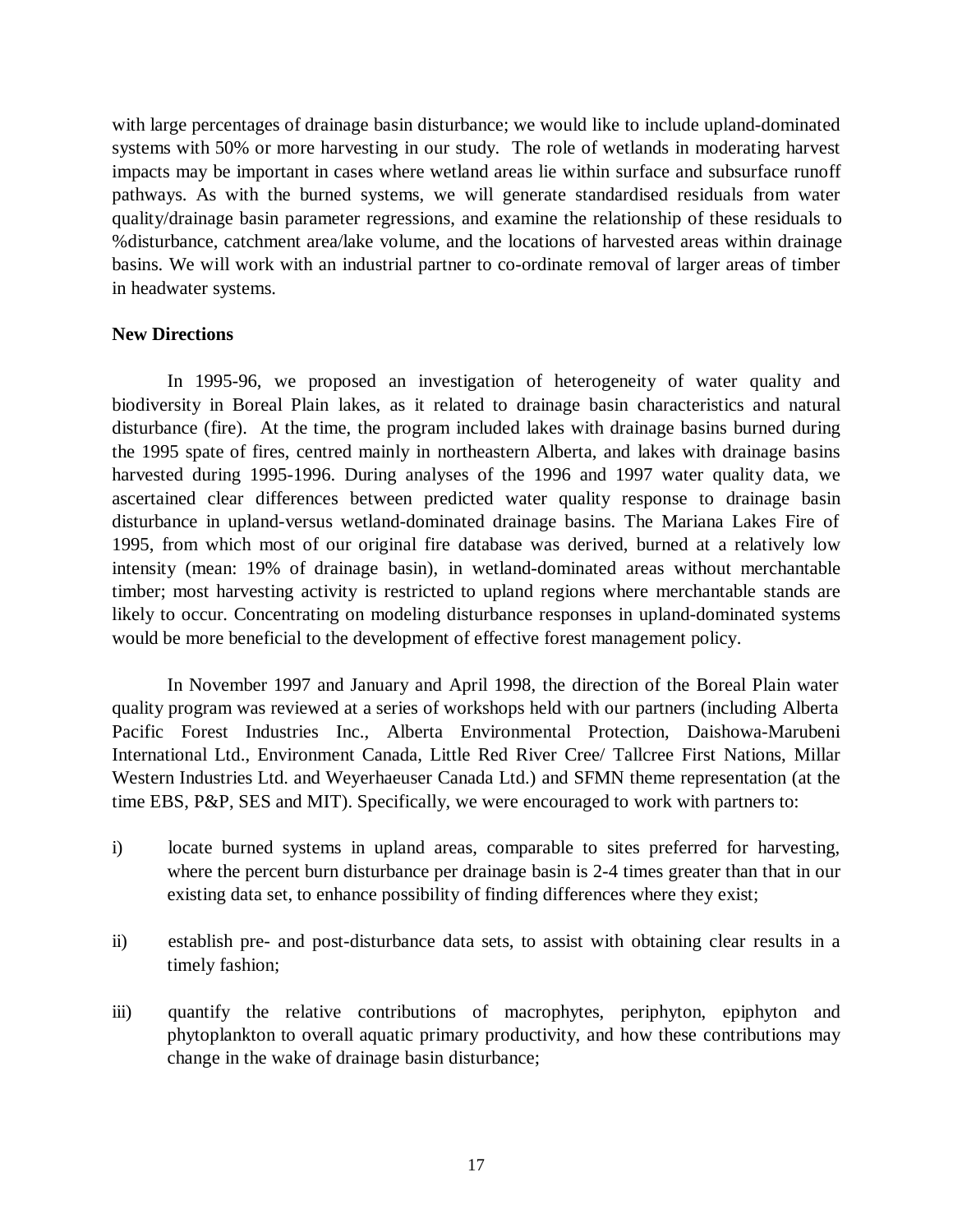- iv) document temporal changes, or succession in aquatic habitat and biota, by examining responses to historical fire events;
- v) expand the current Boreal Plain water quality program to consider contaminants in addition to nutrients, to envelope human health concerns; and to
- vi) prepare a report to partners outlining the locations of the 1996, 1997 study lakes, with key water quality parameter and biotic community information. This report, entitled "Workshop Proceedings Part I: Land-Water Interface Workshop November 1997", was distributed in December 1997.

As part of this redirection, we concentrated on collecting data from upland-dominated systems during 1998; most of its original wetland-dominated study lakes were dropped in favour of documenting water quality within drainage basins most likely to undergo harvesting. Eight lakes (lakes N13-N29; Table 11) were sampled a third consecutive year to contribute to a longterm database for Boreal Plain lakes which could be compared to year-to-year regional climatic variation. Still, many of the important recommendations arising from the fore-mentioned workshops were, prior to the summer of 1998, outside of the opportunities and resources available.

The Virginia Hills Fire of June 1998 afforded us the opportunity needed to study the effects of extensive burn disturbance on aquatic systems in an upland-dominated region with important reserves of merchantable timber. The warm and dry winter conditions in the Boreal Plain ecozone of western Canada following El Niño in 1997-1998, and the high occurrence of older, more fire-susceptible forest stands in central Alberta were important factors behind the above-average fire activity of summer 1998. The Virginia Hills Fire, the largest of more than 50 separate fires occurring that summer, burned at temperatures  $(> 300^{\circ}C)$  among the hottest recorded for North America. The amount of disturbance exceeded 90 % in some stream and lake drainage basins. Four burned and one reference system (Marigold – Shell S, Table 11) were selected along the burn periphery west of Swan Hills; percent burn disturbance is still to be quantified, but appears to cover >50% of all impacted drainage basins.

The Virginia Hills Fire also provided us with an opportunity to study the influence of fire disturbance on flowing waters in predominately upland Boreal Plain forest. As of 1998, there were six streams on the Boreal Plain of Alberta with intensive water quality data available: four in the Baptiste Lake drainage basin (Cooke and Prepas 1998) and two in the Virginia Hills (Munn and Prepas 1986). Of the previously studied Virginia Hills streams, the headwaters of one (Sakwatamau) was severely (>90%) burnt in 1998. Thus, pre-disturbance data were fortuitously available from Munn and Prepas (1986), and from an Environment Canada water quality monitoring project (1995-1997) on Sakwatamau and a second stream (Two Creek) just outside the fire. Data generated from this upland region will be compared to burn-impacts data for streams located within wetland-dominated drainage basins, burned during 1995, generated by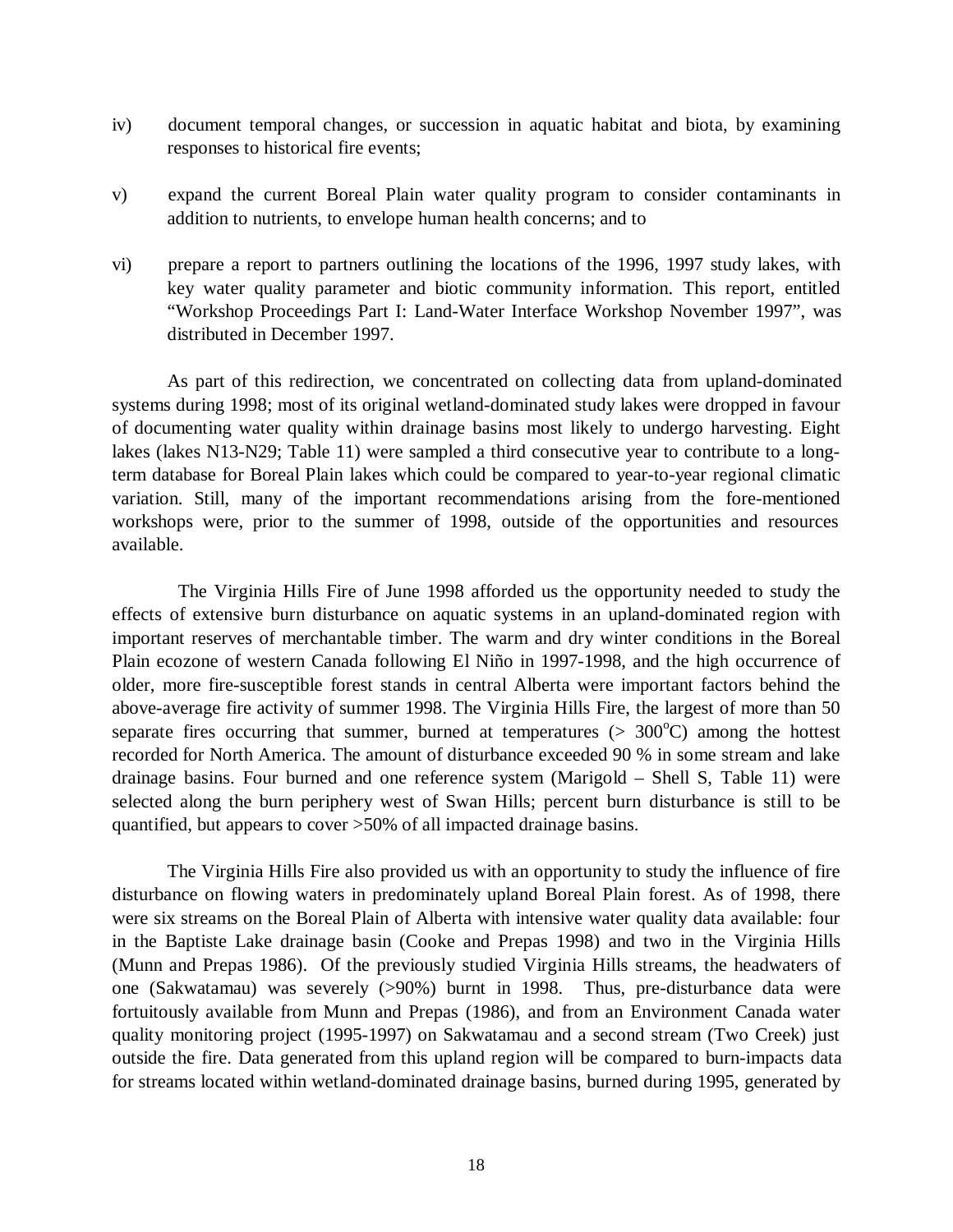Dr. P. Chambers and associates of the National Water Research Institute in Saskatoon, in association with the TROLS project and Alberta-Pacific Forest Industries Inc.

In addition to continuing studies of fire impacts on nutrient transport into standing waters, we will collaborate with Alberta Health in using the Virginia Hills Fire to examine contaminant loadings in fish and wild game following fire events and their associated human health implications. A joint pilot sampling venture was conducted during fall 1998 on two burnimpacted (Sakwatamau and Freeman) and one reference (Little Smoky) streams; this survey will be expanded to also include contaminant loadings to lakes in the wake of burn disturbances.

Finally, the middle reach of the Sakwatamau River in the Virginia Hills is slated for intensive harvest by Millar Western Industries Ltd. in 2000-01, providing a further opportunity to study combined fire and harvesting impacts. As with the above comparisons of burned stream systems, we will have the opportunity to compare these proposed harvesting impacts on Virginia Hills streams with a similar project on the southeastern Caribou Mountains slopes. P. McEachern (Ph.D. student) has gathered pre-harvest water quality data for three streams in an area slated for harvesting during winter 1999-2000 by High Level Forest Products Ltd. Data from this comparison will contribute valuable data towards forest management in conifer-dominated regions of the Boreal Plain.

# **MANAGEMENT APPLICATIONS**

The reference systems manuscript in preparation (Section I) lays the groundwork for associating patterns in nutrients and dominant ion chemistry to drainage basin features for Boreal Plain lakes. Our data suggest that disturbance impacts must be evaluated separately in uplandand wetland-dominated systems, or alternatively with a model which adequately features the role of wetlands. The reference systems data also suggest that the size of the drainage basin is an important influence on water quality, possibly by determining potential amounts of dissolved constituents entering the lake via surface and subsurface runoff.

Water quality in both perturbed and reference lakes exhibited a large degree of background variation, although in the reference data set drainage basin features could account for most of this variation. To effectively demonstrate short-term disturbance impacts on water quality, the ideal situation would be to survey extensive perturbations in similarly upland- or wetland-dominated study systems within a before- and after-disturbance experimental design, in addition to detailed analyses of our existing database to look for trends. This approach will yield a database upon which to build representative models of how aquatic systems react to perturbation on the Boreal Plain. Similar studies in the Boreal Shield of Québec and Ontario will contribute towards a national strategy for boreal forest management in Canada.

In addition to studying short-term responses to drainage basin disturbance within Boreal Plain aquatic systems (i.e., the effects of fire and harvesting events occurring between 1995 and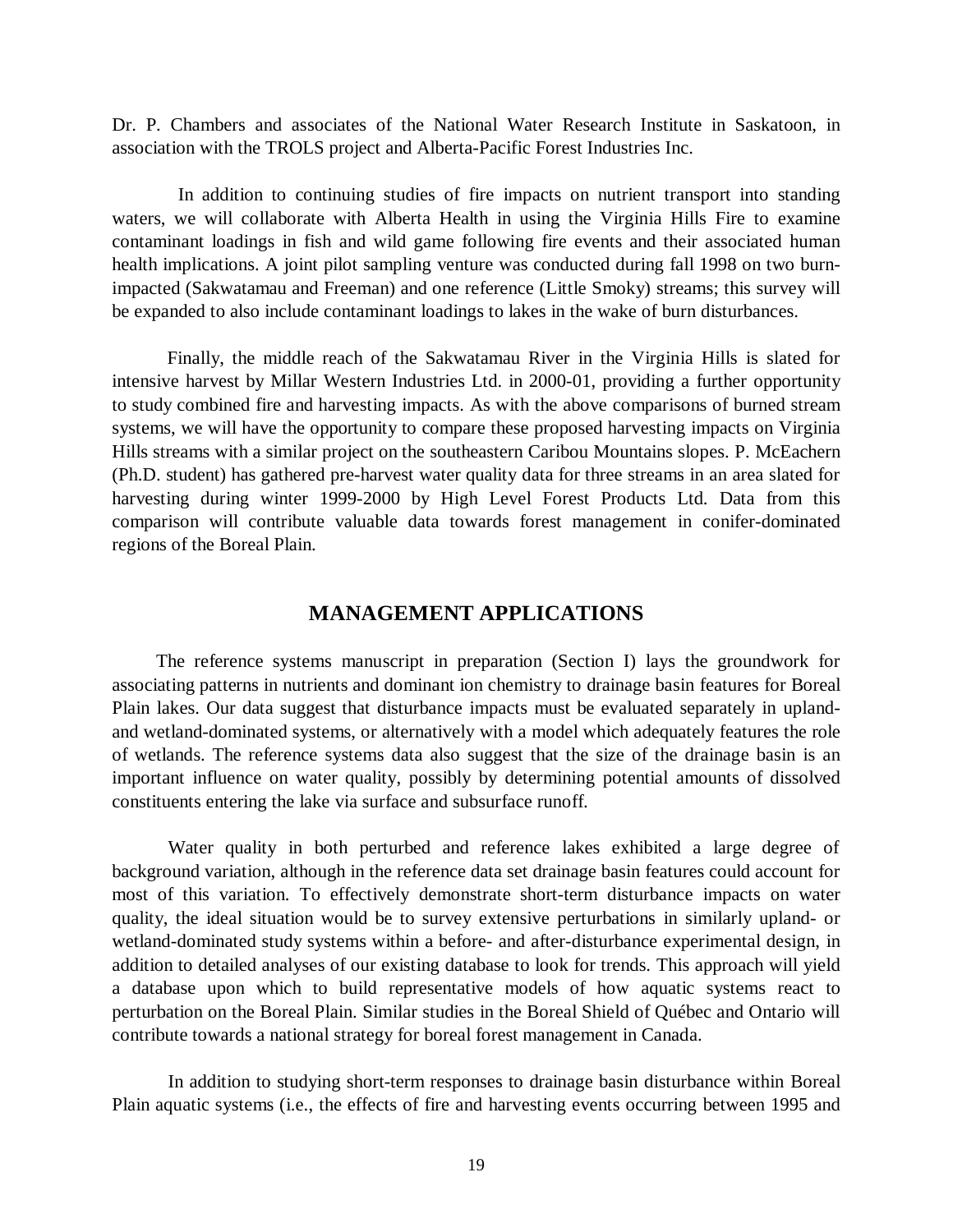1998), we are examining long-term (20-year) patterns in disturbance response following historical fire events (T. Charette, M. Sc. student). The history of eutrophication of lakes over many years following settlement and agricultural expansion in the province of Alberta suggest that we may have to consider disturbance impacts at a larger temporal scale. Large-scale (>50% of drainage basin impacted) fire and harvesting disturbance appear to be the best way of demonstrating water quality impacts in Boreal Plain systems in a timely fashion (i.e., within a 1- 3 years post-disturbance timeframe). As well, phytoplankton biomass is commonly held to represent whole-lake primary production, without consideration of the contributions made by macrophyte, epiphyton and periphyton communities. At present, no empirical models exist to describe their responses to drainage basin disturbance, or their contribution to total primary production in Boreal Plain lakes. Primary producer studies undertaken by two graduate students and one postdoctoral fellow (N. Armstrong, S. Nicopolos and K. Wolfstein, respectively) will help contribute to the empirical background necessary for effective legislation which couples landscape management with the land-aquatic interface.

Finally, initiatives developed with our partners to quantify organic contaminant dynamics in the wake of the 1998 Virginia Hills fire provide an important extension of current research on drainage basin disturbance regimes to include studies of the toxicological implications of forest fires for boreal ecosystem and human health.

# **CONCLUSIONS**

Physical landscape features and patterns in dominant vegetative cover within drainage basins appear to have a strong influence on Boreal Plain lake water quality. In upland-dominated drainage basins, topographical features like CA/LV seem to control dissolved organic carbon and total phosphorus concentrations in lakes, whereas the percentage of wetland cover was most closely related to the same parameters in wetland-dominated drainage basins. Inorganic nitrogen was negatively related to percent wetland and percent conifer within upland- and wetlanddominated systems, respectively, but the relationships were weaker. As a result of our study of undisturbed lakes on the Boreal Plain, we suggest it will be necessary to discriminate between wetland- and upland-dominated systems to understand water quality patterns in disturbed drainage basin/ surface water systems.

All regions within a drainage basin do not contribute equally to constituent loadings entering a lake. The majority of loading usually comes from a contributing area much smaller than the drainage basin as defined by drainage basin boundaries (Soranno et al. 1996). Relative size of the contributing area is dependent on drainage basin topography, while a subregion of this area, known as the effective drainage basin area, changes in size within the contributing area according to seasonal variations in precipitation and evapotranspiration (McEachern et al., in prep.). We hypothesise that the low topographical relief of the Boreal Plain, coupled with the complex dynamics of water movement within bogs and fens (Halsey et al. 1997), will limit effective drainage basin areas to a small percentage of the total drainage basin. We, in co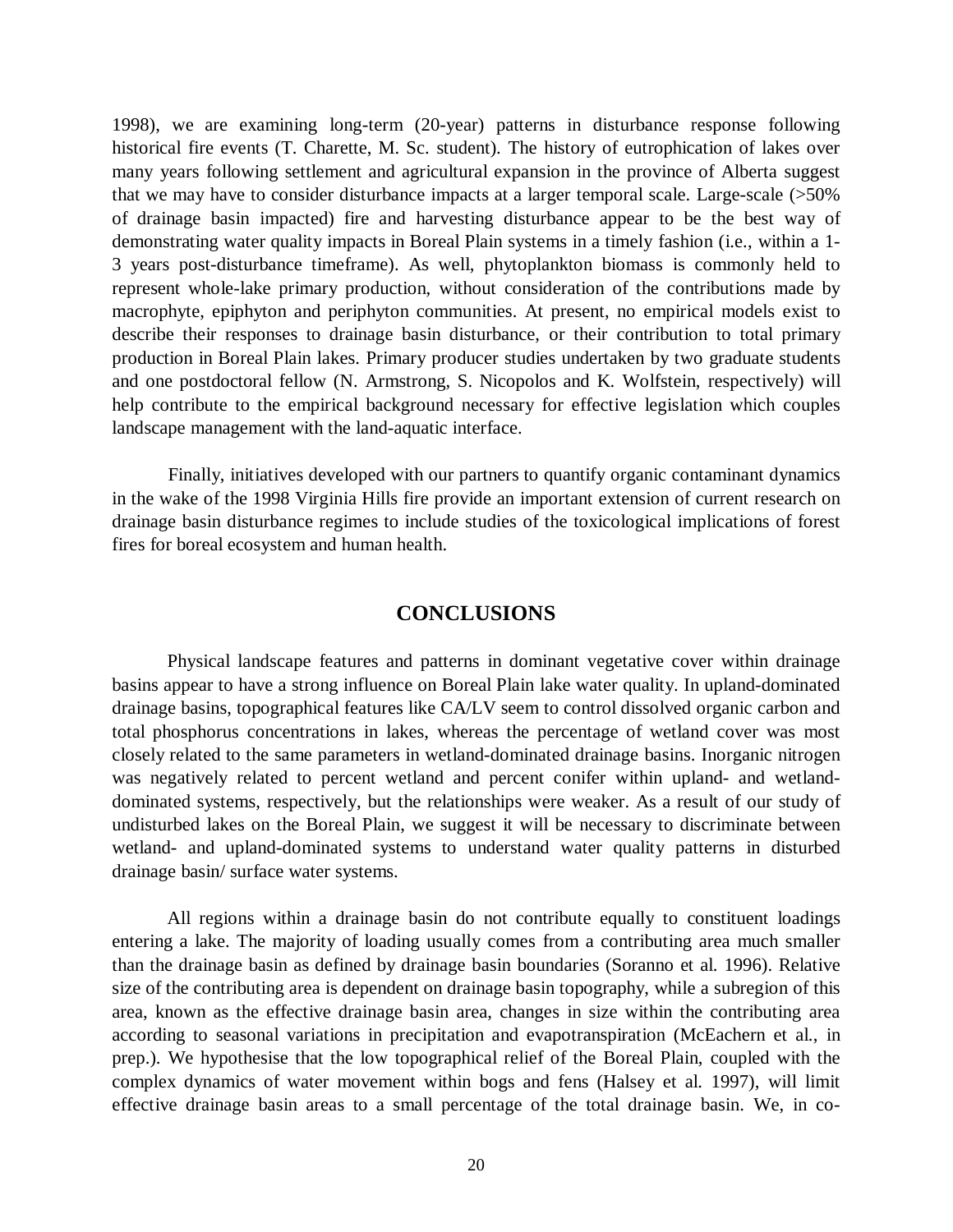operation with J. Gibson, are exploring calculations of effective drainage basin areas using the stable isotope methodology. J. Gibson is currently developing water quality/effective drainage basin models for its wetland and upland reference systems, in conjunction with similar analyses by P. McEachern for Boreal Subarctic systems. Once an adequate database is available, we will examine how reference system/ effective drainage basin dynamics change with the introduction of disturbance into the model.

It will prove fruitful to develop other forms of nutrient flux indices that better reflect the ability of a particular landscape feature to influence water quality. In the case of wetlands, T. Prowse has indicated that the degree of their "connectivity" to a lake, as a function of both distance and degree of spatial linkage to the lake, could determine the relative contribution of each wetland area to lake water quality. Although relationships between water quality and bog/fen coverage did not figure statistically in these analyses, the relative importance of bog and fen connectivity within drainage basins as a determinant of water quality may still prove important in further analyses. Also, the role of wetland disturbance on water quality needs to be explored; wetlands are often extensively disturbed during fire events, but minimally impacted during harvesting.

Water quality in the disturbance-impacted study lakes was highly variable, as was the case for the undisturbed reference lakes (Section I). The complex hydrological and aquatic dynamics in the Boreal Plain ecozone will necessitate the use of residual analysis as well as the separation of wetland- and upland-dominated drainage basins with extensive pre-/postdisturbance data. We anticipate that potential disturbance impacts on surface water quality will be related to catchment size in upland-dominated systems, and to the proportion of wetlands impacted by disturbance in wetland-dominated systems. We are exploring the role of wetlands in regulating runoff constituent loadings entering Boreal Plain lakes, and working with our industrial partners to collect pre- and post- intensive harvesting data for a selected group of lakes.

# **REFERENCES**

- Bayley, S.E., Schindler, D.W., Beaty, K.G., Parker, B.R., and Stainton, M.P. 1992. Effects of multiple fires on nutrient yields from streams draining boreal forest and fen drainage basins: Nitrogen and phosphorus. Can. J. Fish. Aquat. Sci. 49: 584-596.
- Byron, E.R. and Goldman, C.R. 1989. Land-use and water quality in tributary streams of Lake Tahoe, California-Nevada. J. Environ. Qual. 18: 84-88.
- Canadian Council of Forest Ministers (CCFM) 1997. Compendium of Canadian Forestry Statistics 1996. National Forestry Database Program. 234 pp.
- Cooke, S.E. and E.E. Prepas. 1998. Stream phosphorus and nitrogen export from agricultural and forested drainage basins on the northern Boreal Plain. Can. J. Fish. Aquat. Sci. 55: 2292- 2299.
- Curtis, P.J. and Prepas, E.E. 1993. Trends of dissolved organic carbon (DOC) concentrations from freshwater to saltwater. Verh. Internat. Verein. Limnol. 25: 75-81.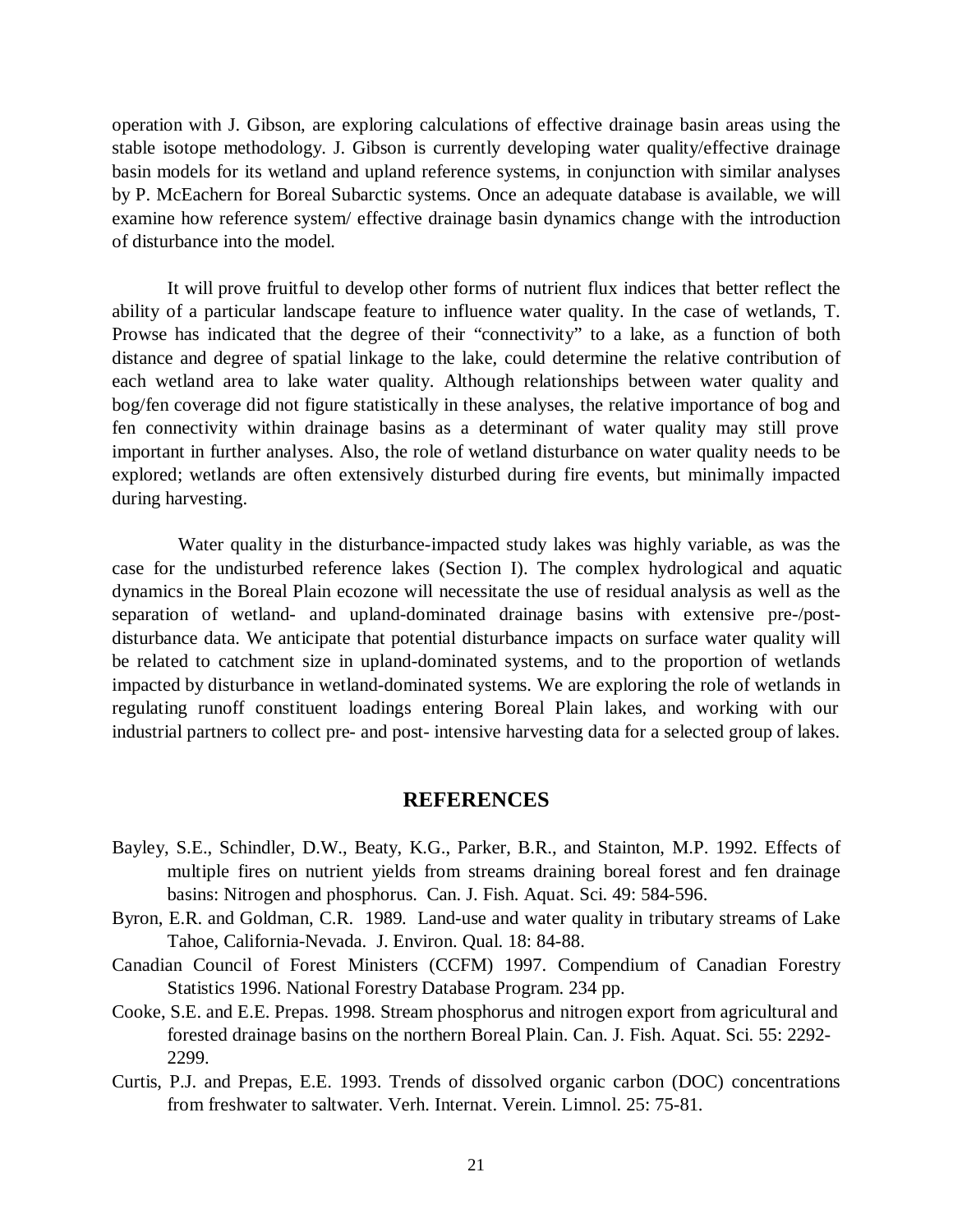- D'Arcy, P and Carignan, P. 1997. Influence of catchment topography on water chemistry in southeastern Québec Shield lakes. Can. J. Fish. Aquat. Sci. 54: 2215-2227.
- Dillon P.J., and Kirchner W.B. 1975. The effects of geology and land use on the export of phosphorus from drainage basins. Wat. Res. 9: 135-148.
- Dillon, P.J., Molot, L.A. and Scheider, W.A. 1991. Phosphorus and nitrogen export from forested stream catchments in Central Ontario. J. Environ. Qual. 20: 857-864.
- Dinsmore, W.P., Scrimgeour, G.J., and Prepas, E.E. 1999. Empirical relationships between profundal macroinvertebrate biomass and environmental variables in boreal lakes of Albert, Canada. Freshwater Biology, 41, 91-100.
- Duarte, C.M., and Kalff, J. 1989. The influence of catchment geology and lake depth on phytoplankton biomass. Arch. Hydrobiol. 115: 27-40.
- Engstrom, D. 1987. Influence of vegetation and hydrology on the humus budgets of Labrador lakes. Can. J. Fish. Aquat. Sci. 44: 1306-1314.
- Gibson, J.J., Edwards, T.W.D., Bursey, G.G., Prowse, T.D. 1993. Estimating evaporation using stable isotopes: quantitative results and sensitivity analysis for two catchments in northern Canada. Nordic Hydrol., 24: 79-94.
- Halsey, L.A., Vitt, D.H., and Trew, D.O. 1997. Influence of peatlands on the acidity of lakes in northeastern Alberta, Canada. Water, Air and Soil Pollut. 96: 17-38.
- Holowaychuk N., and Fessenden, R.J. 1987. Soil sensitivity to acid deposition and the potential of soils and geology in Alberta to reduce the acidity of acidic inputs. Alberta Research Council, Earth Sciences Report 87-1.
- Keenan, R.J. and J.P. Kimmins. 1993. The ecological effects of clear-cutting. Environ. Rev. 1: 121-144.
- Kotak, B.G. 1995. Concentration and toxicity of microcystin-LR in compartments and organisms of aquatic food webs. Ph. D. thesis, University of Alberta, Edmonton AB.
- Larsen, C.P.S. & MacDonald, G.M. 1998. An 840-year record of fire and vegetation in a boreal white spruce forest. Ecology 79: 106-118.
- Likens, G.E., F.H. Bormann, N.M. Johnson, D.W. Fisher and R.S. Pierce. 1970. Effects of forest cutting and herbicide treatment on nutrient budgets in the Hubbard Brook drainage basinecosystem. Ecol. Monogr. 40: 23-47.
- Likens, G.E. 1984. Beyond the shoreline: A drainage basin-ecosystem approach. Verhandl. Intern. Verein. Theor. Angew. Limnol. 22: 1-22.
- Mitchell P.A. and Prepas E.E. 1990. Atlas of Alberta Lakes. University of Alberta Press, Edmonton, Alberta.
- Munn, N. and E.E. Prepas. 1986. Seasonal dynamics of phosphorus partitioning and export in two streams in Alberta, Canada. Can. J. Fish. Aquat. Sci. 43:2464-2471.
- National Wetlands Working Group (NWWG). 1988. Wetlands of Canada. Sustainable Development Branch, Canadian Wildlife Service, Environment Canada, Ecological Land Classification Series No. 24, Polyscience Publications Inc., Montreal, Québec, Canada
- Neary, B.P., Dillon, P.J., Munro, J.R, and Clark, B.J. 1990. The acidification of Ontario lakes: an assessment of their sensitivity and current status with respect to biological damage. Ont. Min. Env. Tech. Report.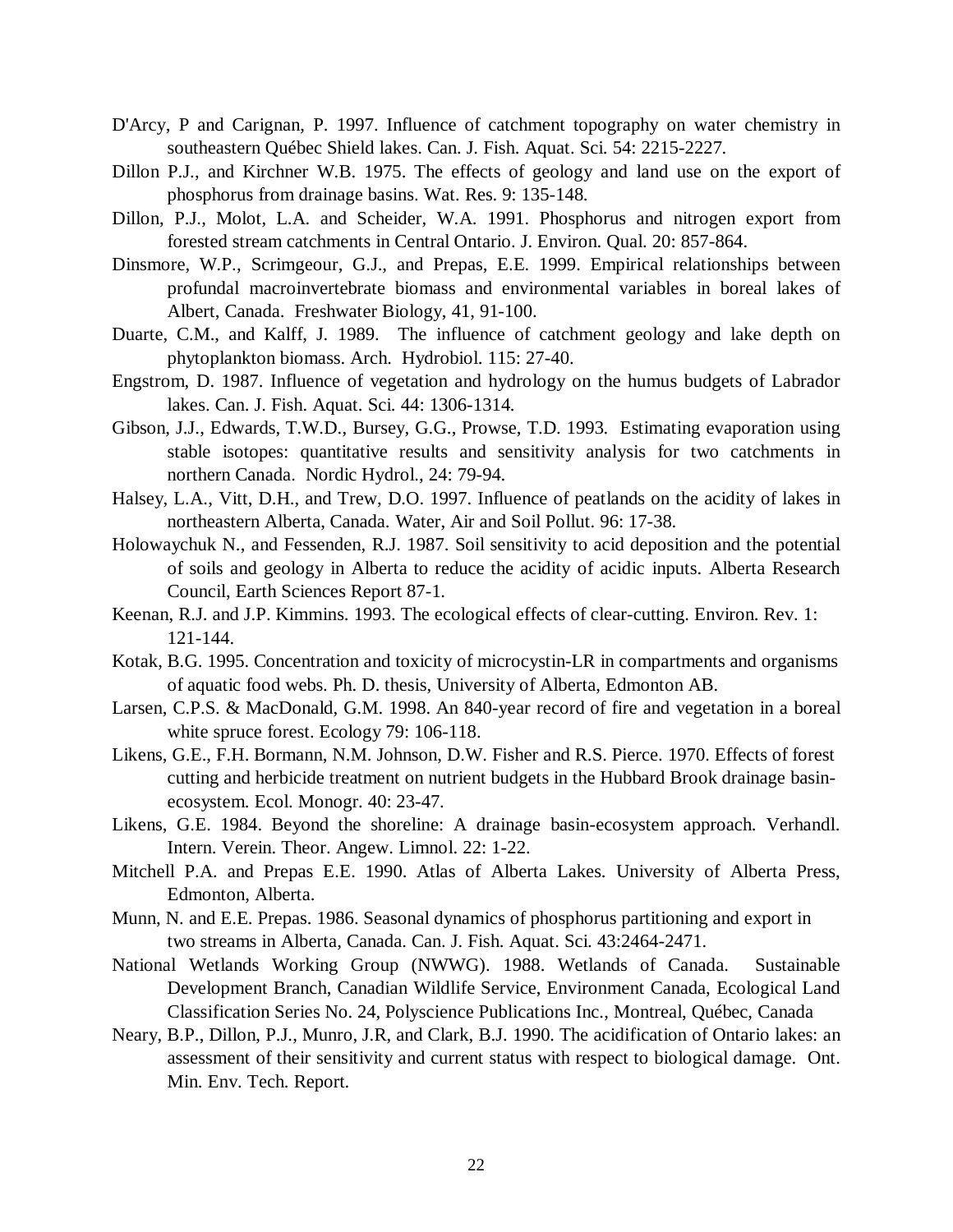- Pawlowicz J.G., and Fenton, M.M. 1995. Drift thickness of Alberta. Alberta Geological Survey, Map No. 227.
- Prepas, E.E., and Trimbee, A. 1988. Evaluation of indicators of N-limitation in deep prairie lakes with laboratory bioassays and limnocorrals. Hydrobiologia 159: 269-276.
- Prepas, E.E., T.P. Murphy, W.P. Dinsmore, J.M. Burke, P.A. Chambers and S. Reedyk. 1997. Lake management based on lime application and hypolimnetic oxygenation: the experience in eutrophic hardwater lakes in Alberta. Water Qual. Res. J. Canada 32: 273- 293.
- Rask, M., L. Arvola and K. Salonen. 1993. Effects of catchment deforestation and burning on the limnology of a small forest lake in southern Finland. Verh. Internat. Verein. Limnol. 25: 525-528.
- Rasmussen, J.B., Godbout, L., and Schallenberg, M. 1989. The humic content of lake water and its relationship to drainage basin and lake morphometry. Limnol. Oceanogr. 34: 1336- 1343.
- Reynolds, C.S., Oilver, R.L. and Walsby, A.E. 1987. Cyanobacterial dominance: the role of buoyancy regulation in dynamic lake environments. N.Z. J. Mar. Freshwat. Res. 21: 379- 390.
- Richardson, C.J. 1989. Freshwater wetlands: transformers, filters, or sinks? Freshwater wetlands and wildlife, DOE Symposium Ser. No. 61. Edited by R.R. Sharitz and J.W. Gibbons, USDOE office of scientific and technical information, Oak Ridge, Tennessee.
- Schindler, D.W. 1971. A hypothesis to explain differences and similarities among lakes in the Experimental Lakes Area, northwestern Ontario. J. Fish. Res. Bd. Canada 28: 295-301.
- Schindler, D.W. 1987. Detecting ecosystem responses to anthropogenic stress. Can. J. Fish. Aquat. Sci. 44: 6-25.
- Scott, J.S. 1976. Geology of Canadian tills. In Glacial till: an interdisciplinary study. Edited by R.F. Legget. R. Soc. Can. Spec. Publ. No. 12: 50-66.
- Shaw, J.F.H., and Prepas, E.E. 1990. Exchange of P from shallow sediments at nine Alberta lakes. J. Environ. Qual. 19: 249-256.
- Soranno, P.A., Hubler, S.R., Carpenter, S.R. and Lathrop, R.C. 1996. Phosphorus loads to surface waters: A simple model to account for spatial patterns of land use. Ecol. Appl. 6: 865-878.
- Souria, A. (ed.) 1978. Phytoplankton Manual. UNESCO, Paris. 337 p.
- Strong, W.L., and Leggat K.R. 1992. Ecoregions of Alberta. Alberta Forestry, Lands and Wildlife, Land Information Services Division, Edmonton.
- Trimbee, A.M. and Prepas, E.E. 1987. Evaluation of total phosphorus as a predictor of the relative biomass of blue-green algae with emphasis on Alberta lakes. Can. J. Fish. Aquat. Sci. 44: 1337-1342.
- Vitt, D.H., Halsey, L.A., Thormann, M.N., and Martin, T. 1998. Peatland inventory of Alberta. Phase 1: overview of peatland resources in the natural regions and subregions of the province. Ecological Basis of Sustainability, Sustainable Forest Management Network, University of Alberta, Edmonton.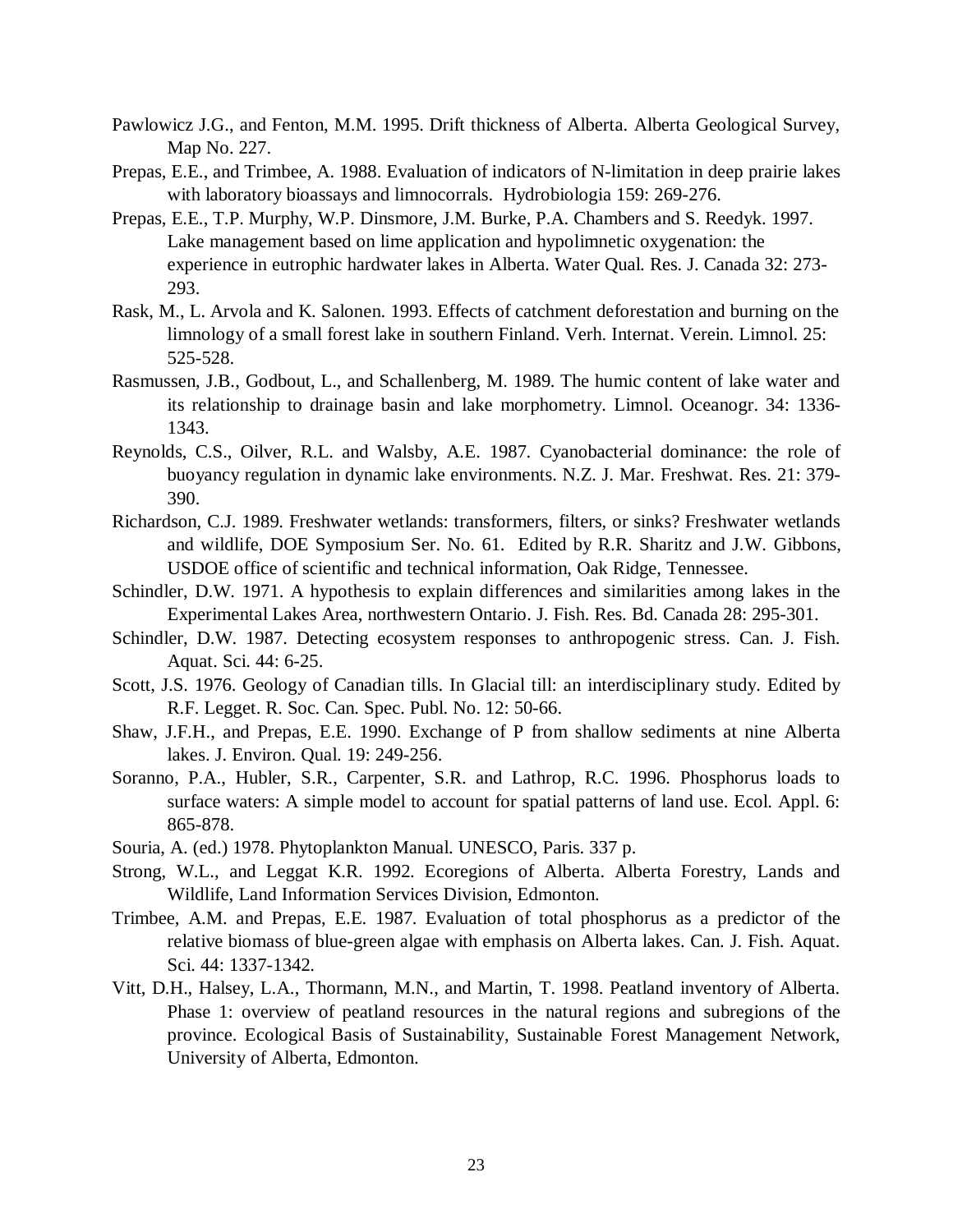- Vollenweider, R.A. 1968. Scientific fundamentals of the eutrophication of lakes and flowing waters, with particular reference to nitrogen and phosphorus as factors in eutrophication. Rep. DAS/CSI/68.27, Organisation for Economic Co-operation and Development, Paris.
- Wolock, D.M., Hornberger, G.M., Beven, K.J., and Campbell, W.G. 1989. The relationship of catchment topography and soil hydraulic characteristics to lake alkalinity in the northeastern United States. Wat. Resour. Res. 25: 391-393.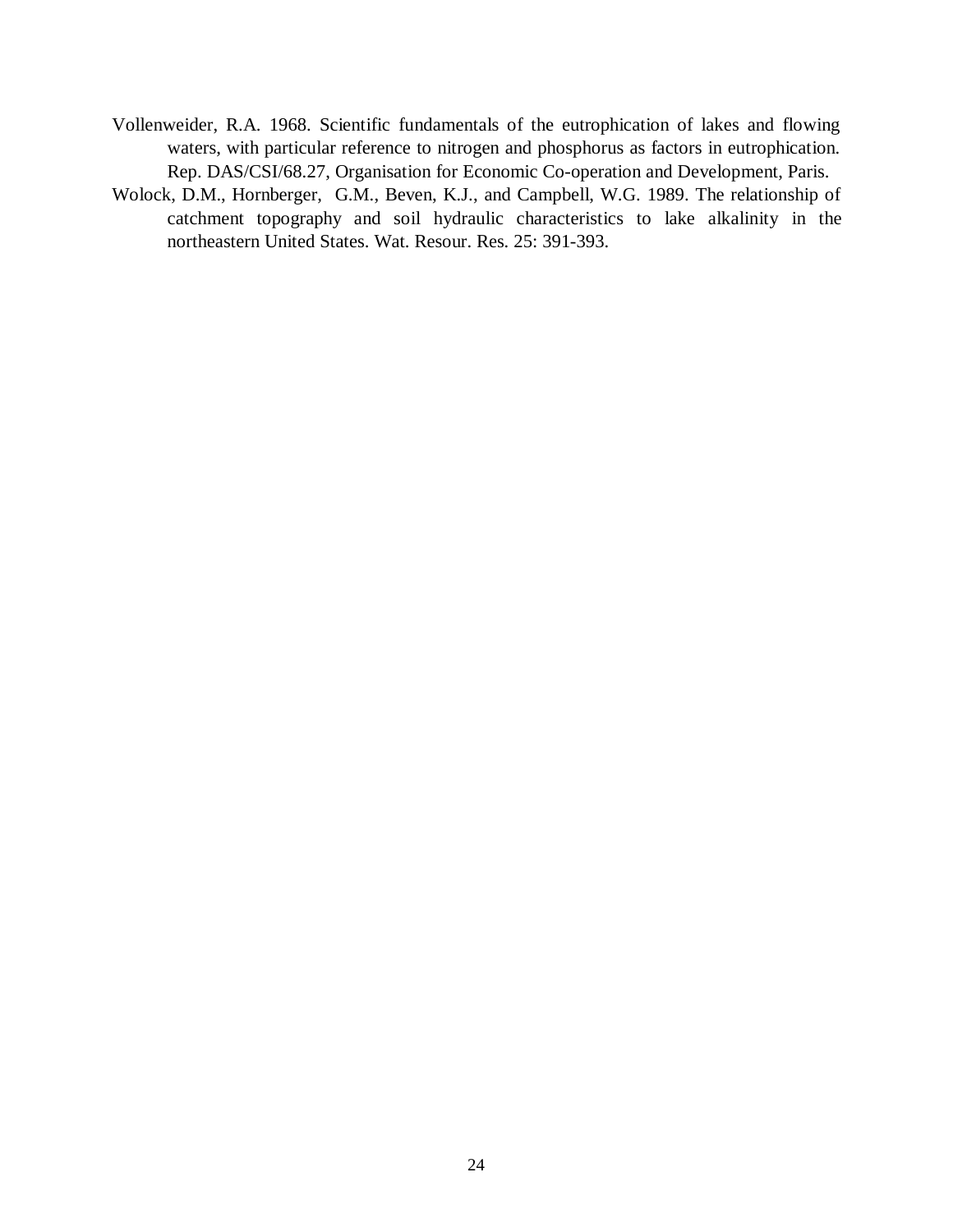|                                                                                             |             |        |      | Upland-dominated lakes (n=24) |            |      | Wetland-dominated lakes (n=14) |      |     |            |                  |
|---------------------------------------------------------------------------------------------|-------------|--------|------|-------------------------------|------------|------|--------------------------------|------|-----|------------|------------------|
| <b>Variable</b>                                                                             | <b>Mean</b> | Median | SE   | Min                           | <b>Max</b> | Mean | Median                         | SE   | Min | <b>Max</b> | $\boldsymbol{p}$ |
| TP ( $\mu$ g • $L^{-1}$ )                                                                   | 52          | 44     | 6.8  | 12                            | 160        | 57   | 51                             | 9.4  | 26  | 162        | 0.67             |
| TDP $(\mu g \cdot L^{-1})$                                                                  | 17          | 14     | 2.0  | 5.2                           | 44         | 19   | 18                             | 2.5  | 5.3 | 42         | 0.54             |
| Chl a ( $\mu$ g • $L^{-1}$ )                                                                | 18          | 13     | 3.4  | 2.0                           | 76         | 21   | 14                             | 4.6  | 2.0 | 57         | 0.67             |
| $NH_4^+(\mu g \bullet L^{-1})$                                                              | 35          | 18     | 8.3  | 2.5                           | 149        | 136  | 27                             | 89.9 | 6.4 | 1271       | 0.27             |
| NO <sub>3</sub> ( $\mu$ g • L <sup>-1</sup> )                                               | 5.5         | 4.8    | 0.6  | 1.1                           | 13         | 11   | 4.4                            | 6.7  | 1.1 | 99         | 0.38             |
| IN $(\mu g \bullet L^{-1})$                                                                 | 40          | 22     | 8.6  | 5.2                           | 154        | 148  | 32                             | 91.7 | 7.5 | 1281       | 0.26             |
| $SO_4^2$ (mg $\cdot L^{-1}$ )                                                               | 7.1         | 2.5    | 3.1  | 0.1                           | 74         | 4.2  | 0.8                            | 2.2  | 0.2 | 25         | 0.44             |
| $Cl^-(mg \cdot L^{-1})$                                                                     | 1.4         | 0.4    | 0.8  | 0.1                           | 20         | 0.3  | 0.3                            | 0.03 | 0.1 | 0.6        | 0.18             |
| $\mathrm{Na}^{\scriptscriptstyle +}(\mathrm{mg}\bullet \mathrm{L}^{\scriptscriptstyle -1})$ | 8.7         | 4.9    | 3.6  | $1.0\,$                       | 88         | 2.4  | 1.3                            | 0.7  | 0.3 | 8.8        | 0.09             |
| DOC $(mg \cdot L^{-1})$                                                                     | 15          | 13     | 1.0  | 10                            | 29         | 20   | 18                             | 2.1  | 10  | 33         | 0.05             |
| Colour $(mg \cdot L^{-1} Pt)$                                                               | 38          | 31     | 5.2  | 8.0                           | 125        | 186  | 191                            | 29.1 | 29  | 358        | 0.0002           |
| Alkalinity (mg $\bullet$ L <sup>-1</sup> )                                                  | 110         | 99     | 14.4 | 40                            | 389        | 28   | 13                             | 8.4  | 2.9 | 95         | 0.00002          |
| $HCO3- (mg • L-1)$                                                                          | 125         | 117    | 15.1 | 49                            | 379        | 34   | 16                             | 10.1 | 3.6 | 116        | 0.00002          |
| pH                                                                                          | 7.6         | 7.8    |      | 6.9                           | 8.7        | 5.7  | 6.3                            |      | 4.9 | 7.4        | < 0.00001        |
| Si $(\mu g \cdot L^{-1})$                                                                   | 1563        | 1304   | 235  | 56                            | 4383       | 703  | 614                            | 194  | 40  | 2750       | 0.008            |
| $Ca^{2+}$ (mg $\bullet$ L <sup>-1</sup> )                                                   | 25          | 24     | 1.9  | 10                            | 52         | 10   | 5.0                            | 3.2  | 0.9 | 37         | 0.0002           |
| $Mg^{2+}$ (mg $\bullet$ L <sup>-1</sup> )                                                   | 10          | 8.6    | 1.5  | 3.7                           | 40         | 2.3  | 1.2                            | 0.6  | 0.3 | 7.1        | 0.00003          |
| $K^+(mg \cdot L^{-1})$                                                                      | 3.3         | 2.5    | 0.4  | 0.7                           | 8          | 0.6  | 0.4                            | 0.2  | 0.2 | 2.4        | < 0.00001        |
| Conductivity ( $\mu$ S • cm <sup>-1</sup> )                                                 | 265         | 234    | 33.5 | 100                           | 910        | 80   | 55                             | 23.3 | 11  | 271        | 0.00006          |

**Table 1.** Water quality statistics for upland- and wetland- dominated reference lakes. Probabilities (*p*) calculated using a two-tailed t-test. S.E. = ±1 standard error. TP = total phosphorus; TDP = total dissolved phosphorus; Chl a = chlorophyll a; IN = inorganic nitrogen; DOC = dissolved organic carbon.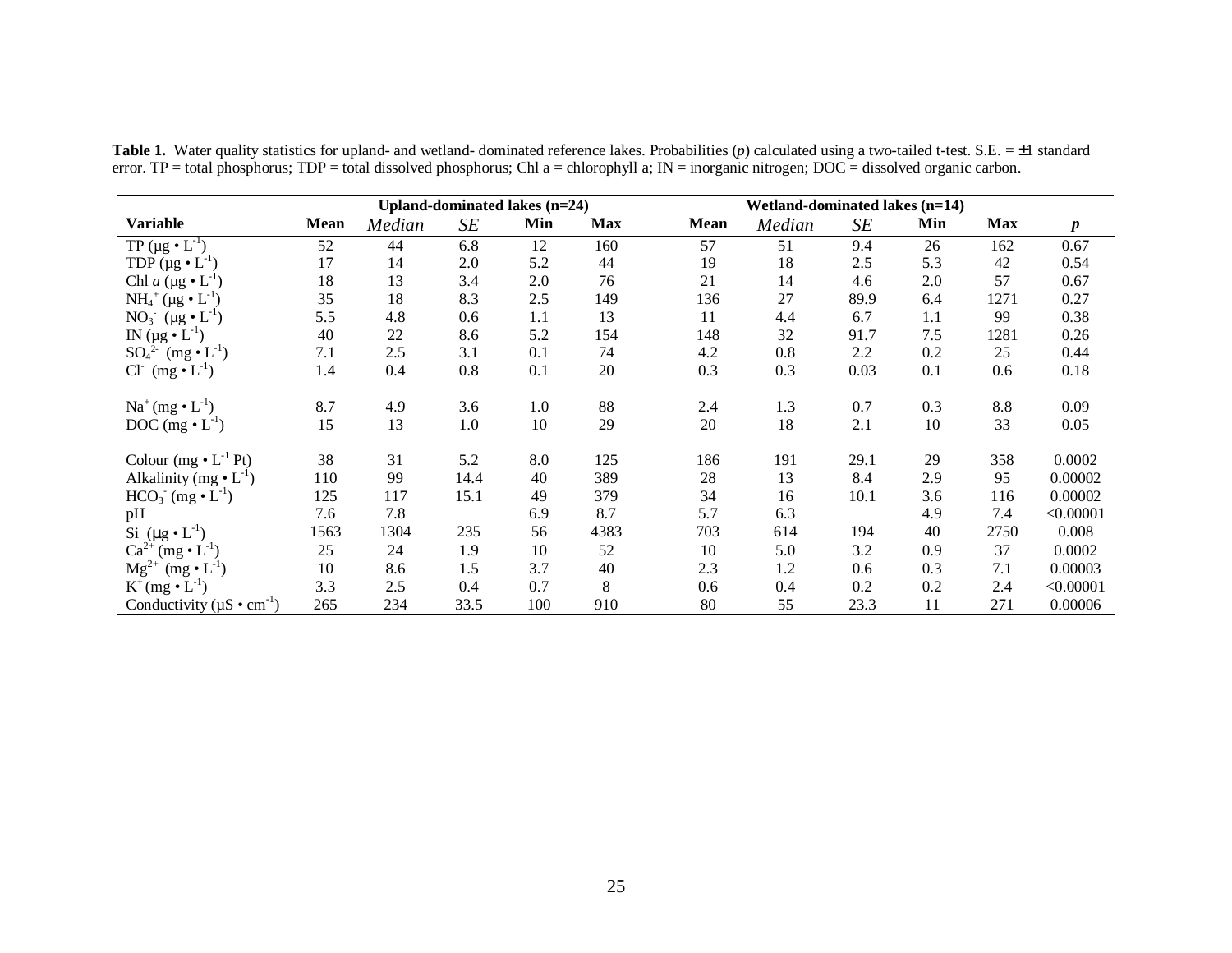|                                   |                    |             | Upland-dominated lakes (n=19) |       |                |            |             | Wetland-dominated lakes $(n=7)$ |       |                |            |
|-----------------------------------|--------------------|-------------|-------------------------------|-------|----------------|------------|-------------|---------------------------------|-------|----------------|------------|
| <b>Parameter</b>                  | <b>Variable</b>    | <b>Mean</b> | <b>Median</b>                 | S. E. | Min            | <b>Max</b> | <b>Mean</b> | <b>Median</b>                   | S. E. | Min            | <b>Max</b> |
| Catchment area $(km^2)$           | <b>CA</b>          | 12.11       | 6.36                          | 4.79  | 0.58           | 88.24      | 9.41        | 8.60                            | 2.82  | 0.75           | 20.42      |
| Drainage basin area $(km^2)$      | DBA                | 10.71       | 5.75                          | 4.37  | 0.49           | 82.40      | 8.27        | 6.99                            | 2.64  | 0.56           | 18.80      |
| Slope $1$ $(\%)$                  | SLOPE <sub>1</sub> | 4.06        | 3.50                          | 0.51  | 1.10           | 10.60      | 1.13        | 0.80                            | 0.47  | 0.30           | 3.90       |
| Slope $2\left(\frac{9}{6}\right)$ | SLOPE <sub>2</sub> | 2.28        | 1.90                          | 0.36  | 0.20           | 6.50       | 0.79        | 0.60                            | 0.29  | 0.10           | 2.30       |
| Coniferous (% of DBA)             | <b>CON</b>         | 17.5        | 15.4                          | 2.8   | 1.2            | 42.4       | 21.1        | 20.1                            | 6.7   | $\overline{0}$ | 43.2       |
| Deciduous (% of DBA)              | DEC                | 63.7        | 61.4                          | 4.0   | 27.9           | 85.3       | 3.1         | $\Omega$                        | 2.8   | $\Omega$       | 19.6       |
| Wetlands (% of DBA)               | WETL               | 16.5        | 16.2                          | 2.3   | $\overline{0}$ | 43.7       | 75.6        | 71.3                            | 7.1   | 56.8           | 99.7       |
| Bogs (% of DBA)                   | <b>BOG</b>         | 2.4         | 1.0                           | 1.1   | $\Omega$       | 19.6       | 43.9        | 46.3                            | 11.3  | 11.0           | 85.5       |
| Fens (% of DBA)                   | <b>FEN</b>         | 8.8         | 6.5                           | 1.9   | $\Omega$       | 29.8       | 29.8        | 38.4                            | 5.6   | 7.8            | 44.7       |
| Swamps & marshes (% of DBA)       | <b>SWAMP</b>       | 5.4         | 4.4                           | 0.9   | $\Omega$       | 12.2       | 1.9         | 0.7                             | 1.0   | $\theta$       | 7.0        |
| Lake elevation (m)                | <b>ELEV</b>        | 633         | 625                           | 11.3  | 549            | 740        | 613         | 576                             | 36.4  | 505            | 730        |
| Lake area $(km^2)$                | LA                 | 1.40        | 0.62                          | 0.53  | 0.08           | 9.28       | 1.15        | 1.01                            | 0.24  | 0.19           | 2.00       |
| Mean depth $(m)$                  | $Z_{mean}$         | 3.8         | 3.3                           | 0.7   | 0.9            | 14.4       | 1.3         | 1.1                             | 0.27  | 0.67           | 2.9        |
| Maximum depth (m)                 | $Z_{\text{ max}}$  | 8.2         | 5.2                           | 2.1   | 1.8            | 38.0       | 3.1         | 1.8                             | 0.68  | 1.8            | 5.8        |
| Lake volume $(m^3 \times 10^6)$   | LV                 | 8.00        | 1.74                          | 4.19  | 0.27           | 77.40      | 1.80        | 1.47                            | 0.70  | 0.19           | 5.72       |
| Water residence time (years)*     | $\tau$             | 10.8        | 1.1                           | 5.7   | 0.20           | 100        | 0.54        | 0.33                            | 0.16  | 0.08           | 2.3        |
| Drainage basin area/Lake volume   | <b>DBA/LV</b>      | 3.6         | 2.8                           | 0.86  | 0.48           | 16.7       | 6.5         | 3.4                             | 2.5   | 1.3            | 19.7       |
| Catchment area/Lake volume        | CA/LV              | 4.0         | 3.0                           | 0.91  | 0.56           | 17.8       | 7.4         | 4.1                             | 2.6   | 2.0            | 21.2       |

Table 2. Watershed and lake morphometry statistics for upland- and wetland-dominated reference study lakes. S.E. = ±1 standard error.

\*Upland-dominated lakes (n=24), wetland-dominated lakes (n=14) for this parameter only.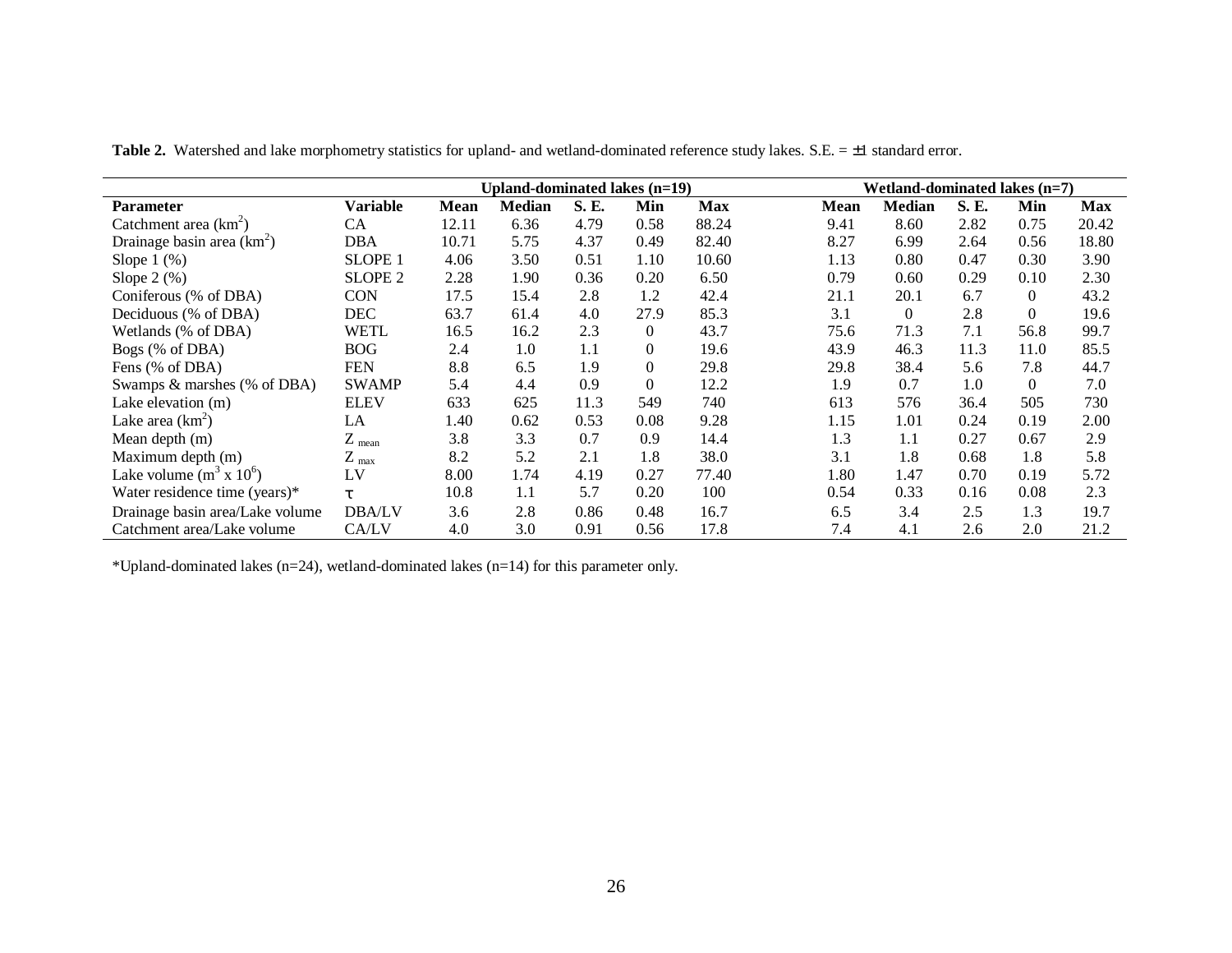| Lake            | <b>Catchment</b> | Year     | Lat.                  | Long.            | <b>ELEV</b> | DBA      | LA       | LV           | <b>CA/LV</b> | <b>SLOPE 1</b> | <b>SLOPE 2</b> | <b>CON</b> | <b>DEC</b> | WETL | $\mathbf{Z}$ mean | $Z_{\text{max}}$ |
|-----------------|------------------|----------|-----------------------|------------------|-------------|----------|----------|--------------|--------------|----------------|----------------|------------|------------|------|-------------------|------------------|
|                 | <b>Type</b>      |          | $({}^{\circ}{\rm N})$ | $(^{\circ}W)$    | (m)         | $(km^2)$ | $(km^2)$ | $(m^3x10^6)$ | $(m^{-1})$   | (%)            | (%)            | (%)        | (%)        | (%)  | (m)               | (m)              |
| N <sub>4</sub>  | Wetland          | 1996, 97 | 55°43'                | 110°02'          | 576         | 0.56     | 0.19     | 0.19         | 3.90         | 3.9            | 2.3            | 43.0       | 0.0        | 57.0 | 1.01              | 5.49             |
| N <sub>6</sub>  | Wetland          | 1996, 97 | 56°13'                | 111°19'          | 720         | 4.28     | 0.90     | 0.96         | 5.42         | 0.8            | 1.2            | 28.0       | 0.0        | 71.3 | 1.06              | 1.83             |
| N7              | Wetland          | 1996, 97 | $56^{\circ}10'$       | 111°32           | 721         | 1.87     | 1.01     | 1.47         | 1.96         | 0.8            | 0.8            | 43.2       | 0.0        | 56.8 | 1.45              | 3.35             |
| N <sub>8</sub>  | Wetland          | 1996, 97 | 56°27                 | 112°31           | 505         | 9.14     | 0.69     | 0.46         | 21.15        | 0.5            | 0.1            | 8.0        | 0.3        | 91.7 | 0.67              | 1.83             |
| N <sub>9</sub>  | Wetland          | 1996, 97 | $56^{\circ}15'$       | 112°20'          | 522         | 18.80    | 1.62     | 1.73         | 11.80        | 0.3            | 0.3            | 5.2        | 1.8        | 93.1 | 1.07              | 1.83             |
| N <sub>16</sub> | Wetland          | 1996, 97 | $55^{\circ}45$        | 112°50'          | 552         | 6.99     | 1.62     | 2.08         | 4.14         | 0.6            | 0.2            | 0.0        | 0.0        | 99.7 | 1.29              | 1.83             |
| N <sub>26</sub> | Wetland          | 1996, 97 | 56°49'                | $116^{\circ}27$  | 686         | 16.22    | 2.00     | 5.72         | 3.18         | 1.0            | 0.6            | 20.1       | 19.6       | 59.8 | 2.87              | 5.79             |
| N <sub>5</sub>  | Upland           | 1996, 97 | $55^{\circ}49'$       | $110^{\circ}28'$ | 555         | 5.15     | 1.20     | 1.38         | 4.60         | 1.4            | 1.2            | 28.5       | 27.9       | 43.7 | 1.15              | 4.57             |
| N11             | Upland           | 1996     | $55^{\circ}08'$       | 111°45           | 552         | 5.75     | 0.62     | 2.51         | 2.53         | 8.0            | 3.5            | 6.8        | 83.1       | 9.9  | 4.09              | 4.00             |
| N20             | Upland           | 1996, 97 | $54^{\circ}59'$       | 113°38'          | 648         | 4.52     | 0.30     | 0.27         | 17.84        | 3.3            | 2.0            | 26.4       | 61.4       | 10.8 | 0.89              | 1.83             |
| N <sub>24</sub> | Upland           | 1996, 97 | $56^{\circ}47$        | 114°13'          | 625         | 1.51     | 0.25     | 0.49         | 3.60         | 6.6            | 3.4            | 14.2       | 65.3       | 20.5 | 1.93              | 3.96             |
| N <sub>29</sub> | Upland           | 1996, 97 | 56°55                 | 116°40'          | 716         | 2.58     | 1.70     | 2.32         | 1.84         | 2.6            | 0.7            | 23.7       | 33.4       | 23.8 | 1.37              | 2.44             |
| N31             | Upland           | 1996     | $55^{\circ}08'$       | 111°39'          | 640         | 1.06     | 0.14     | 0.42         | 2.86         | 4.7            | 4.7            | 9.4        | 85.3       | 5.3  | 3.02              | 5.20             |
| N32             | Upland           | 1996     | $55^{\circ}10'$       | 111°54'          | 617         | 1.88     | 0.33     | 0.63         | 3.50         | 3.3            | 1.4            | 4.2        | 72.6       | 22.1 | 1.91              | 3.20             |
| N33             | Upland           | 1996     | $55^{\circ}12$        | 111°38'          | 587         | 4.73     | 1.04     | 3.88         | 1.48         | 3.6            | 1.7            | 3.0        | 83.5       | 13.6 | 3.75              | 6.80             |
| N34             | Upland           | 1996     | $55^{\circ}11$        | 113°39'          | 625         | 6.31     | 0.52     | 2.52         | 2.71         | 3.5            | 1.7            | 5.6        | 81.2       | 11.1 | 4.80              | 11.20            |
| N35             | Upland           | 1996     | $55^{\circ}05$        | 113°46'          | 625         | 2.63     | 0.18     | 0.62         | 4.58         | 3.0            | 3.7            | 3.0        | 70.1       | 25.4 | 3.35              | 6.50             |
| N37             | Upland           | 1996, 97 | $55^{\circ}07$        | 113°43'          | 640         | 6.50     | 0.74     | 1.85         | 3.92         | 1.1            | 0.2            | 1.2        | 82.2       | 16.2 | 2.48              | 2.20             |
| N38             | Upland           | 1996     | 55°25                 | 113°42'          | 682         | 10.02    | 1.57     | 7.66         | 1.51         | 4.5            | 0.3            | 42.4       | 44.5       | 13.0 | 4.89              | 8.10             |
| N39             | Upland           | 1996     | 55°21'                | 113°43'          | 625         | 7.02     | 0.56     | 0.77         | 9.83         | 3.9            | 2.5            | 18.9       | 59.5       | 21.5 | 1.38              | 2.20             |
| N40             | Upland           | 1996     | 55°23'                | 113°38'          | 640         | 9.53     | 0.45     | 1.74         | 5.73         | 3.7            | 1.9            | 28.8       | 58.6       | 12.6 | 3.84              | 8.50             |
| N41             | Upland           | 1996     | 55°22'                | 113°38'          | 617         | 6.19     | 0.65     | 1.57         | 4.36         | 3.9            | 3.3            | 15.4       | 59.4       | 20.7 | 2.42              | 3.60             |
| <b>Narrow</b>   | Upland           | 1983     | 54°35'                | 113°38'          | 685         | 8.06     | 1.14     | 16.40        | 0.56         | 3.4            | 1.4            | 25.5       | 52.0       | 21.2 | 14.40             | 38.00            |
| Sauer           | Upland           | 1982     | 53°37'                | $114^{\circ}05$  | 735         | 0.49     | 0.09     | 0.35         | 1.63         | 10.6           | 6.5            | 40.0       | 60.0       | 0.0  | 4.20              | 8.50             |
| Long            | Upland           | 1983     | $54^{\circ}26$        | 112°45           | 621         | 82.40    | 5.84     | 29.30        | 3.01         | 3.4            | 2.0            | 15.0       | 83.0       | 0.0  | 4.30              | 9.00             |
| Moore           | Upland           | 1980     | 54°31'                | 110°31           | 549         | 37.10    | 9.28     | 77.40        | 0.60         | 2.6            | 1.3            | 20.7       | 48.0       | 22.9 | 8.30              | 26.00            |

Table 3. Watershed and lake morphometry data for the 26 reference study lakes. ELEV = elevation above sea level; DBA = drainage basin; LA = lake area; LV = lake volume; CA/LV = catchment area/lake volume ratio; SLOPE 1 = drainage basin estimate 1; SLOPE 2 = drainage basin estimate 2; CON = % coniferous cover per drainage basin; DEC = % deciduous cover per drainage basin; WETL = % wetland cover per drainage basin; Z<sub>mean</sub> = mean lake depth; Z<sub>max</sub> = maximum lake depth.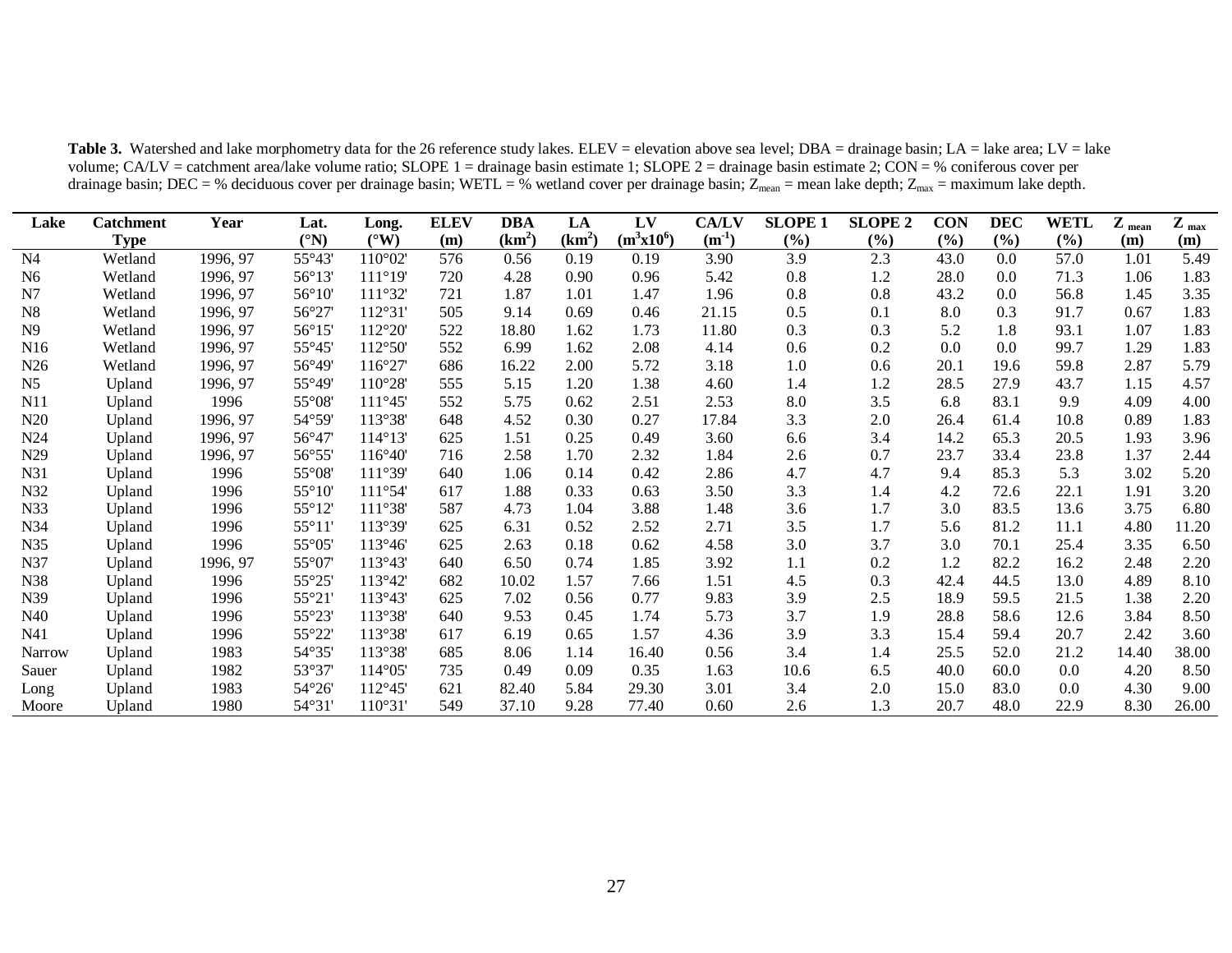**Table 4.** Pearson correlation coefficients of the most important morphometric variables and water quality data of 19 upland lakes (n=24 when 1996 and 1997 data included). DOC, log<sub>10</sub> dissolved organic carbon; COL, log<sub>10</sub> colour; CHLA, log<sub>10</sub> chlorophyll a; TP, log<sub>10</sub> total phosphorous; TDP, log<sub>10</sub> total dissolved phosphorous; NH4, log<sub>10</sub> ammonium; NO3, nitrate; IN, log<sub>10</sub> inorganic nitrogen; SI, silica; CA/LV, Log<sub>10</sub> catchment area/lake volume; SLOPE 1, Arcsine square root transformed catchment slope 1; SLOPE 2 Arcsine square root transformed catchment slope 2; WETL, % of dba composed of wetlands; CON, % of dba with conifer cover;  $\tau$ , water residence time,  $Z_{\text{max}}$ , log<sub>10</sub> maximum lake depth;  $Z_{\text{mean}}$ , log<sub>10</sub> mean lake depth.

|                  | <b>COL</b> | <b>CHLA</b> | <b>TP</b> | <b>TDP</b> | NH4      | NO <sub>3</sub> | IN       | SI | <b>CA/LV</b> | <b>SLOPE 1</b> | <b>SLOPE 2</b> | <b>WETL</b> | <b>CON</b> | τ         | $\mathbf{Z}_{\text{max}}$ | $Z_{mean}$ |
|------------------|------------|-------------|-----------|------------|----------|-----------------|----------|----|--------------|----------------|----------------|-------------|------------|-----------|---------------------------|------------|
| <b>DOC</b>       | $0.68**$   | $0.56**$    | $0.54**$  | ns         | ns       | ns              | ns       | ns | $0.47*$      | ns             | ns             | ns          | ns         | ns        | $-0.51*$                  | $-0.65*$   |
| <b>COL</b>       |            | $0.63**$    | $0.72**$  | $0.52**$   | ns       | ns              | ns       | ns | $0.82**$     | ns             | ns             | ns          | ns         | $-0.65**$ | $-0.85**$                 | $-0.83**$  |
| <b>CHLA</b>      |            |             | $0.86**$  | $0.65**$   | $0.50*$  | ns              | $0.48*$  | ns | $0.66**$     | ns             | ns             | ns          | ns         | ns        | $-0.52**$                 | $-0.62**$  |
| <b>TP</b>        |            |             |           | $0.86**$   | $0.54**$ | ns              | $0.52**$ | ns | $0.72**$     | ns             | ns             | ns          | ns         | ns        | $-0.72**$                 | $-0.66**$  |
| <b>TDP</b>       |            |             |           |            | $0.61**$ | ns              | $0.59**$ | ns | $0.49*$      | ns             | ns             | $-0.53**$   | ns.        | ns        | $-0.55**$                 | ns         |
| NH <sub>4</sub>  |            |             |           |            |          | $0.42*$         | $0.99**$ | ns | ns           | ns             | ns             | ns          | ns         | ns        | ns                        | ns         |
| <b>NO3</b>       |            |             |           |            |          |                 | $0.52*$  | ns | ns           | ns             | ns             | ns          | ns         | ns        | ns                        | ns         |
| IN               |            |             |           |            |          |                 |          | ns | ns           | ns             | ns             | $-0.42*$    | ns         | ns        | ns                        | ns         |
| SI               |            |             |           |            |          |                 |          |    | $0.44*$      | ns             | ns             | ns          | ns         | ns        | ns                        | ns         |
| <b>CA/LV</b>     |            |             |           |            |          |                 |          |    |              | ns             | ns             | ns          | ns.        | $-0.52**$ | $-0.73**$                 | $-0.77**$  |
| <b>SLOPE 1</b>   |            |             |           |            |          |                 |          |    |              |                | $0.76**$       | $-0.54**$   | ns         | ns        | ns                        | ns         |
| <b>SLOPE 2</b>   |            |             |           |            |          |                 |          |    |              |                |                | ns          | ns         | ns        | ns                        | ns         |
| <b>WETL</b>      |            |             |           |            |          |                 |          |    |              |                |                |             | ns.        | ns        | ns                        | ns         |
| <b>CON</b>       |            |             |           |            |          |                 |          |    |              |                |                |             |            | ns        | ns                        | ns         |
| τ                |            |             |           |            |          |                 |          |    |              |                |                |             |            |           | $0.54**$                  | $0.47*$    |
| $Z_{\text{max}}$ |            |             |           |            |          |                 |          |    |              |                |                |             |            |           |                           | $0.88**$   |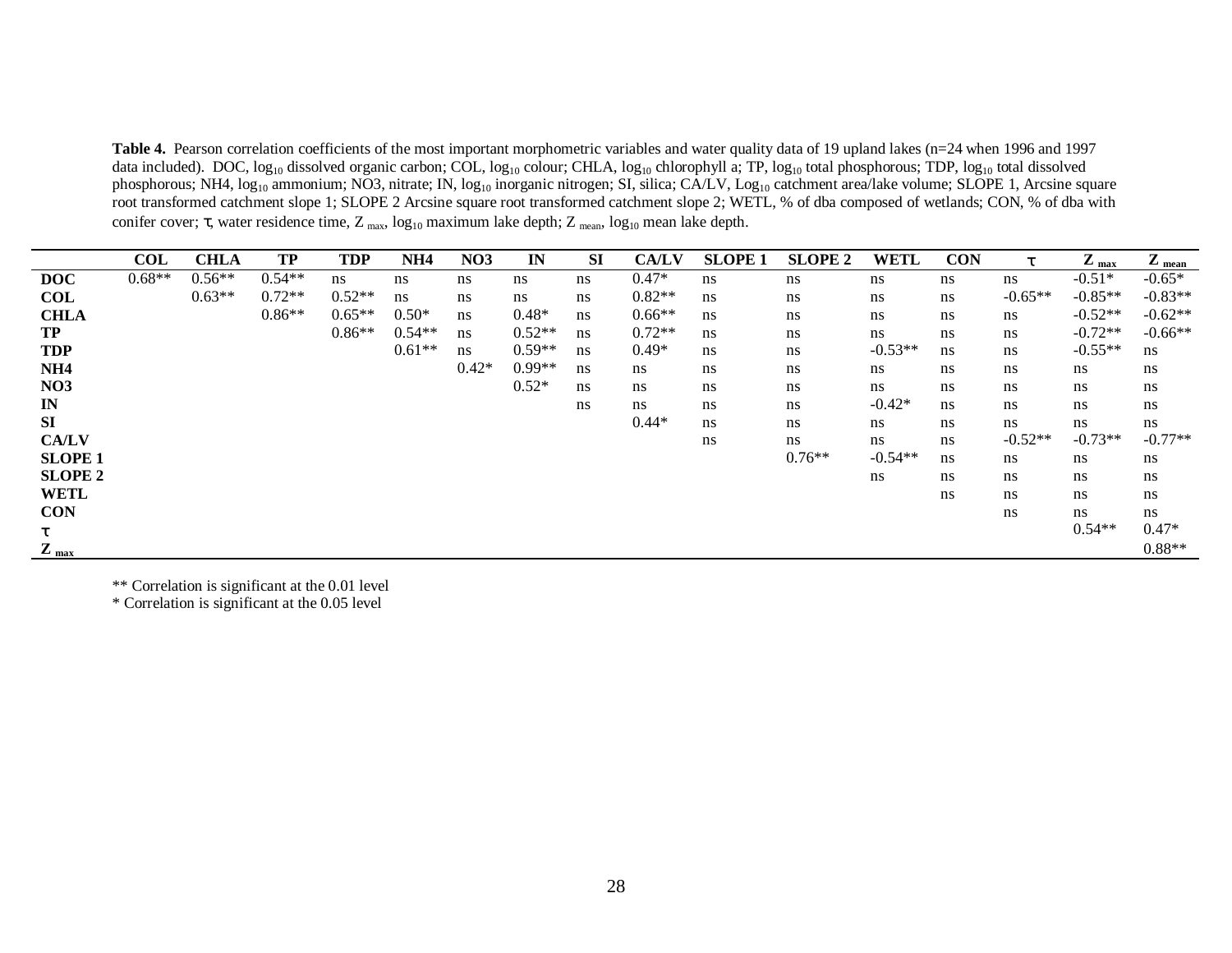Table 5. Pearson correlation coefficients of the most important morphometric variables and water quality data of 7 wetland lakes (n=14 when 1996 and 1997) data included). DOC, dissolved organic carbon; COL, colour; CHLA, log<sub>10</sub> chlorophyll a; TP, log<sub>10</sub> total phosphorous; TDP, total dissolved phosphorous; NH4, ammonium; NO3, nitrate; IN, inorganic nitrogen; SI, log<sub>10</sub> silica; CA/LV, log<sub>10</sub> catchment area/lake volume; SLOPE 1, catchment slope 1; SLOPE 2, Arcsine square root transformed catchment slope 2; WETL, % of dba composed of wetlands; CON, Arcsine square root % of dba with conifer cover;  $\tau$ , log<sub>10</sub> water residence time; Z <sub>max</sub>, maximum lake depth; Z <sub>mean</sub>,  $\log_{10}$  mean lake depth.

|                  | <b>COL</b> | <b>CHLA</b> | <b>TP</b> | <b>TDP</b> | NH <sub>4</sub> | NO <sub>3</sub> | IN       | <b>SI</b> | <b>CA/LV</b> | <b>SLOPE 1</b> | <b>SLOPE 2</b> | <b>WETL</b> | <b>CON</b>     | τ        | $Z_{\text{max}}$ | $Z_{mean}$ |
|------------------|------------|-------------|-----------|------------|-----------------|-----------------|----------|-----------|--------------|----------------|----------------|-------------|----------------|----------|------------------|------------|
| <b>DOC</b>       | $0.83**$   | ns          | $0.74**$  | $0.68**$   | $0.55*$         | ns              | $0.57*$  | ns        | ns           | ns             | $-0.62*$       | $0.84**$    | $-0.87**$      | ns.      | ns               | ns         |
| <b>COL</b>       |            | ns          | $0.67**$  | $0.56*$    | ns              | ns              | ns       | ns        | $0.61*$      | ns             | ns             | $0.82**$    | $-0.69**$      | $-0.63*$ | $-0.62*$         | $-0.57*$   |
| <b>CHLA</b>      |            |             | $0.80**$  | ns         | ns              | ns              | ns       | ns        | ns           | $-0.82**$      | $-0.77**$      | $0.77**$    | $-0.74**$      | ns       | $-0.75**$        | ns         |
| <b>TP</b>        |            |             |           | $0.85**$   | ns              | $0.70**$        | ns       | ns        | ns           | ns             | $-0.69**$      | $0.88**$    | $-0.93**$      | ns       | $-0.60*$         | ns         |
| <b>TDP</b>       |            |             |           |            | $0.57**$        | $0.72**$        | $0.61*$  | ns        | ns           | ns             | ns             | $0.65*$     | $-0.75**$      | ns       | ns               | ns         |
| NH <sub>4</sub>  |            |             |           |            |                 | ns              | $0.99**$ | ns        | ns           | ns             | ns             | ns          | $-0.59**$      | ns       | ns               | ns         |
| <b>NO3</b>       |            |             |           |            |                 |                 | ns       | ns        | ns           | ns             | ns             | ns          | ns             | ns.      | ns               | ns         |
| $\mathbf{I}$ N   |            |             |           |            |                 |                 |          | ns        | ns           | ns             | ns             | ns          | $-0.62*$       | ns       | ns               | ns         |
| SI               |            |             |           |            |                 |                 |          |           | ns           | ns             | ns             | ns          | ns             | ns       | ns               | ns         |
| <b>CA/LV</b>     |            |             |           |            |                 |                 |          |           |              | ns             | $-0.53*$       | $0.69**$    | $\mathbf{n}$ s | $-0.57*$ | $-0.55*$         | $-0.73**$  |
| <b>SLOPE 1</b>   |            |             |           |            |                 |                 |          |           |              |                | $0.83**$       | $-0.57*$    | $0.57*$        | ns       | $0.68**$         | ns         |
| <b>SLOPE 2</b>   |            |             |           |            |                 |                 |          |           |              |                |                | $-0.78**$   | $0.81**$       | ns       | $0.60*$          | ns         |
| <b>WETL</b>      |            |             |           |            |                 |                 |          |           |              |                |                |             | $-0.93**$      | ns       | $-0.79**$        | ns         |
| <b>CON</b>       |            |             |           |            |                 |                 |          |           |              |                |                |             |                | ns       | $0.58*$          | ns         |
| τ                |            |             |           |            |                 |                 |          |           |              |                |                |             |                |          | ns               | $0.84**$   |
| $Z_{\text{max}}$ |            |             |           |            |                 |                 |          |           |              |                |                |             |                |          |                  | $0.59*$    |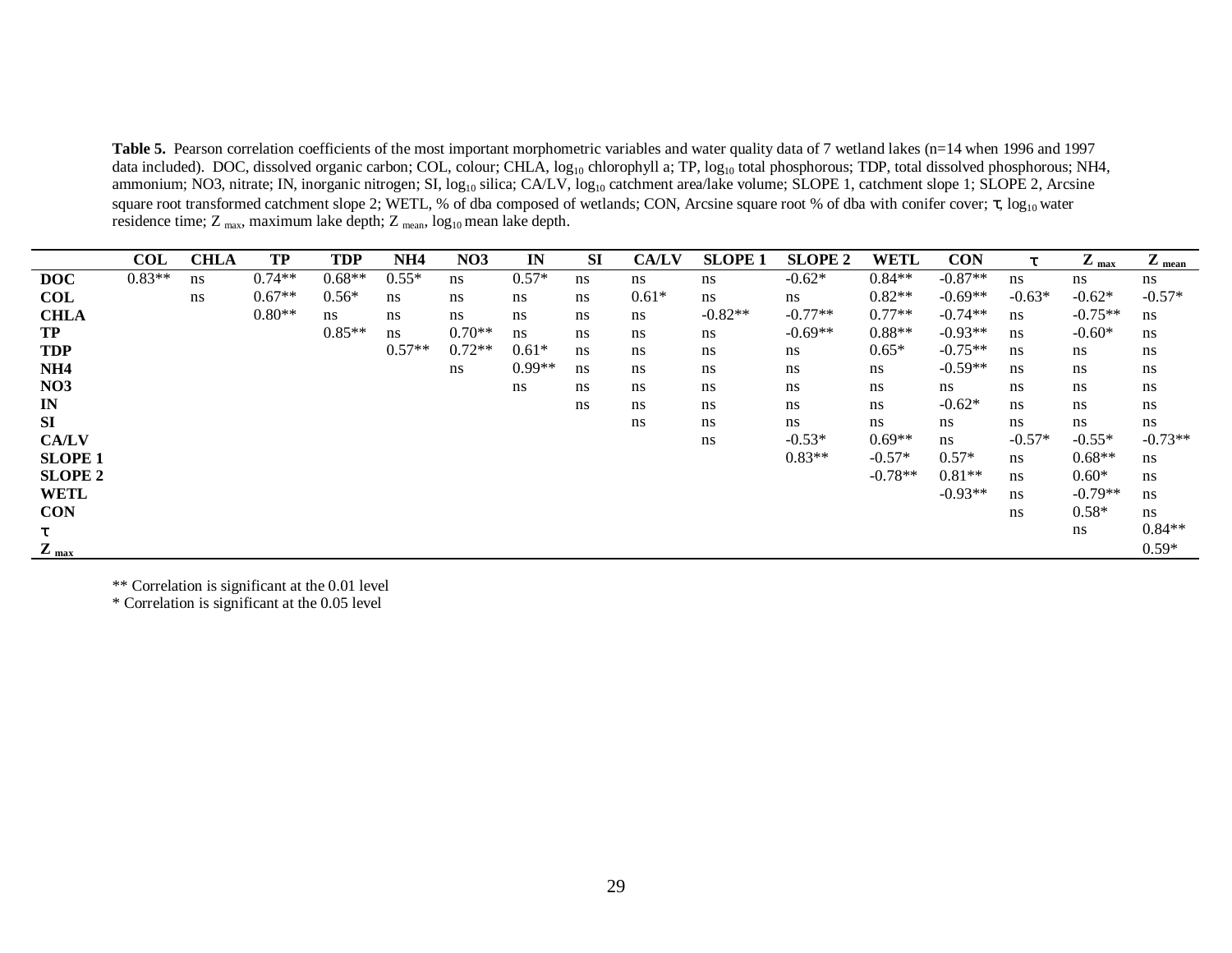**Table 6.** Pearson correlation coefficients between water quality variables and selected lake and watershed morphometric variables in upland-dominated lakes (n=24). HCO3, log<sub>10</sub> bicarbonate; SO4, log<sub>10</sub> sulfate; Cl, chloride; Ca, calcium; Mg, log<sub>10</sub> magnesium; Na, Sodium; K, log<sub>10</sub> potassium; COL, log<sub>10</sub> colour; CA/LV, log<sub>10</sub> catchment area / lake volume; SLOPE 1, Arcsine square root transformed catchment slope 1; SLOPE 2 Arcsine square root transformed catchment slope 2; WETL, % of dba composed of wetlands; CON, % of dba with conifer cover;  $\tau$ , water residence time; Z  $_{\text{max}}$ , log<sub>10</sub> maximum lake depth; Z  $_{\text{mean}}$ , log<sub>10</sub> mean lake depth.

|                  | SO <sub>4</sub> | Cl       | Ca      | Mg       | Na       | K       | COL      | <b>CA/LV</b> | <b>SLOPE 1</b> | <b>SLOPE 2</b> | <b>WETL</b> | <b>CON</b> | $\tau$    | $Z_{\text{max}}$ | $Z_{mean}$ |
|------------------|-----------------|----------|---------|----------|----------|---------|----------|--------------|----------------|----------------|-------------|------------|-----------|------------------|------------|
| HCO <sub>3</sub> | $0.48*$         | $0.52**$ | $0.51*$ | $0.91**$ | $0.63**$ | $0.41*$ | $-0.50*$ | ns           | ns             | ns             | ns          | ns         | $0.44*$   | $0.68**$         | $0.72**$   |
| SO <sub>4</sub>  |                 | ns       | $0.43*$ | ns       | ns       | ns      | ns       | ns           | ns             | ns             | ns          | ns         | ns        | ns               | ns         |
| <b>Cl</b>        |                 |          | ns.     | $0.64**$ | $0.98**$ | ns      | ns       | ns           | ns             | ns             | ns          | ns         | $0.69**$  | $0.44*$          | ns         |
| Ca               |                 |          |         | $0.51*$  | ns       | ns      | ns       | ns           | ns             | ns             | ns          | ns         | ns        | ns               | ns         |
| Mg               |                 |          |         |          | $0.71**$ | $0.41*$ | ns       | ns           | ns             | ns             | ns          | ns         | $0.48*$   | $0.62**$         | $0.60**$   |
| <b>Na</b>        |                 |          |         |          |          | ns      | ns       | ns           | ns             | ns             | ns          | ns         | $0.66**$  | $0.50*$          | $0.41*$    |
| $\mathbf K$      |                 |          |         |          |          |         | $-0.50*$ | $-0.41*$     | ns             | ns             | $-0.71**$   | ns         | $0.52**$  | ns               | $0.58*$    |
| <b>COL</b>       |                 |          |         |          |          |         |          | $0.82**$     | ns             | ns             | ns          | ns         | $-0.65**$ | $-0.85**$        | $-0.83**$  |
| <b>CA/LV</b>     |                 |          |         |          |          |         |          |              | ns             | ns             | ns          | ns         | $-0.52**$ | $-0.73**$        | $-0.77**$  |
| <b>SLOPE 1</b>   |                 |          |         |          |          |         |          |              |                | $0.78**$       | $-0.54**$   | ns         | ns        | ns               | ns         |
| <b>SLOPE 2</b>   |                 |          |         |          |          |         |          |              |                |                | ns          | ns         | ns        | ns               | ns         |
| <b>WETL</b>      |                 |          |         |          |          |         |          |              |                |                |             | ns         | ns        | ns               | ns         |
| <b>CON</b>       |                 |          |         |          |          |         |          |              |                |                |             |            | ns        | ns               | ns         |
|                  |                 |          |         |          |          |         |          |              |                |                |             |            |           | $0.54**$         | $0.47*$    |
| $L_{\text{max}}$ |                 |          |         |          |          |         |          |              |                |                |             |            |           |                  | $0.88**$   |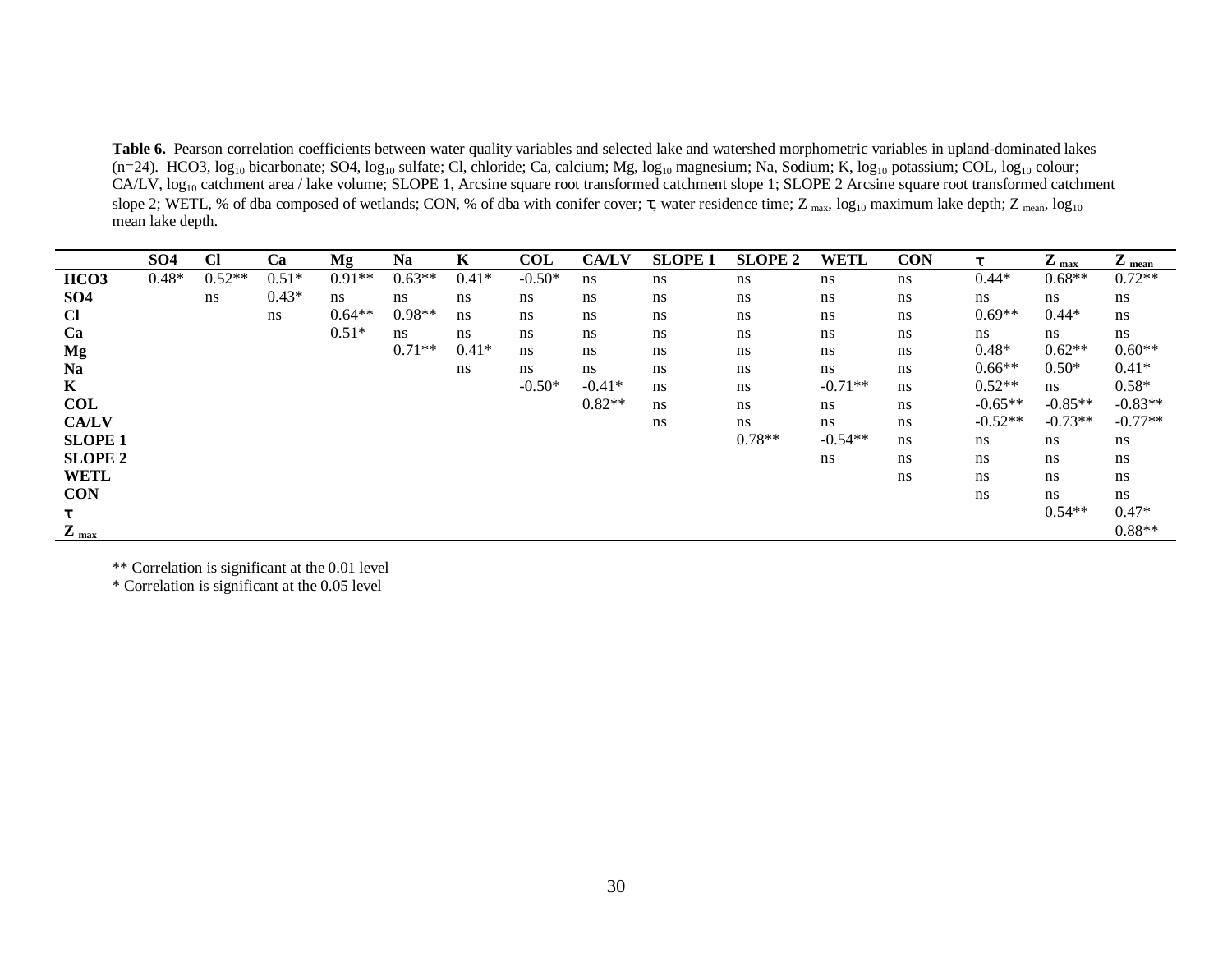**Table 7.** Pearson correlation coefficients between water quality variables and selected lake and watershed morphometric variables in wetland-dominated lakes (n=14). HCO3, Log<sub>10</sub> bicarbonate; SO4, sulfate; Cl, chloride; Ca, Log<sub>10</sub> calcium; Mg, Log<sub>10</sub> magnesium; Na, Log<sub>10</sub> sodium; K, potassium; COL, colour; CA/LV, Log<sub>10</sub> catchment area / lake volume; SLOPE 1, catchment slope 1; SLOPE 2 Arcsine square root transformed catchment slope 2; WETL, & of dba composed of wetlands; CON, Arcsine square root % of dba with conifer cover;  $\tau$ , Log<sub>10</sub> water residence time; Z <sub>max</sub>, maximum lake depth; Z <sub>mean</sub>, Log<sub>10</sub> mean lake depth.

|                       | SO <sub>4</sub> | $CI$ | Ca                                                                                                                                                                                                                                        | Mg       | <b>Na</b> | $\mathbf K$ | <b>COL</b> | <b>CA/LV</b> | <b>SLOPE 1</b> | <b>SLOPE 2</b> | <b>WETL</b> | <b>CON</b>     | τ        | $Z_{\text{max}}$ | $Z_{mean}$ |
|-----------------------|-----------------|------|-------------------------------------------------------------------------------------------------------------------------------------------------------------------------------------------------------------------------------------------|----------|-----------|-------------|------------|--------------|----------------|----------------|-------------|----------------|----------|------------------|------------|
| HCO <sub>3</sub>      | $0.66*$         | ns   | $0.97**$                                                                                                                                                                                                                                  | $0.98**$ | ns        | $0.66*$     | ns         | ns           | ns             | ns             | ns          | ns             | ns       | $0.81**$         | ns         |
| SO <sub>4</sub>       |                 | ns   | $0.65*$                                                                                                                                                                                                                                   | $0.65*$  | ns        | $0.98**$    | $-0.55*$   | ns           | ns             | ns             | ns          | ns             | $0.70**$ | $0.62*$          | $0.82**$   |
| <b>Cl</b>             |                 |      | ns                                                                                                                                                                                                                                        | ns       | ns        | ns          | $0.56*$    | ns           | ns             | ns             | ns          | ns             | ns       | ns               | ns         |
| Ca                    |                 |      |                                                                                                                                                                                                                                           | $0.98**$ | ns        | $0.66*$     | ns         | ns           | ns             | ns             | ns          | ns             | ns       | $0.75**$         | ns         |
| Mg                    |                 |      |                                                                                                                                                                                                                                           |          | ns        | $0.66*$     | ns         | ns           | ns             | ns             | ns          | ns             | ns       | $0.85**$         | ns         |
| <b>Na</b>             |                 |      |                                                                                                                                                                                                                                           |          |           | ns          | ns         | ns           | ns             | ns             | ns          | ns             | ns       | ns               | ns         |
| $\mathbf{K}$          |                 |      |                                                                                                                                                                                                                                           |          |           |             | $-0.60*$   | ns           | ns             | ns             | ns          | ns             | $0.74**$ | $0.63*$          | $0.84**$   |
| <b>COL</b>            |                 |      |                                                                                                                                                                                                                                           |          |           |             |            | $0.61*$      | ns             | ns             | $0.82**$    | $-0.69**$      | $-0.63*$ | $-0.62*$         | $-0.56*$   |
| <b>CA/LV</b>          |                 |      |                                                                                                                                                                                                                                           |          |           |             |            |              | ns             | $-0.53*$       | $0.69**$    | $\mathbf{n}$ s | $-0.57*$ | $-0.55*$         | $-0.73**$  |
| <b>SLOPE 1</b>        |                 |      |                                                                                                                                                                                                                                           |          |           |             |            |              |                | $0.83**$       | $-0.57*$    | $0.57*$        | ns       | $0.68**$         | ns         |
| <b>SLOPE 2</b>        |                 |      |                                                                                                                                                                                                                                           |          |           |             |            |              |                |                | $-0.78**$   | $0.81**$       | ns       | $0.60*$          | ns         |
| <b>WETL</b>           |                 |      |                                                                                                                                                                                                                                           |          |           |             |            |              |                |                |             | $-0.93**$      | ns       | $-0.79**$        | ns         |
| <b>CON</b>            |                 |      |                                                                                                                                                                                                                                           |          |           |             |            |              |                |                |             |                | ns       | $0.58*$          | ns         |
| $\tau$                |                 |      |                                                                                                                                                                                                                                           |          |           |             |            |              |                |                |             |                |          | ns               | $0.84**$   |
| 7<br>$L_{\text{max}}$ |                 |      | $\mathbf{1}$ $\mathbf{1}$ $\mathbf{1}$ $\mathbf{1}$ $\mathbf{1}$ $\mathbf{1}$ $\mathbf{1}$ $\mathbf{1}$ $\mathbf{1}$ $\mathbf{1}$ $\mathbf{1}$ $\mathbf{1}$ $\mathbf{1}$ $\mathbf{1}$ $\mathbf{1}$ $\mathbf{1}$ $\mathbf{1}$ $\mathbf{1}$ |          |           |             |            |              |                |                |             |                |          |                  | $0.59*$    |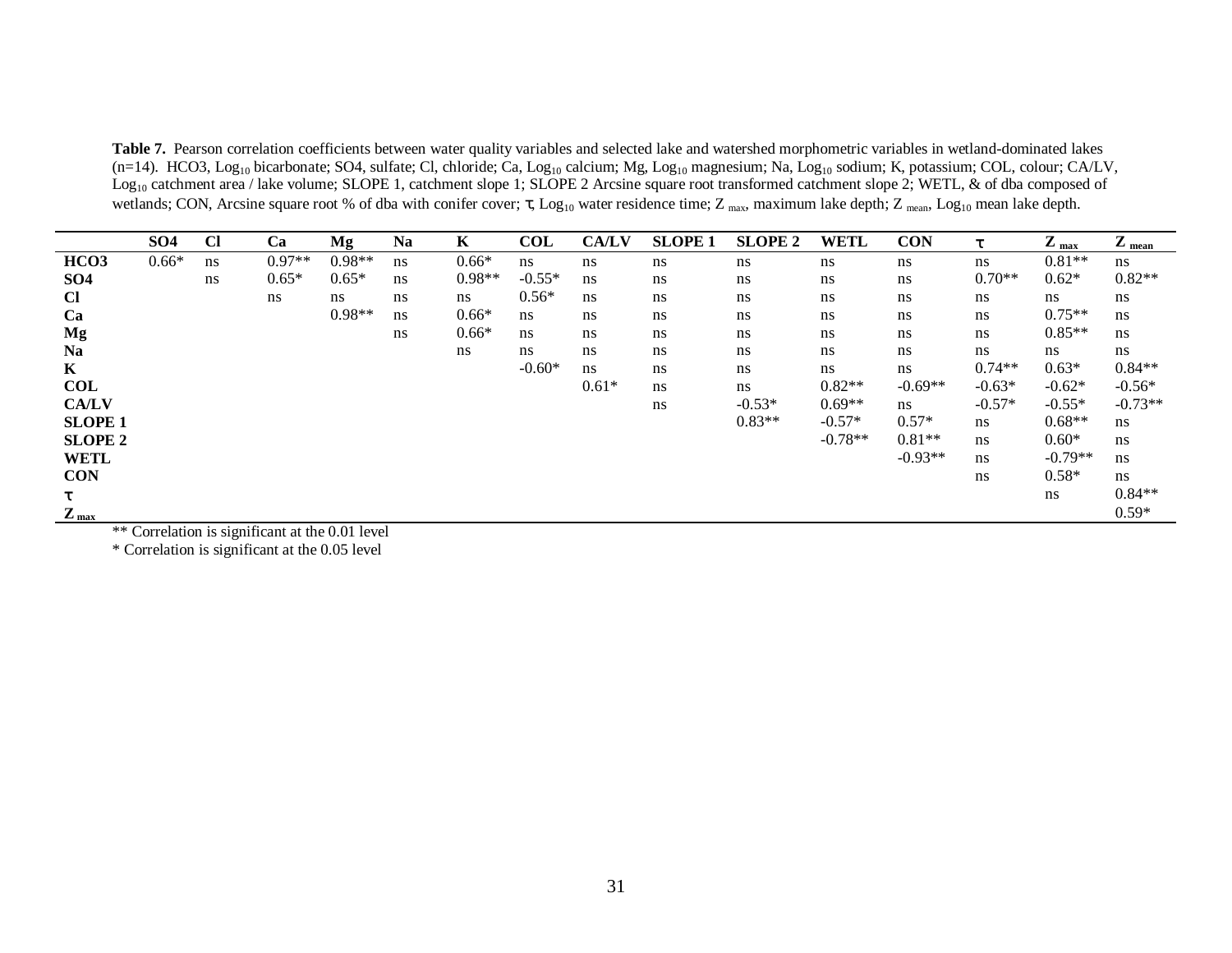|                                 |                  |             | Wetland-dominated reference $(n=7)$ |              |          |            |             | Wetland-dominated burned $(n=8)$ |             |                |            |
|---------------------------------|------------------|-------------|-------------------------------------|--------------|----------|------------|-------------|----------------------------------|-------------|----------------|------------|
| <b>Parameter</b>                | <b>Variable</b>  | <b>Mean</b> | <b>Median</b>                       | <b>S. E.</b> | Min      | <b>Max</b> | <b>Mean</b> | <b>Median</b>                    | <b>S.E.</b> | Min            | <b>Max</b> |
| Catchment area $(km^2)$         | CA               | 9.41        | 8.60                                | 2.82         | 0.75     | 20.42      | 8.95        | 7.57                             | 2.62        | 1.83           | 20.51      |
| Drainage basin area $(km^2)$    | <b>DBA</b>       | 8.27        | 6.99                                | 2.64         | 0.56     | 18.80      | 8.02        | 6.54                             | 2.49        | 1.39           | 19.46      |
| Coniferous (% of DBA)           | <b>CON</b>       | 21.1        | 20.1                                | 6.7          | $\Omega$ | 43.2       | 17.7        | 16.8                             | 4.5         | $\overline{0}$ | 35.9       |
| Deciduous (% of DBA)            | <b>DEC</b>       | 3.1         | $\overline{0}$                      | 2.8          | $\Omega$ | 19.6       | 12.2        | 2.8                              | 5.6         | $\theta$       | 38.6       |
| Wetlands (% of DBA)             | <b>WETL</b>      | 75.6        | 71.3                                | 7.1          | 56.8     | 99.7       | 69.8        | 36.1                             | 5.9         | 50.4           | 100        |
| Bogs (% of DBA)                 | <b>BOG</b>       | 43.9        | 46.3                                | 11.3         | 11.0     | 85.5       | 21.2        | 14.3                             | 7.6         | $\Omega$       | 54.5       |
| Fens (% of DBA)                 | <b>FEN</b>       | 29.8        | 38.4                                | 5.6          | 7.8      | 44.7       | 43.7        | 44.3                             | 2.1         | 31.6           | 51.3       |
| Swamps & marshes (% of DBA)     | <b>SWAMP</b>     | 1.9         | 0.7                                 | 1.0          | $\theta$ | 7.0        | 5.0         | 2.3                              | 2.7         | $\overline{0}$ | 22.2       |
| Lake area $(km^2)$              | LA               | 1.15        | 1.01                                | 0.24         | 0.19     | 2.00       | 0.92        | 0.63                             | 0.21        | 0.40           | 2.05       |
| Mean depth (m)                  | $Z_{mean}$       | 1.3         | 1.1                                 | 0.27         | 0.67     | 2.9        | 1.3         | 1.1                              | 0.2         | 0.7            | 2.5        |
| Maximum depth (m)               | $Z_{\text{max}}$ | 3.1         | 1.8                                 | 0.68         | 1.8      | 5.8        | 3.3         | 2.0                              | 1.2         | 1.5            | 11.6       |
| Lake volume $(m^3 \times 10^6)$ | LV               | 1.80        | 1.47                                | 0.70         | 0.19     | 5.72       | 1.18        | 0.98                             | 0.29        | 0.32           | 2.55       |
| Water residence time (years)*   | T.               | 0.54        | 0.33                                | 0.16         | 0.08     | 2.3        | 0.40        | 0.22                             | 0.12        | 0.08           | 1.56       |
| Drainage basin area/Lake volume | <b>DBA/LV</b>    | 6.5         | 3.4                                 | 2.5          | 1.3      | 19.7       | 7.6         | 5.6                              | 2.2         | 1.6            | 17.5       |
| Catchment area/Lake volume      | CA/LV            | 7.4         | 4.1                                 | 2.6          | 2.0      | 21.2       | 8.5         | 6.4                              | 2.3         | 2.0            | 18.4       |
| Disturbance (% of DBA)          | <b>DISTURB</b>   | -----       |                                     |              |          |            | 18.9        | 14.7                             | 4.1         | 8.1            | 44.2       |

Table 8. Drainage basin and lake morphometry statistics for wetland-dominated reference and burned study systems. S.E. = ±1 standard error.

\*Wetland-dominated reference  $(n=14)$  and burned  $(n=16)$  for this parameter only.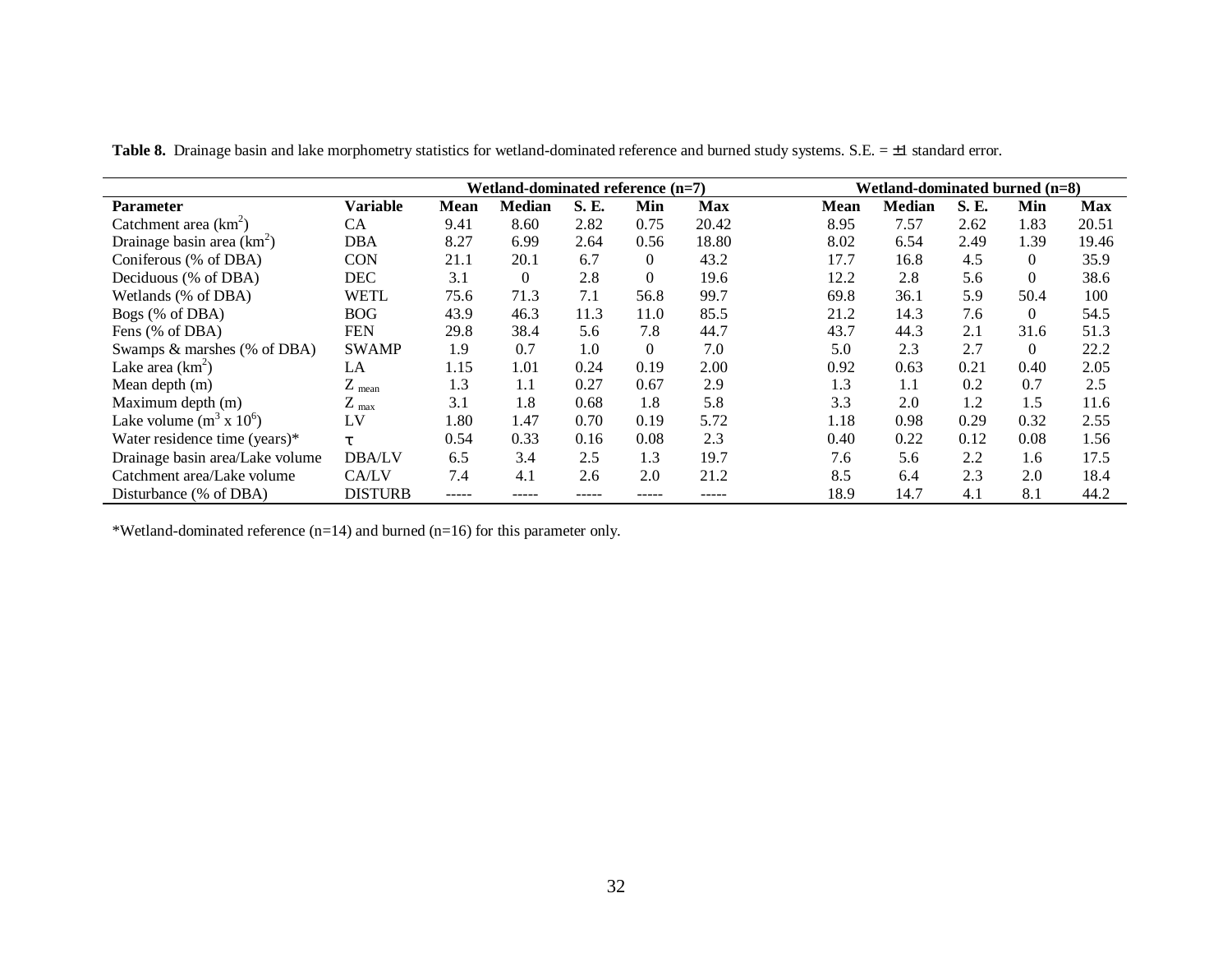**Table 9.** Summer (July-September) means for water quality parameters measured in wetland-dominated reference and burned systems, 1996-1997. S.E. = ±1 standard error. TP = total phosphorus; TDP = total dissolved phosphorus; Chl a = chlorophyll a; IN = inorganic nitrogen; TN = total nitrogen; DOC = dissolved organic carbon.

|                                               |             | Wetland-dominated reference (n=14) |      |     |            |      | Wetland-dominated burned (n=16) |      |       |            |
|-----------------------------------------------|-------------|------------------------------------|------|-----|------------|------|---------------------------------|------|-------|------------|
| <b>Variable</b>                               | <b>Mean</b> | Median                             | SE   | Min | <b>Max</b> | Mean | Median                          | SE   | Min   | <b>Max</b> |
| TP ( $\mu$ g • $L^{-1}$ )                     | 57          | 51                                 | 9.4  | 26  | 162        | 57   | 55                              | 7.9  | 26    | 127        |
| TDP $(\mu g \cdot L^{-1})$                    | 19          | 18                                 | 2.5  | 5.3 | 42         | 22   | 17                              | 4.5  | $7.5$ | 64         |
| Chl a ( $\mu$ g • $L^{-1}$                    | 21          | 14                                 | 4.6  | 2.0 | 57         | 21   | 16                              | 3.3  | 5.3   | 52         |
| $NH_4^+(\mu g \bullet L^{-1})$                | 136         | 27                                 | 89.9 | 6.4 | 1271       | 82   | 28                              | 35   | 5.5   | 535        |
| NO <sub>3</sub> ( $\mu$ g • L <sup>-1</sup> ) | 11          | 4.4                                | 6.7  | 1.1 | 99         | 13   | 6.7                             | 3.5  | 4.2   | 49         |
| IN $(\mu g \bullet L^{-1})$                   | 148         | 32                                 | 91.7 | 7.5 | 1281       | 95   | 43                              | 35   | 9.7   | 544        |
| TN $(\mu g \cdot L^{-1})$                     | 1253        | 1042                               | 208  | 532 | 3297       | 1235 | 1242                            | 119  | 643   | 2244       |
| DOC $(mg \cdot L^{-1})$                       | 20          | 18                                 | 2.1  | 10  | 33         | 22   | 21                              | 1.9  | 10    | 32         |
| Colour (mg $\cdot$ L <sup>-1</sup> Pt)        | 186         | 191                                | 29.1 | 29  | 358        | 191  | 185                             | 33   | 25    | 388        |
| Light Extinction Coeff.                       | 3.8         | 3.6                                | 0.6  | 1.3 | 8.7        | 3.6  | 3.6                             | 0.4  | 1.1   | 5.7        |
| Alkalinity (mg $\bullet$ L <sup>-1</sup> )    | 28          | 13                                 | 8.4  | 2.9 | 95         | 38   | 33                              | 6.2  | 12    | 84         |
| $HCO3- (mg • L-1)$                            | 34          | 16                                 | 10.1 | 3.6 | 116        | 45   | 40                              | 7.2  | 15    | 102        |
| $SO_4^2$ (mg $\cdot L^{-1}$ )                 | 4.2         | 0.8                                | 2.2  | 0.2 | 25         | 8.1  | 1.2                             | 2.9  | 0.1   | 31         |
| $Cl^-(mg \cdot L^{-1})$                       | 0.3         | 0.3                                | 0.03 | 0.1 | 0.6        | 0.4  | 0.3                             | 0.09 | 0.1   | 1.5        |
| $Na^{+}(mg \cdot L^{-1})$                     | 2.4         | 1.3                                | 0.7  | 0.3 | 8.8        | 2.0  | 1.5                             | 0.4  | 0.5   | 6.8        |
| $Ca^{2+}$ (mg $\bullet$ L <sup>-1</sup> )     | 10          | 5.0                                | 3.2  | 0.9 | 37         | 11.3 | 7.1                             | 2.5  | 2.4   | 36         |
| $Mg^{2+}$ (mg $\cdot L^{-1}$ )                | 2.3         | 1.2                                | 0.6  | 0.3 | 7.1        | 2.6  | 2.0                             | 0.5  | 0.6   | 6.8        |
| $K^+(mg \cdot L^{-1})$                        | 0.6         | 0.4                                | 0.2  | 0.2 | 2.4        | 0.9  | 0.5                             | 0.2  | 0.2   | 3.1        |
| Conductivity ( $\mu$ S • cm <sup>-1</sup> )   | 80          | 55                                 | 23.3 | 11  | 271        | 111  | 80                              | 19   | 44    | 270        |
| pH                                            | 5.7         | 6.3                                |      | 4.9 | 7.4        | 6.7  | 6.6                             |      | 6.1   | 7.6        |
| $SiO2$ (µg $\cdot$ L <sup>-1</sup> )          | 703         | 614                                | 194  | 40  | 2750       | 1601 | 1335                            | 234  | 635   | 4060       |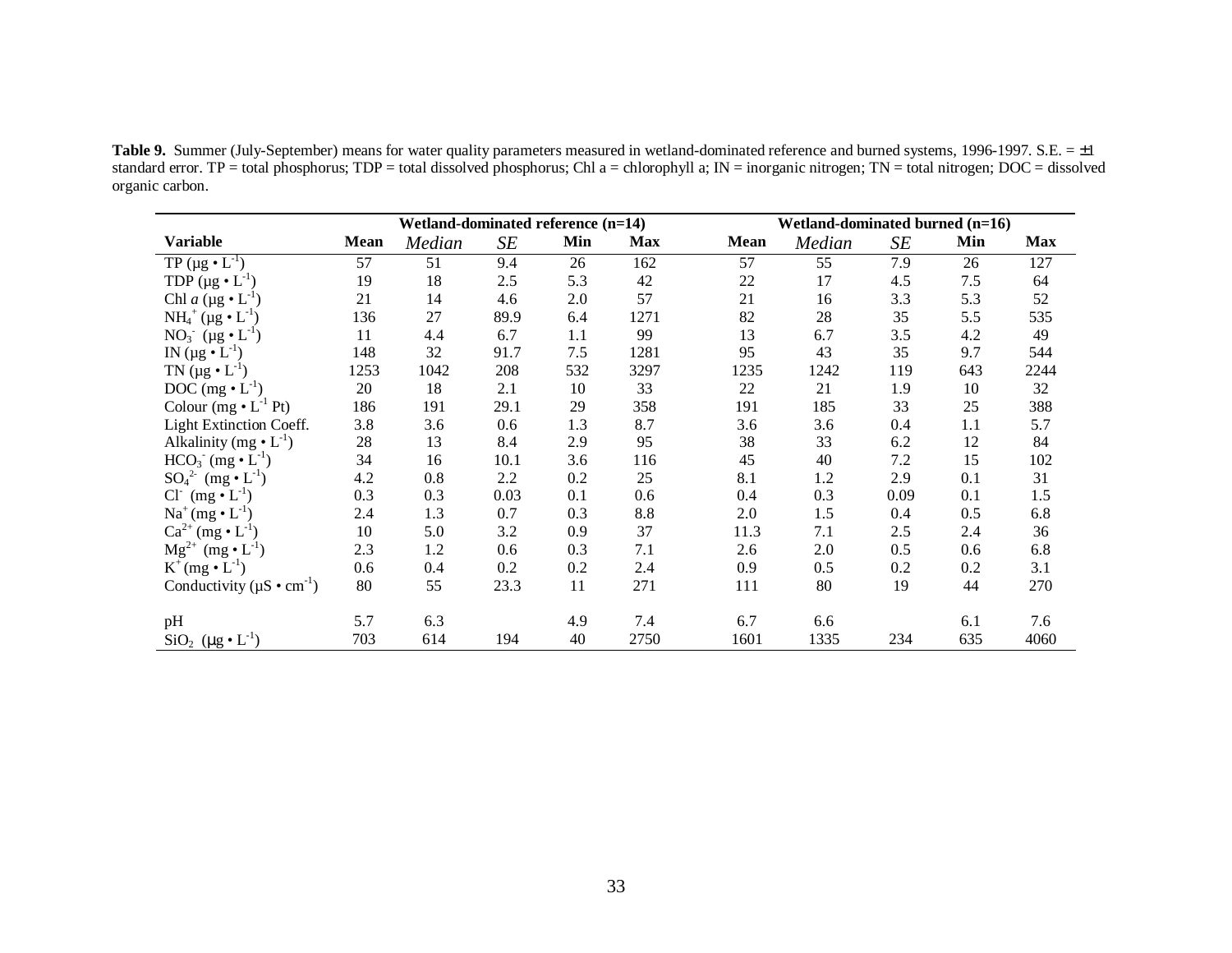**Table 10.** Drainage basin and lake morphometry statistics for upland-dominated reference and harvested systems. Means for reference and harvested systems were compared with two-tailed t-tests modified for heterogeneous variances; probabilities (p) are listed. Chl a = chlorophyll a; TP = total phosphorus; TDP = total dissolved phosphorus;  $IN = inorganic nitrogen$ ;  $DOC = dissolved organic carbon$ .

|                                 |       | Upland-dominated reference (n=15) |       |       |            |             | Upland-dominated harvested (n=9) |       |      |            |
|---------------------------------|-------|-----------------------------------|-------|-------|------------|-------------|----------------------------------|-------|------|------------|
| <b>Parameter</b>                | Mean  | <b>Median</b>                     | S. E. | Min   | <b>Max</b> | <b>Mean</b> | <b>Median</b>                    | S. E. | Min  | <b>Max</b> |
| Catchment area $(km^2)$         | 5.71  | 6.35                              | 0.76  | 1.20  | 11.59      | 4.19        | 2.94                             | 1.06  | 0.80 | 10.03      |
| Drainage basin area $(km^2)$    | 5.03  | 5.15                              | 0.71  | 1.06  | 10.02      | 3.84        | 2.61                             | 0.97  | 0.77 | 8.88       |
| Uplands (% of DBA)              | 81    | 83                                | 2.6   | 56    | 95         | 76          | 81                               | 5.1   | 56   | 95         |
| Wetlands (% of DBA)             | 18    | 16                                | 2.4   | 5.3   | 44         | 23          | 18                               | 4.7   | 5.2  | 42         |
| Lake area $(km^2)$              | 0.68  | 0.55                              | 0.13  | 0.14  | 1.70       | 0.35        | 0.30                             | 0.11  | 0.03 | 1.15       |
| Mean depth (m)                  | 2.7   | 2.5                               | 0.3   | 0.9   | 4.9        | 1.3         | 1.3                              | 0.2   | 0.5  | 2.6        |
| Maximum depth (m)               | 5.0   | 4.0                               | 0.7   | 1.8   | 11.2       | 3.2         | 2.4                              | 0.8   | 0.8  | 7.6        |
| Lake volume $(m^3 \times 10^6)$ | 1.91  | 1.57                              | 0.49  | 0.27  | 7.66       | 0.66        | 0.30                             | 0.34  | 0.02 | 3.30       |
| Elevation (m above sea level)   | 629   | 625                               | 10    | 555   | 716        | 616         | 610                              | 15    | 560  | 671        |
| Disturbance (% of DBA)          | ----- | -----                             | ----- | ----- | -----      | 18          | 17                               | 2.1   | 10   | 27         |
| Catchment area/Lake volume      | 4.73  | 3.60                              | 1.08  | 1.48  | 17.84      | 15.61       | 8.73                             | 4.77  | 3.04 | 48.48      |
|                                 |       |                                   |       |       |            |             |                                  |       |      |            |
| Chl a $(\mu g \cdot L^{-1})$    | 19    | 14                                | 3.8   | 3.8   | 76         | 28          | 14                               | 6.5   | 2.4  | 78         |
| TP ( $\mu$ g • $L^{-1}$ )       | 56    | 45                                | 7.6   | 22    | 160        | 71          | 50                               | 16    | 15   | 238        |
| TDP $(\mu g \cdot L^{-1})$      | 18    | 15                                | 2.3   | 5.1   | 44         | 24          | 18                               | 5.2   | 6.7  | 84         |
| $NH_4^+(\mu g \bullet L^{-1})$  | 33    | 19                                | 8.2   | 2.5   | 149        | 38          | 23                               | 9.5   | 8.7  | 131        |
| $NO_3$ (µg $\cdot L^{-1}$ )     | 5.2   | 4.8                               | 0.5   | 1.1   | 11         | 10          | 5.4                              | 2.9   | 2.7  | 45         |
| IN $(\mu g \bullet L^{-1})$     | 39    | 24                                | 8.3   | 5.2   | 154        | 48          | 34                               | 10    | 11   | 136        |
| DOC $(mg \cdot L^{-1})$         | 16    | 13                                | 1.1   | 10    | 29         | 20          | 20                               | 1.7   | 8.6  | 31         |
| Colour $(mg \cdot L^{-1} Pt)$   | 43    | 35                                | 5.5   | 14    | 125        | 75          | 69                               | 8.1   | 33   | 132        |

\*Upland-dominated reference (n=20) and harvested (n=16) for water quality parameters.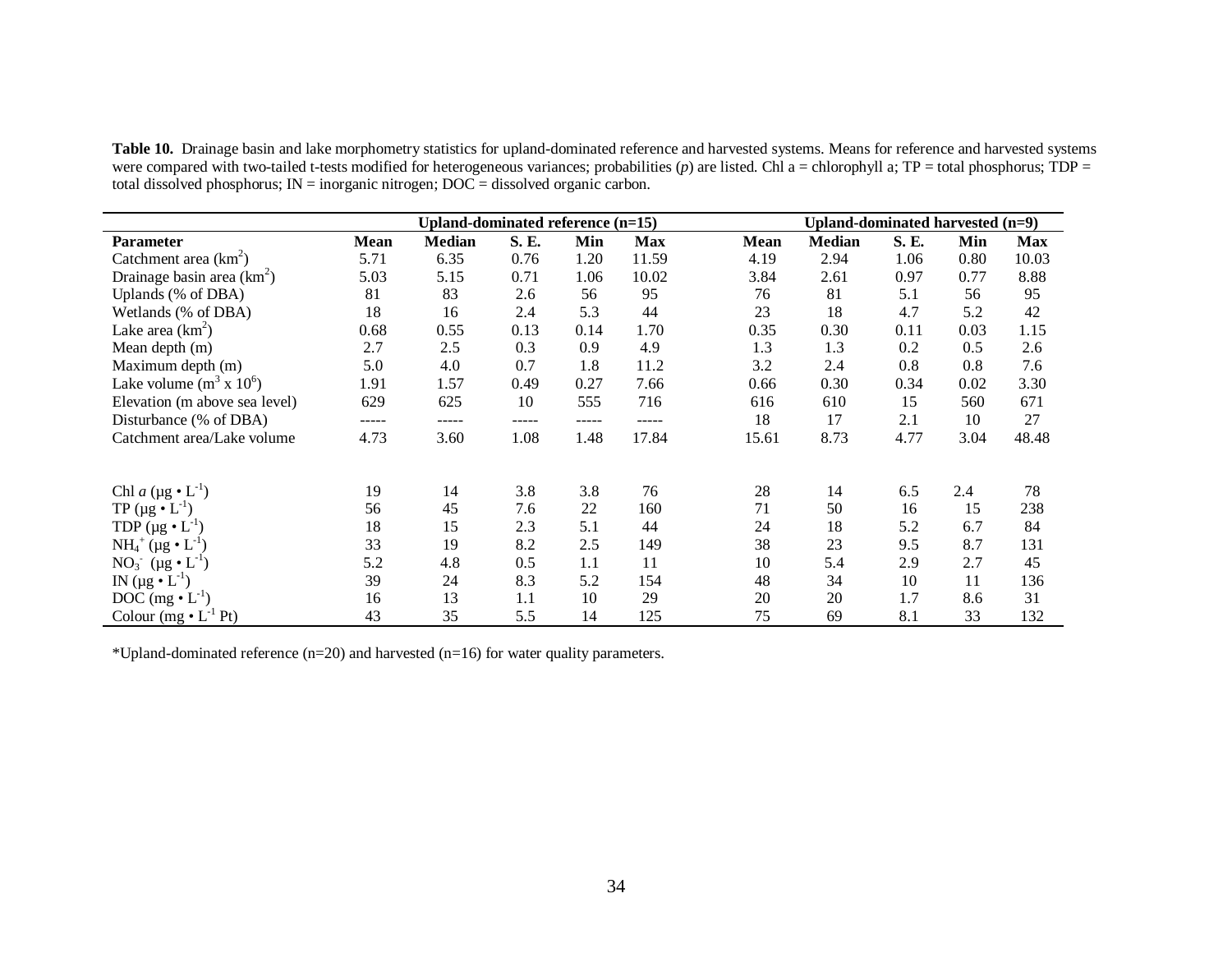| Lake      | <b>Class</b> | <b>Treatment</b> | Lat.            | Long.            | <b>DBA</b>         | LA                 | CA    | Zmax | Zmean | <b>Volume</b>      | <b>CA/LV</b> | <b>Upland</b> | Wetland          | Disturbanc       |
|-----------|--------------|------------------|-----------------|------------------|--------------------|--------------------|-------|------|-------|--------------------|--------------|---------------|------------------|------------------|
|           |              |                  | $({}^{\circ}N)$ | $(^{\circ}W)$    | (km <sup>2</sup> ) | (km <sup>2</sup> ) | (km2) | (m)  | (m)   | $(m^3 \cdot 10^6)$ |              | (%)           | (%)              | $\boldsymbol{e}$ |
|           |              |                  |                 |                  |                    |                    |       |      |       |                    |              |               |                  | (%)              |
| N13       | Upland       | <b>Burn</b>      | 55°57           | 111°50'          | 10.01              | 0.81               | 10.82 | 2.6  | 1.0   | 9.1                | 1.2          | 69            | 28               | $\overline{35}$  |
| N17       | Upland       | Harvest          | 55°39'          | 111°54           | 5.93               | 0.43               | 6.36  | 7.6  | 1.8   | 8.2                | 0.8          | 88            | 11               | 17               |
| N20       | Upland       | Harvest          | 54°59           | 113°38'          | 4.52               | 0.30               | 4.82  | 1.8  | 0.9   | 2.7                | 1.8          | 88            | 11               | 10               |
| N21       | Upland       | Harvest          | 55°43'          | 114°23'          | 2.47               | 0.47               | 2.94  | 2.6  | 1.3   | 6.5                | 0.5          | 81            | 19               | 27               |
| N22       | Upland       | Harvest          | $56^{\circ}03$  | 114°54           | 8.88               | 1.15               | 10.03 | 6.1  | 2.6   | 33.0               | 0.3          | 73            | 25               | 17               |
| N25       | Wetland      | <b>Burn</b>      | $56^{\circ}46$  | 116°19'          | 1.40               | 0.60               | 2.00  | 2.7  | 1.3   | 8.1                | 0.3          | 49            | 50               | 16               |
| N26       | Wetland      | Reference        | 56°49           | 116°27           | 16.22              | 2.00               | 18.22 | 5.8  | 2.5   | 5.7                | 0.3          | 40            | 60               | < 5              |
| N29       | Upland       | Reference        | 56°55'          | 116°40'          | 2.58               | 1.70               | 4.28  | 2.4  | 1.4   | 2.3                | 0.2          | 71            | 24               | < 5              |
| Marigold  | Upland       | Reference        | 54°40'          | 115°37'          | 1.10               | 0.55               | 1.65  | 6.4  | 2.6   | 1.5                | 1.1          | 87            | 13               | < 5              |
| Shelley   | Upland       | <b>Burn</b>      | 54°40           | 115°41           | 1.06               | 0.23               | 1.29  | 4.0  | 1.8   | 0.4                | 3.1          | 91            | 9                | N/A              |
| Mons      | Upland       | Burn             | 54°36           | $115^{\circ}46'$ | 0.37               | 0.19               | 0.56  | 2.1  | 1.1   | 0.2                | 2.6          | 93            | 7                | N/A              |
| Shell N   | Upland       | Burn             | 54°40           | 115°53'          | 24.99              | 0.31               | 25.3  | 17.3 | N/A   | N/A                | N/A          | 88            | 12               | N/A              |
| Shell S   | Upland       | <b>Burn</b>      | 54°37           | 115°53'          | 28.22              | 0.14               | 28.36 | 13.1 | N/A   | N/A                | N/A          | 95            | 5                | N/A              |
| Natasha   | Upland       | Reference        | $56^{\circ}18'$ | 115°21           | 13.59              | 0.85               | 14.44 | 2.1  | 1.1   | 1.0                | 14.8         | 59            | 41               | < 5              |
| Carol     | Wetland      | Reference        | 56°17           | 115°17           | 12.77              | 0.35               | 13.12 | 1.5  | 0.9   | 0.3                | 41.7         | 49            | 51               | < 5              |
| Kim       | Upland       | Harvest          | 56°17           | 115°03'          | 7.03               | 0.33               | 7.36  | 1.5  | 0.9   | 0.3                | 24.8         | 88            | 12               | 26               |
| Boomerang | Upland       | Harvest          | 57°05'          | 114°43'          | 0.77               | 0.03               | 0.80  | 0.8  | 0.5   | 0.02               | 48.5         | 56            | 41               | 21               |
| Cutblock  | Upland       | Harvest          | 57°01           | 114°49'          | 1.25               | 0.07               | 1.32  | 1.8  | 1.0   | 0.07               | 18.3         | 58            | 42               | 11               |
| Beaverdam | Upland       | Harvest          | 57°01'          | 114°49'          | 1.11               | 0.11               | 1.22  | 2.4  | 1.3   | 0.1                | 8.7          | 59            | 36               | 13               |
|           |              |                  |                 |                  |                    |                    |       |      |       |                    |              |               |                  |                  |
| Narrow    | Upland       | Reference        | 54°35'          | 113°38'          | 8.06               | 1.14               | 9.20  | 38   | 14.4  | 16.4               | 0.06         | 78            | 21               | < 5              |
| Sauer     | Upland       | Reference        | 53°37           | $114^{\circ}05$  | 0.49               | 0.09               | 0.58  | 8.5  | 4.2   | 0.3                | 0.2          | 100           | $\boldsymbol{0}$ | < 5              |
| Long      | Upland       | Reference        | 54°26           | 112°45           | 82.40              | 5.84               | 88.24 | 9.0  | 4.3   | 29.3               | 0.3          | 100           | $\theta$         | < 5              |
| Moore     | Upland       | Reference        | $54^{\circ}31'$ | 110°31           | 37.10              | 9.28               | 46.38 | 26   | 8.3   | 77.4               | 0.06         | 69            | 23               | < 5              |

**Table 11.** Drainage basin and morphometric data for 23 lakes sampled by WAG in 1998. All lakes except Narrow, Sauer, Long and Moore were sampled monthly from July-September 1998; the fore-mentioned were sampled once during August of the same year. DBA = drainage basin; LA = lake area;  $CA =$ catchment area; Zmax = maximum lake depth; Zmean = mean lake depth; CA/LV = catchment area/lake volume ratio.